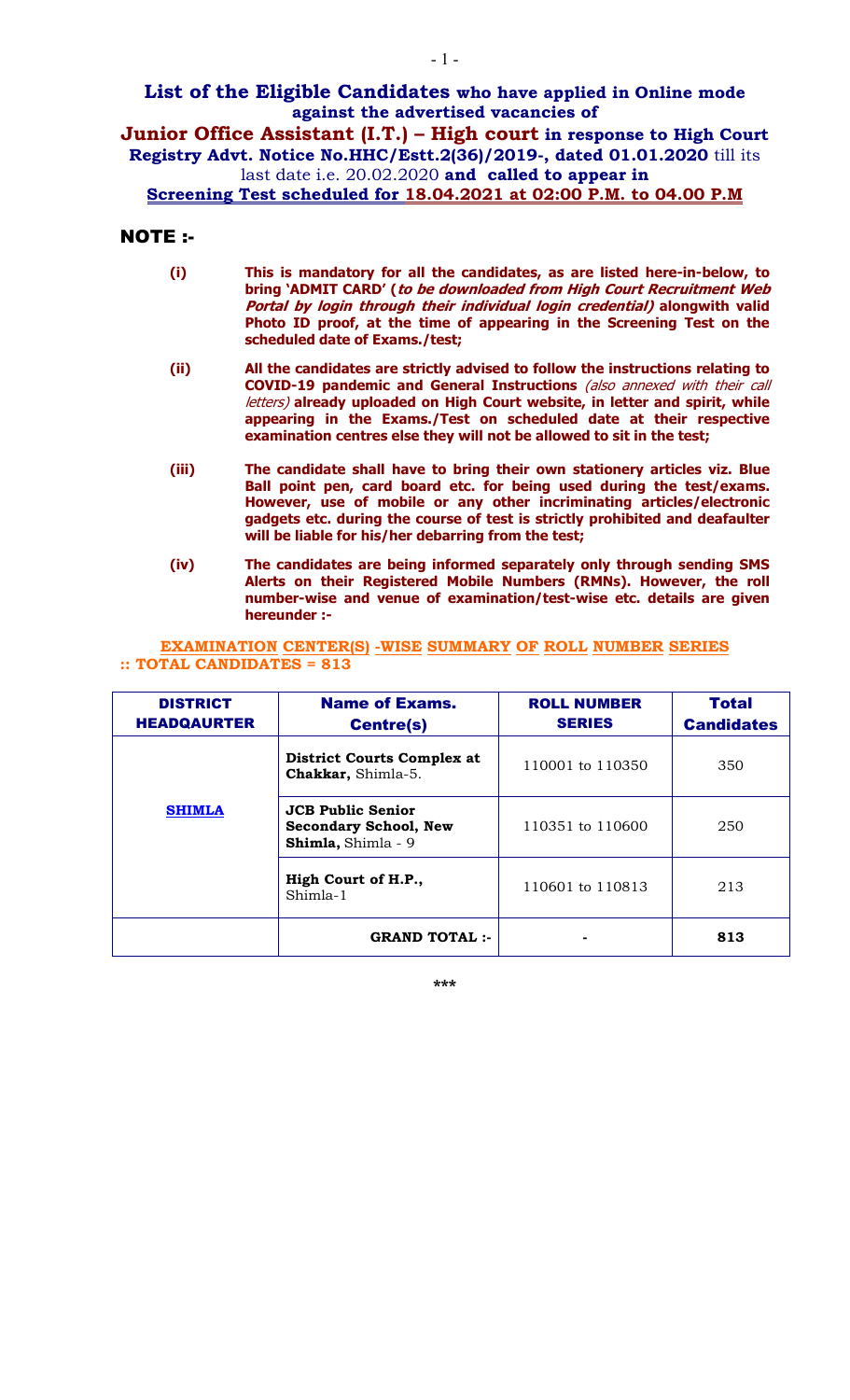| SI.<br>No.     | Roll<br>No. | Name of the<br>Candidate | Name of<br>Father/Husband              | <b>Date</b><br>of Birth | <b>Examination Centre(s)</b>                    |
|----------------|-------------|--------------------------|----------------------------------------|-------------------------|-------------------------------------------------|
| $\mathbf{1}$   | 110001      | <b>CHANCHAL SHARMA</b>   | <b>ANIL SHARMA</b>                     | 23/11/1993              | District Court Complex at<br>Chakkar Shimla - 5 |
| $\overline{2}$ | 110002      | <b>SHRUTI</b>            | PADAM CHAUHAN                          | 24/03/1996              | District Court Complex at<br>Chakkar Shimla - 5 |
| 3              | 110003      | <b>ROHIT KAUNDAL</b>     | <b>BIRBAL KAUNDAL</b>                  | 12/02/1997              | District Court Complex at<br>Chakkar Shimla - 5 |
| 4              | 110004      | <b>HAPPY CHANDEL</b>     | <b>KANWAR SINGH</b>                    | 17/02/1997              | District Court Complex at<br>Chakkar Shimla - 5 |
| 5              | 110005      | <b>ISHAN DOGRA</b>       | <b>KANWAR SINGH</b><br><b>DOGRA</b>    | 15/03/1998              | District Court Complex at<br>Chakkar Shimla - 5 |
| 6              | 110006      | <b>MUKESH KUMAR</b>      | <b>KALIDASS</b>                        | 23/04/1984              | District Court Complex at<br>Chakkar Shimla - 5 |
| 7              | 110007      | <b>DEVILAL</b>           | <b>NIKKU RAM</b>                       | 25/08/1992              | District Court Complex at<br>Chakkar Shimla - 5 |
| 8              | 110008      | <b>ABHISHEK KUMAR</b>    | <b>DHARAM SINGH</b>                    | 14/11/1992              | District Court Complex at<br>Chakkar Shimla - 5 |
| 9              | 110009      | <b>ADITI SHEMAT</b>      | PADAM SINGH<br>SHEMAT                  | 02/12/1999              | District Court Complex at<br>Chakkar Shimla - 5 |
| 10             | 110010      | <b>VICKEY</b>            | <b>TILAK RAJ</b>                       | 30/03/1992              | District Court Complex at<br>Chakkar Shimla - 5 |
| 11             | 110011      | <b>AKHIL SHARMA</b>      | PURAN CHAND                            | 13/01/1991              | District Court Complex at<br>Chakkar Shimla - 5 |
| 12             | 110012      | <b>VIRENDER</b>          | <b>KRISHAN DUTT</b>                    | 15/04/1991              | District Court Complex at<br>Chakkar Shimla - 5 |
| 13             | 110013      | <b>SHOBHIT KUMAR</b>     | <b>SUBHASH CHANDER</b>                 | 14/12/1995              | District Court Complex at<br>Chakkar Shimla - 5 |
| 14             | 110014      | YOG RAJ                  | <b>VISHAMBAR NATH</b>                  | 12/05/1995              | District Court Complex at<br>Chakkar Shimla - 5 |
| 15             | 110015      | SHIVANGI GAUTAM          | <b>MAHENDRA KUMAR</b><br><b>GAUTAM</b> | 11/03/1996              | District Court Complex at<br>Chakkar Shimla - 5 |
| 16             | 110016      | <b>NEERAJ THAKUR</b>     | <b>JAGDISH THAKUR</b>                  | 21/09/1993              | District Court Complex at<br>Chakkar Shimla - 5 |
| 17             | 110017      | <b>SUNIL KUMAR</b>       | <b>DILA RAM</b>                        | 18/07/1990              | District Court Complex at<br>Chakkar Shimla - 5 |
| 18             | 110018      | <b>ASHISH THAKUR</b>     | <b>TRILOK KUMAR</b>                    | 08/09/1994              | District Court Complex at<br>Chakkar Shimla - 5 |
| 19             | 110019      | <b>DEEPIKA THAKUR</b>    | MR RAM RATTAN<br><b>THAKUR</b>         | 04/07/1991              | District Court Complex at<br>Chakkar Shimla - 5 |
| 20             | 110020      | CHUDAMANNI               | <b>DHANA RAM</b>                       | 23/01/1991              | District Court Complex at<br>Chakkar Shimla - 5 |
| 21             | 110021      | <b>LALIT THAKUR</b>      | <b>HS THAKUR</b>                       | 13/12/1991              | District Court Complex at<br>Chakkar Shimla - 5 |
| 22             | 110022      | <b>VIKAS</b>             | RAJENDER SINGH                         | 30/05/1995              | District Court Complex at<br>Chakkar Shimla - 5 |
| 23             | 110023      | <b>CHETAN SHARMA</b>     | <b>ISHWER SHARMA</b>                   | 28/10/1985              | District Court Complex at<br>Chakkar Shimla - 5 |
| 24             | 110024      | <b>VISHAL KUMAR</b>      | <b>JAGDISH CHAND</b>                   | 07/02/1994              | District Court Complex at<br>Chakkar Shimla - 5 |
| 25             | 110025      | <b>VISHAL SHARMA</b>     | <b>NARESH KUMAR</b>                    | 20/12/1994              | District Court Complex at<br>Chakkar Shimla - 5 |
| 26             | 110026      | <b>MOHIT</b>             | <b>KULDEEP SINGH</b>                   | 08/07/1998              | District Court Complex at<br>Chakkar Shimla - 5 |
| 27             | 110027      | <b>MEENA DEVI</b>        | <b>BHAGAT RAM</b>                      | 20/09/1986              | District Court Complex at<br>Chakkar Shimla - 5 |
| 28             | 110028      | <b>ANKIT MATHUR</b>      | <b>BANWARI LAL MATHUR</b>              | 18/07/1989              | District Court Complex at<br>Chakkar Shimla - 5 |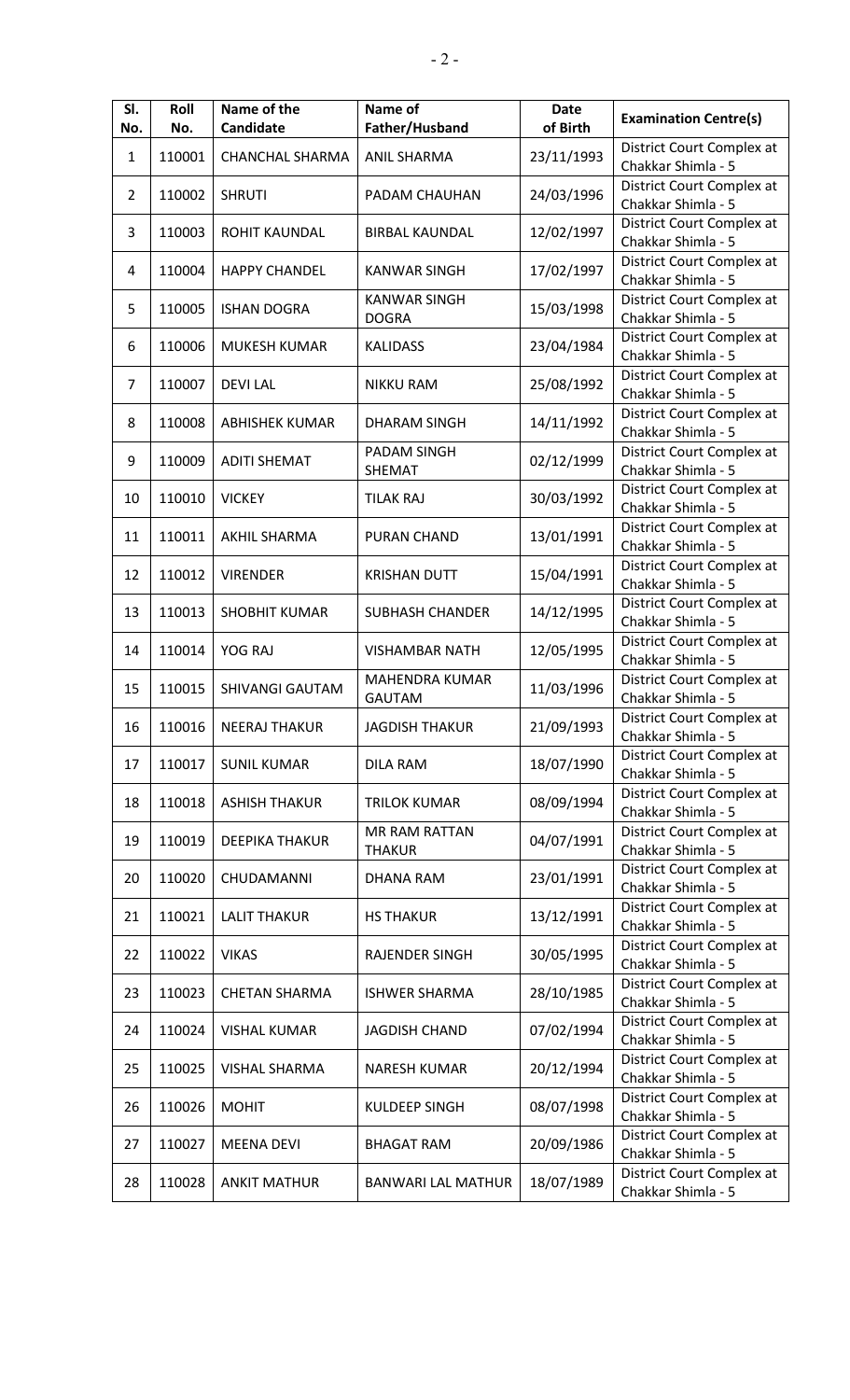| SI.<br>No. | Roll<br>No. | Name of the<br>Candidate              | Name of<br>Father/Husband            | <b>Date</b><br>of Birth | <b>Examination Centre(s)</b>                    |
|------------|-------------|---------------------------------------|--------------------------------------|-------------------------|-------------------------------------------------|
| 29         | 110029      | <b>SAPNA CHANDEL</b>                  | <b>JOGINDER SINGH</b>                | 28/02/1992              | District Court Complex at<br>Chakkar Shimla - 5 |
| 30         | 110030      | PROMILA                               | <b>HARI OM SINGH</b>                 | 31/01/1986              | District Court Complex at<br>Chakkar Shimla - 5 |
| 31         | 110031      | SHEETAL                               | <b>SHRI SURAT SINGH</b>              | 20/02/1993              | District Court Complex at<br>Chakkar Shimla - 5 |
| 32         | 110032      | <b>MANISH THAKUR</b>                  | <b>BIR SINGH THAKUR</b>              | 15/09/1996              | District Court Complex at<br>Chakkar Shimla - 5 |
| 33         | 110033      | <b>RAVI KUMAR</b><br><b>CHAUHAN</b>   | <b>RAGHBIR SINGH</b><br>CHAUHAN      | 18/04/1989              | District Court Complex at<br>Chakkar Shimla - 5 |
| 34         | 110034      | <b>BHAWNA CHANDEL</b>                 | <b>DEV RAJ</b>                       | 21/10/1993              | District Court Complex at<br>Chakkar Shimla - 5 |
| 35         | 110035      | SHAUBHAGYA<br>KOUNDAL                 | <b>RAJENDER SINGH</b>                | 06/01/1994              | District Court Complex at<br>Chakkar Shimla - 5 |
| 36         | 110036      | PRACHIE SHARMA                        | <b>NARESH SHARMA</b>                 | 10/11/1994              | District Court Complex at<br>Chakkar Shimla - 5 |
| 37         | 110037      | <b>RAJAT DHIMAN</b>                   | <b>BUDHI CHAND</b>                   | 07/06/1996              | District Court Complex at<br>Chakkar Shimla - 5 |
| 38         | 110038      | <b>ADITI SHARMA</b>                   | <b>RAMESH SHARMA</b>                 | 29/09/1996              | District Court Complex at<br>Chakkar Shimla - 5 |
| 39         | 110039      | <b>ASHWANI KUMAR</b><br><b>RANGRA</b> | DESH RAJ RANGRA                      | 04/07/1995              | District Court Complex at<br>Chakkar Shimla - 5 |
| 40         | 110040      | <b>SANDEEP KAUR</b>                   | <b>KULDEEP CHAND</b>                 | 12/09/1996              | District Court Complex at<br>Chakkar Shimla - 5 |
| 41         | 110041      | <b>VIJENDER</b>                       | <b>DES RAJ</b>                       | 02/02/1989              | District Court Complex at<br>Chakkar Shimla - 5 |
| 42         | 110042      | <b>RAINU THAKUR</b>                   | <b>NARPAT THAKUR</b>                 | 11/09/1988              | District Court Complex at<br>Chakkar Shimla - 5 |
| 43         | 110043      | PRADEEP KUMAR                         | <b>ANANT RAM</b>                     | 28/09/1991              | District Court Complex at<br>Chakkar Shimla - 5 |
| 44         | 110044      | <b>ANIL KUMAR</b>                     | <b>NARESH KUMAR</b>                  | 03/12/1994              | District Court Complex at<br>Chakkar Shimla - 5 |
| 45         | 110045      | <b>VIVEK</b>                          | <b>NEK RAM</b>                       | 03/09/1990              | District Court Complex at<br>Chakkar Shimla - 5 |
| 46         | 110046      | <b>RITU MASHTA</b>                    | <b>PURAN SINGH</b>                   | 09/04/1992              | District Court Complex at<br>Chakkar Shimla - 5 |
| 47         | 110047      | <b>SUNAINA</b><br>AGGARWAL            | SURENDER AGGARWAL                    | 07/10/1994              | District Court Complex at<br>Chakkar Shimla - 5 |
| 48         | 110048      | AKSHAT BHASKER                        | <b>BRIJ LAL BHASKER</b>              | 13/08/1995              | District Court Complex at<br>Chakkar Shimla - 5 |
| 49         | 110049      | <b>GAURAV PAL</b>                     | <b>ASHOK PAL</b>                     | 11/09/1992              | District Court Complex at<br>Chakkar Shimla - 5 |
| 50         | 110050      | <b>RAMIT SHARMA</b>                   | <b>KARAM CHAND</b><br>SHARMA         | 12/09/1991              | District Court Complex at<br>Chakkar Shimla - 5 |
| 51         | 110051      | SANGEETA DEVI                         | W O SANJEEV KUMAR                    | 12/07/1988              | District Court Complex at<br>Chakkar Shimla - 5 |
| 52         | 110052      | <b>GULSHAN KUMAR</b>                  | <b>TILAK RAM</b>                     | 11/07/1995              | District Court Complex at<br>Chakkar Shimla - 5 |
| 53         | 110053      | <b>MANISH BHARTI</b>                  | <b>TARA SINGH</b>                    | 05/07/1991              | District Court Complex at<br>Chakkar Shimla - 5 |
| 54         | 110054      | <b>SANJAY KUMAR</b>                   | <b>DEVI RAM</b>                      | 01/04/1992              | District Court Complex at<br>Chakkar Shimla - 5 |
| 55         | 110055      | <b>KHERA VATI</b>                     | <b>HARNAM SINGH</b>                  | 17/01/1991              | District Court Complex at<br>Chakkar Shimla - 5 |
| 56         | 110056      | <b>SUNIL KATOCH</b>                   | <b>JAGRUP CHAND</b><br><b>KATOCH</b> | 06/10/1977              | District Court Complex at<br>Chakkar Shimla - 5 |
| 57         | 110057      | <b>TUSHAR PANDIT</b>                  | KHEM RAJ SHARMA                      | 11/08/1997              | District Court Complex at<br>Chakkar Shimla - 5 |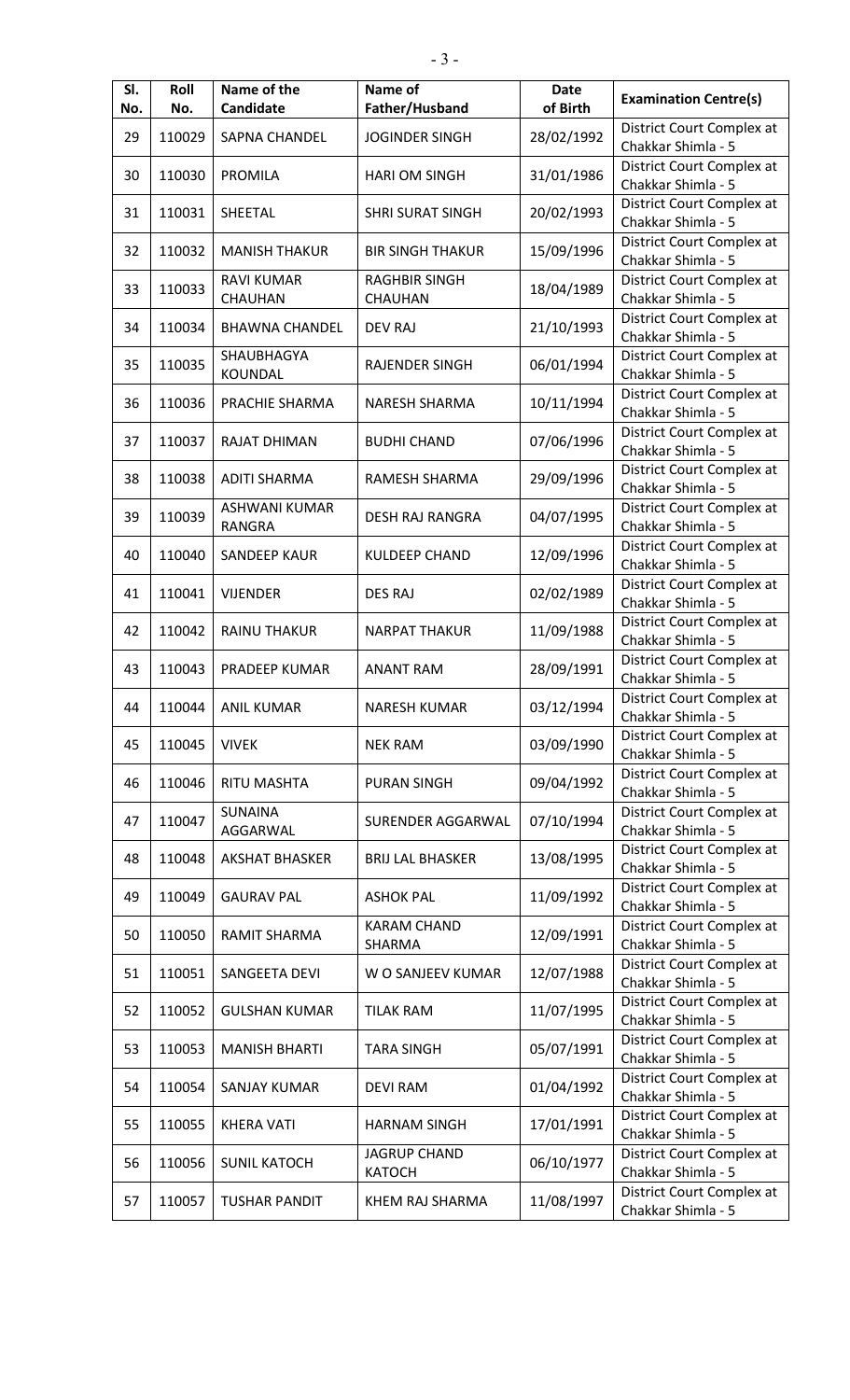| SI.<br>No. | Roll<br>No. | Name of the<br>Candidate | Name of<br>Father/Husband     | <b>Date</b><br>of Birth | <b>Examination Centre(s)</b>                    |
|------------|-------------|--------------------------|-------------------------------|-------------------------|-------------------------------------------------|
| 58         | 110058      | ANUPRIYA                 | <b>BIDHI CHAND</b>            | 03/09/1992              | District Court Complex at<br>Chakkar Shimla - 5 |
| 59         | 110059      | <b>CHAMPA DEVI</b>       | <b>INDER JEET</b>             | 14/12/1988              | District Court Complex at<br>Chakkar Shimla - 5 |
| 60         | 110060      | <b>YUKTI</b>             | RAM PRASAD SHARMA             | 28/05/1978              | District Court Complex at<br>Chakkar Shimla - 5 |
| 61         | 110061      | NISHA KUMARI             | <b>HET RAM</b>                | 12/05/1989              | District Court Complex at<br>Chakkar Shimla - 5 |
| 62         | 110062      | <b>NAVEEN SHARMA</b>     | OM PRAKASH                    | 06/12/1989              | District Court Complex at<br>Chakkar Shimla - 5 |
| 63         | 110063      | ASHWANI KUMAR            | PAWAN KUMAR                   | 05/07/1996              | District Court Complex at<br>Chakkar Shimla - 5 |
| 64         | 110064      | <b>AMAN KARER</b>        | <b>MOHAN LAL KARER</b>        | 10/07/1990              | District Court Complex at<br>Chakkar Shimla - 5 |
| 65         | 110065      | <b>PARVEEN KUMAR</b>     | <b>LACHHMAN DASS</b>          | 29/06/1987              | District Court Complex at<br>Chakkar Shimla - 5 |
| 66         | 110066      | ANUBHAV                  | <b>BISHAN SINGH</b>           | 20/01/1988              | District Court Complex at<br>Chakkar Shimla - 5 |
| 67         | 110067      | <b>SUBHAM DAS</b>        | <b>BALAI CHAND DAS</b>        | 23/05/1998              | District Court Complex at<br>Chakkar Shimla - 5 |
| 68         | 110068      | SAHIL BARJTYA            | SAHIL BARJTYA                 | 02/05/1991              | District Court Complex at<br>Chakkar Shimla - 5 |
| 69         | 110069      | RANJANA VERMA            | <b>NEEM CHAND</b>             | 13/01/1997              | District Court Complex at<br>Chakkar Shimla - 5 |
| 70         | 110070      | <b>VIJAY NANTA</b>       | <b>HARI LAL NANTA</b>         | 16/06/1991              | District Court Complex at<br>Chakkar Shimla - 5 |
| 71         | 110071      | <b>KHUSHAL</b>           | <b>PREM SINGH</b>             | 01/01/1991              | District Court Complex at<br>Chakkar Shimla - 5 |
| 72         | 110072      | PROMILA THAKUR           | <b>RAM CHAND</b>              | 05/10/1991              | District Court Complex at<br>Chakkar Shimla - 5 |
| 73         | 110073      | SAURABH TAPRIYAL         | <b>SATVIR SINGH</b>           | 03/11/1990              | District Court Complex at<br>Chakkar Shimla - 5 |
| 74         | 110074      | <b>AMNA THAKUR</b>       | <b>AMNA THAKUR</b>            | 02/03/1990              | District Court Complex at<br>Chakkar Shimla - 5 |
| 75         | 110075      | ROHAN KUKREJA            | <b>HARNAM KUKREJA</b>         | 31/10/1992              | District Court Complex at<br>Chakkar Shimla - 5 |
| 76         | 110076      | NIDHI CHOUDHARY          | <b>RAMESH KUMAR</b>           | 20/03/1997              | District Court Complex at<br>Chakkar Shimla - 5 |
| 77         | 110077      | SAURABH ANGIRAS          | <b>BABU LAL</b>               | 30/10/1998              | District Court Complex at<br>Chakkar Shimla - 5 |
| 78         | 110078      | <b>GOURAVI SHARMA</b>    | RAJESH SHARMA                 | 01/01/1993              | District Court Complex at<br>Chakkar Shimla - 5 |
| 79         | 110079      | ABHILASH<br>VASHISHAT    | <b>SHASHI KUMAR</b><br>SHARMA | 15/09/1992              | District Court Complex at<br>Chakkar Shimla - 5 |
| 80         | 110080      | <b>ABHIVEK KUMAR</b>     | <b>LALIT KUMAR</b>            | 13/10/1998              | District Court Complex at<br>Chakkar Shimla - 5 |
| 81         | 110081      | <b>AJAY KUMAR</b>        | <b>DESH RAJ</b>               | 11/06/1994              | District Court Complex at<br>Chakkar Shimla - 5 |
| 82         | 110082      | SANJEEV KUMAR            | RAJ KUMAR                     | 01/04/1986              | District Court Complex at<br>Chakkar Shimla - 5 |
| 83         | 110083      | <b>ATUL VERMA</b>        | <b>SURESH KUMAR</b>           | 23/12/1990              | District Court Complex at<br>Chakkar Shimla - 5 |
| 84         | 110084      | <b>ANJANA DEVI</b>       | <b>DEEP RAM</b>               | 16/11/1992              | District Court Complex at<br>Chakkar Shimla - 5 |
| 85         | 110085      | <b>JYOTI</b>             | <b>LALIT KUMAR</b>            | 15/07/1992              | District Court Complex at<br>Chakkar Shimla - 5 |
| 86         | 110086      | <b>ARTI KAUNDAL</b>      | <b>SH SURAM SINGH</b>         | 19/05/1992              | District Court Complex at<br>Chakkar Shimla - 5 |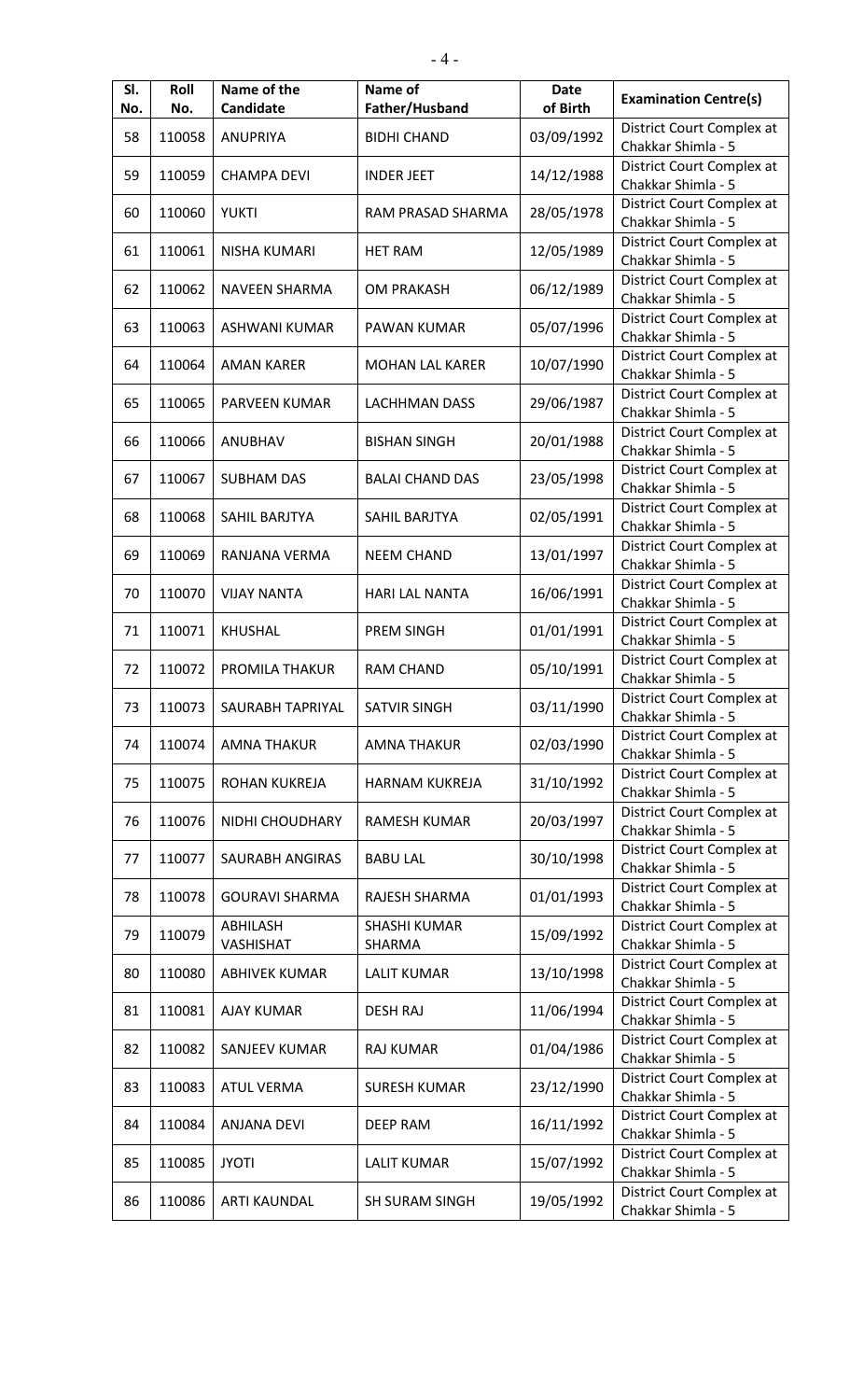| SI.<br>No. | Roll<br>No. | Name of the<br>Candidate           | Name of<br>Father/Husband            | <b>Date</b><br>of Birth | <b>Examination Centre(s)</b>                    |
|------------|-------------|------------------------------------|--------------------------------------|-------------------------|-------------------------------------------------|
| 87         | 110087      | <b>ABHISHEK THAKUR</b>             | <b>DALBIR SINGH</b>                  | 19/03/1993              | District Court Complex at<br>Chakkar Shimla - 5 |
| 88         | 110088      | VANDANA                            | <b>HITESH KUMAR</b>                  | 25/06/1993              | District Court Complex at<br>Chakkar Shimla - 5 |
| 89         | 110089      | <b>KOMAL KUMARI</b>                | RAKESH SHARMA                        | 10/09/1994              | District Court Complex at<br>Chakkar Shimla - 5 |
| 90         | 110090      | <b>SAHIL VERMA</b>                 | <b>KAMAL KISHORE</b><br><b>VERMA</b> | 26/07/1996              | District Court Complex at<br>Chakkar Shimla - 5 |
| 91         | 110091      | <b>ROHITAKSHI</b><br><b>SHARMA</b> | PREM DATT SHARMA                     | 04/07/1998              | District Court Complex at<br>Chakkar Shimla - 5 |
| 92         | 110092      | <b>REKHA KUMARI</b>                | <b>GIAN CHAND</b>                    | 30/04/1982              | District Court Complex at<br>Chakkar Shimla - 5 |
| 93         | 110093      | <b>RAJEEV KUMAR</b>                | <b>RAM CHAND</b>                     | 06/02/1991              | District Court Complex at<br>Chakkar Shimla - 5 |
| 94         | 110094      | NEELAM CHAUHAN                     | <b>GOPI CHAND</b>                    | 29/12/1983              | District Court Complex at<br>Chakkar Shimla - 5 |
| 95         | 110095      | <b>KIRAN</b>                       | <b>OM PRAKASH</b>                    | 14/04/1990              | District Court Complex at<br>Chakkar Shimla - 5 |
| 96         | 110096      | <b>GAURAV SHARMA</b>               | PAWAN SHARMA                         | 30/08/1993              | District Court Complex at<br>Chakkar Shimla - 5 |
| 97         | 110097      | <b>ASHISH THAKUR</b>               | <b>RAMESH CHAND</b><br><b>THAKUR</b> | 25/02/1993              | District Court Complex at<br>Chakkar Shimla - 5 |
| 98         | 110098      | <b>CHETNA GARG</b>                 | <b>VISHAN DUTT GARG</b>              | 02/08/1991              | District Court Complex at<br>Chakkar Shimla - 5 |
| 99         | 110099      | <b>GIRIK SOOD</b>                  | SANJEEV SOOD                         | 25/12/1995              | District Court Complex at<br>Chakkar Shimla - 5 |
| 100        | 110100      | <b>BHARAT BHUSHAN</b>              | <b>BUTTI NATH</b>                    | 27/06/1991              | District Court Complex at<br>Chakkar Shimla - 5 |
| 101        | 110101      | <b>VINEY SHARMA</b>                | LALIT KUMAR SHARMA                   | 22/06/1990              | District Court Complex at<br>Chakkar Shimla - 5 |
| 102        | 110102      | <b>ARVINDER KUMAR</b>              | LATE SH ROOP LAL                     | 17/09/1978              | District Court Complex at<br>Chakkar Shimla - 5 |
| 103        | 110103      | <b>DEEPAK GUPTA</b>                | <b>VINAY GUPTA</b>                   | 22/11/1993              | District Court Complex at<br>Chakkar Shimla - 5 |
| 104        | 110104      | <b>CHANDER PRAKASH</b>             | <b>KESHAV RAM</b>                    | 25/11/1990              | District Court Complex at<br>Chakkar Shimla - 5 |
| 105        | 110105      | <b>RANJAN KUMAR</b><br><b>AZAD</b> | SH UTTAM SINGH                       | 20/09/1990              | District Court Complex at<br>Chakkar Shimla - 5 |
| 106        | 110106      | <b>CHAMAN LAL</b>                  | <b>PREM LAL</b>                      | 21/04/1993              | District Court Complex at<br>Chakkar Shimla - 5 |
| 107        | 110107      | SAKSHAM SOOD                       | RAKESH SOOD                          | 20/04/1997              | District Court Complex at<br>Chakkar Shimla - 5 |
| 108        | 110108      | <b>SUMEET MEHTA</b>                | <b>GHANSHYAM MEHTA</b>               | 02/10/1991              | District Court Complex at<br>Chakkar Shimla - 5 |
| 109        | 110109      | PRAVEEN KUMAR                      | <b>RAJ KRISHAN</b>                   | 28/08/1993              | District Court Complex at<br>Chakkar Shimla - 5 |
| 110        | 110110      | MUNISH SHARMA                      | <b>DHARAM PRAKASH</b>                | 22/06/1988              | District Court Complex at<br>Chakkar Shimla - 5 |
| 111        | 110111      | PANKAJ KUMAR                       | <b>SURENDER PAUL</b>                 | 01/07/1996              | District Court Complex at<br>Chakkar Shimla - 5 |
| 112        | 110112      | <b>ASHISH KAUNDLE</b>              | <b>INDER SINGH</b>                   | 31/08/1995              | District Court Complex at<br>Chakkar Shimla - 5 |
| 113        | 110113      | SARITA                             | SATISH KUMAR                         | 08/08/1998              | District Court Complex at<br>Chakkar Shimla - 5 |
| 114        | 110114      | YUGAL                              | MADAN LAL SHARMA                     | 13/01/1998              | District Court Complex at<br>Chakkar Shimla - 5 |
| 115        | 110115      | <b>KAPIL SHARMA</b>                | NAGENDER BHUSHAN                     | 17/11/1994              | District Court Complex at<br>Chakkar Shimla - 5 |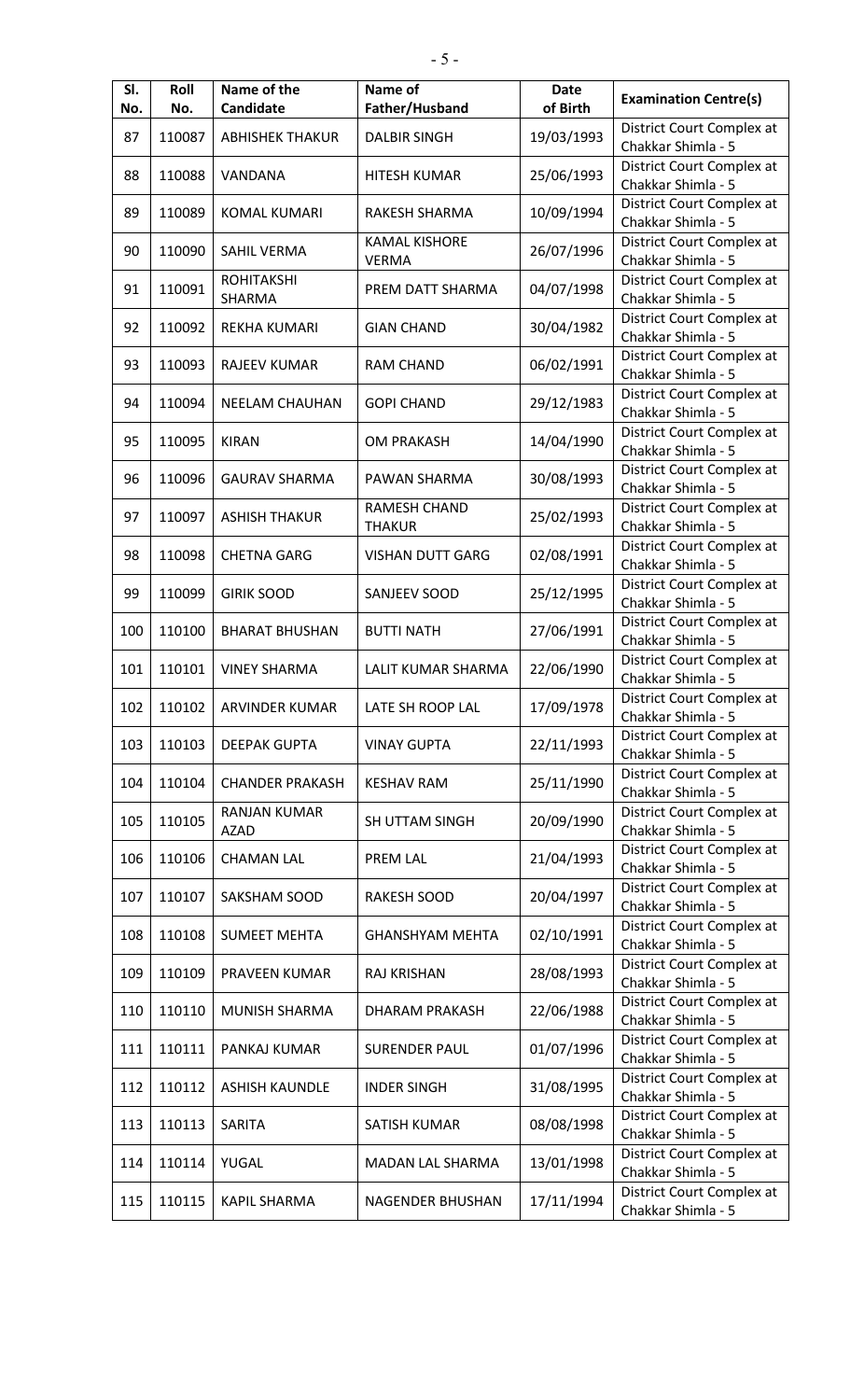| SI.<br>No. | Roll<br>No. | Name of the<br>Candidate              | Name of<br>Father/Husband            | <b>Date</b><br>of Birth | <b>Examination Centre(s)</b>                    |
|------------|-------------|---------------------------------------|--------------------------------------|-------------------------|-------------------------------------------------|
| 116        | 110116      | HARSHA SHARMA                         | RAKESH SHARMA                        | 20/11/1997              | District Court Complex at<br>Chakkar Shimla - 5 |
| 117        | 110117      | <b>SUMIT KUMAR</b>                    | <b>MOHAR SINGH</b>                   | 19/07/1991              | District Court Complex at<br>Chakkar Shimla - 5 |
| 118        | 110118      | <b>BHARTI THAPA</b>                   | <b>VIRENDER SINGH</b>                | 26/10/1991              | District Court Complex at<br>Chakkar Shimla - 5 |
| 119        | 110119      | <b>NARESH KUMAR</b>                   | MR KISHAN CHAND                      | 11/02/1982              | District Court Complex at<br>Chakkar Shimla - 5 |
| 120        | 110120      | <b>SHER SINGH</b>                     | RAMESH KUMAR                         | 09/07/1993              | District Court Complex at<br>Chakkar Shimla - 5 |
| 121        | 110121      | <b>KASHMIR SINGH</b>                  | <b>ANANT RAM</b>                     | 23/03/1995              | District Court Complex at<br>Chakkar Shimla - 5 |
| 122        | 110122      | YOGESHSHARMA                          | HIRA LAL SHARMA                      | 30/12/1986              | District Court Complex at<br>Chakkar Shimla - 5 |
| 123        | 110123      | SHEETAL KUMARI<br>CHAUHAN             | <b>JAGDISH CHAND</b>                 | 13/11/1992              | District Court Complex at<br>Chakkar Shimla - 5 |
| 124        | 110124      | <b>DISHA GULERIA</b>                  | <b>MOHAN SINGH</b><br><b>GULERIA</b> | 08/01/1987              | District Court Complex at<br>Chakkar Shimla - 5 |
| 125        | 110125      | ROHIT CHAUHAN                         | <b>NARENDER CHUAHAN</b>              | 13/05/1988              | District Court Complex at<br>Chakkar Shimla - 5 |
| 126        | 110126      | <b>ANIL KUMAR</b>                     | <b>KRISHAN LAL</b>                   | 22/09/1983              | District Court Complex at<br>Chakkar Shimla - 5 |
| 127        | 110127      | <b>SITA RAM</b>                       | PURAN CHAND                          | 31/03/1992              | District Court Complex at<br>Chakkar Shimla - 5 |
| 128        | 110128      | <b>NITISH KUMAR</b>                   | <b>JAWAHAR PRASAD</b>                | 05/12/1989              | District Court Complex at<br>Chakkar Shimla - 5 |
| 129        | 110129      | <b>RUCHIKA KUMARI</b>                 | <b>SURJEET KATOCH</b>                | 06/06/1991              | District Court Complex at<br>Chakkar Shimla - 5 |
| 130        | 110130      | <b>AMIT KUMAR</b><br>SHARMA           | LAXMI KANT SHARMA                    | 09/11/1987              | District Court Complex at<br>Chakkar Shimla - 5 |
| 131        | 110131      | <b>MUKESH</b>                         | <b>ROSHAN LAL</b>                    | 09/03/1994              | District Court Complex at<br>Chakkar Shimla - 5 |
| 132        | 110132      | <b>DINESH VERMA</b>                   | RATTAN LAL VERMA                     | 31/03/1985              | District Court Complex at<br>Chakkar Shimla - 5 |
| 133        | 110133      | <b>CHANDER SHEKHAR</b>                | <b>BANSI RAM</b>                     | 21/09/1990              | District Court Complex at<br>Chakkar Shimla - 5 |
| 134        | 110134      | <b>MANOJ JUSTA</b>                    | SH BALAK RAM                         | 01/03/1990              | District Court Complex at<br>Chakkar Shimla - 5 |
| 135        | 110135      | <b>AKHIL CHOUDHARY</b>                | PARVEEN KUMAR                        | 26/08/1991              | District Court Complex at<br>Chakkar Shimla - 5 |
| 136        | 110136      | <b>JITENDER KUMAR</b>                 | <b>GOVIND RAM</b>                    | 18/09/1995              | District Court Complex at<br>Chakkar Shimla - 5 |
| 137        | 110137      | <b>LEELA DHAR</b><br>SHARMA           | <b>BHUPENDER RAJ</b>                 | 10/05/1994              | District Court Complex at<br>Chakkar Shimla - 5 |
| 138        | 110138      | <b>RAKESH THAKUR</b>                  | <b>HAKAM SINGH THAKUR</b>            | 14/02/1990              | District Court Complex at<br>Chakkar Shimla - 5 |
| 139        | 110139      | <b>MANISH KUMAR</b>                   | SH KULDEEP CHAND                     | 11/04/1992              | District Court Complex at<br>Chakkar Shimla - 5 |
| 140        | 110140      | <b>ABHISHEK KUMAR</b><br><b>SINHA</b> | <b>ASHOK KUMAR</b>                   | 09/02/1987              | District Court Complex at<br>Chakkar Shimla - 5 |
| 141        | 110141      | <b>NAVNESH ARVIND</b>                 | <b>BASTI RAM ARVIND</b>              | 24/05/1992              | District Court Complex at<br>Chakkar Shimla - 5 |
| 142        | 110142      | <b>ROHIT SHARMA</b>                   | <b>GIAN CHAND</b>                    | 18/09/1997              | District Court Complex at<br>Chakkar Shimla - 5 |
| 143        | 110143      | <b>PREETI</b>                         | RAJENDER                             | 06/11/1988              | District Court Complex at<br>Chakkar Shimla - 5 |
| 144        | 110144      | <b>GEETA KUMARI</b>                   | <b>SH AMAR CHAND</b>                 | 25/01/1993              | District Court Complex at<br>Chakkar Shimla - 5 |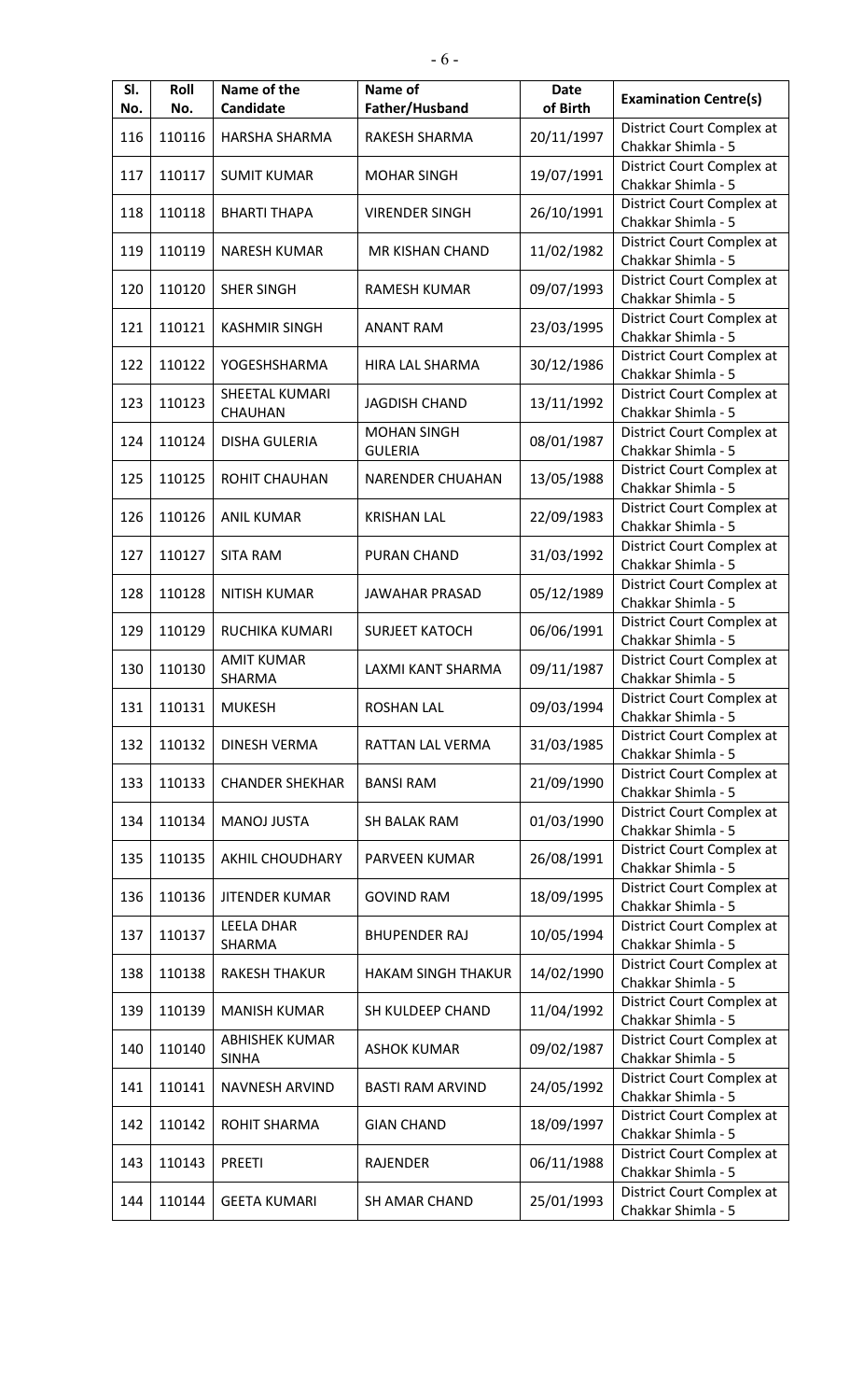| SI.<br>No. | Roll<br>No. | Name of the<br>Candidate    | Name of<br>Father/Husband       | <b>Date</b><br>of Birth | <b>Examination Centre(s)</b>                    |
|------------|-------------|-----------------------------|---------------------------------|-------------------------|-------------------------------------------------|
| 145        | 110145      | <b>AKSHAY KUMAR</b>         | <b>MULKH RAJ</b>                | 30/11/1993              | District Court Complex at<br>Chakkar Shimla - 5 |
| 146        | 110146      | <b>MADHU CHANDEL</b>        | MR TEK CHAND                    | 23/08/1997              | District Court Complex at<br>Chakkar Shimla - 5 |
| 147        | 110147      | <b>NARINDER</b><br>CHAUHAN  | <b>BASANT LAL CHAUHAN</b>       | 06/11/1983              | District Court Complex at<br>Chakkar Shimla - 5 |
| 148        | 110148      | <b>KARAN GILL</b>           | <b>BISHAMBER GILL</b>           | 15/02/1992              | District Court Complex at<br>Chakkar Shimla - 5 |
| 149        | 110149      | HITENDER KUMAR              | <b>KEWAL KRISHAN</b>            | 12/04/1992              | District Court Complex at<br>Chakkar Shimla - 5 |
| 150        | 110150      | <b>ALOK RAJ</b>             | <b>JIVA NAND</b>                | 08/05/1994              | District Court Complex at<br>Chakkar Shimla - 5 |
| 151        | 110151      | <b>POONAM</b>               | <b>TEJ RAM</b>                  | 28/03/1997              | District Court Complex at<br>Chakkar Shimla - 5 |
| 152        | 110152      | <b>VIAPN SHARMA</b>         | <b>HARBANS LAL</b>              | 25/07/1992              | District Court Complex at<br>Chakkar Shimla - 5 |
| 153        | 110153      | <b>VARUN KUMAR</b>          | <b>SURESH KUMAR</b>             | 25/04/1994              | District Court Complex at<br>Chakkar Shimla - 5 |
| 154        | 110154      | <b>KULDEEP THAKUR</b>       | <b>KARAM SINGH THAKUR</b>       | 21/01/1989              | District Court Complex at<br>Chakkar Shimla - 5 |
| 155        | 110155      | <b>MAMTA</b>                | <b>ROSHAN LAL</b>               | 06/01/1999              | District Court Complex at<br>Chakkar Shimla - 5 |
| 156        | 110156      | <b>BHUPENDER SINGH</b>      | <b>CHET RAM</b>                 | 08/07/1990              | District Court Complex at<br>Chakkar Shimla - 5 |
| 157        | 110157      | SAURABH CHAUHAN             | <b>PREM PAL</b>                 | 25/08/1993              | District Court Complex at<br>Chakkar Shimla - 5 |
| 158        | 110158      | PRIYANKA                    | <b>NARAYAN SINGH</b>            | 15/01/1992              | District Court Complex at<br>Chakkar Shimla - 5 |
| 159        | 110159      | <b>KARAN BANTA</b>          | <b>RAJEEV BANTA</b>             | 18/12/1996              | District Court Complex at<br>Chakkar Shimla - 5 |
| 160        | 110160      | <b>LAVANYA PALA</b>         | SAMBHU PRASAD PALA              | 19/07/1995              | District Court Complex at<br>Chakkar Shimla - 5 |
| 161        | 110161      | <b>HOMESH SHARMA</b>        | TILAK RAJ SHARMA                | 07/05/1995              | District Court Complex at<br>Chakkar Shimla - 5 |
| 162        | 110162      | <b>PUSHP LATA</b>           | <b>OM PRAKASH</b>               | 16/04/1992              | District Court Complex at<br>Chakkar Shimla - 5 |
| 163        | 110163      | <b>SHYAMA DEVI</b>          | <b>UDAY RAM</b>                 | 06/03/1989              | District Court Complex at<br>Chakkar Shimla - 5 |
| 164        | 110164      | <b>MANOJ KUMAR</b>          | <b>JANGBHADUR BAKSHI</b>        | 29/01/1980              | District Court Complex at<br>Chakkar Shimla - 5 |
| 165        | 110165      | MARGSHEERSH<br><b>VERMA</b> | SH VINAY VERMA                  | 14/12/1992              | District Court Complex at<br>Chakkar Shimla - 5 |
| 166        | 110166      | RAJNEESH KUMAR              | <b>KISHORI LAL</b>              | 07/05/1993              | District Court Complex at<br>Chakkar Shimla - 5 |
| 167        | 110167      | AMIT                        | <b>VIJAY KUMAR</b>              | 14/10/1994              | District Court Complex at<br>Chakkar Shimla - 5 |
| 168        | 110168      | <b>CHANDER PRAKASH</b>      | SUDARSHAN LAL                   | 21/07/1988              | District Court Complex at<br>Chakkar Shimla - 5 |
| 169        | 110169      | <b>AMIT KUMAR</b>           | <b>CHAIN SINGH</b>              | 11/02/1992              | District Court Complex at<br>Chakkar Shimla - 5 |
| 170        | 110170      | <b>NEERAJ KUMAR</b>         | <b>JAY RAM SINGH</b>            | 26/02/1995              | District Court Complex at<br>Chakkar Shimla - 5 |
| 171        | 110171      | <b>SUNNY KUMAR</b>          | <b>JAGDISH CHAND</b>            | 06/01/1997              | District Court Complex at<br>Chakkar Shimla - 5 |
| 172        | 110172      | <b>HET RAM</b>              | <b>MANGAT RAM</b>               | 06/07/1988              | District Court Complex at<br>Chakkar Shimla - 5 |
| 173        | 110173      | <b>RAHUL THAKUR</b>         | RAJINDER SINGH<br><b>THAKUR</b> | 11/06/1996              | District Court Complex at<br>Chakkar Shimla - 5 |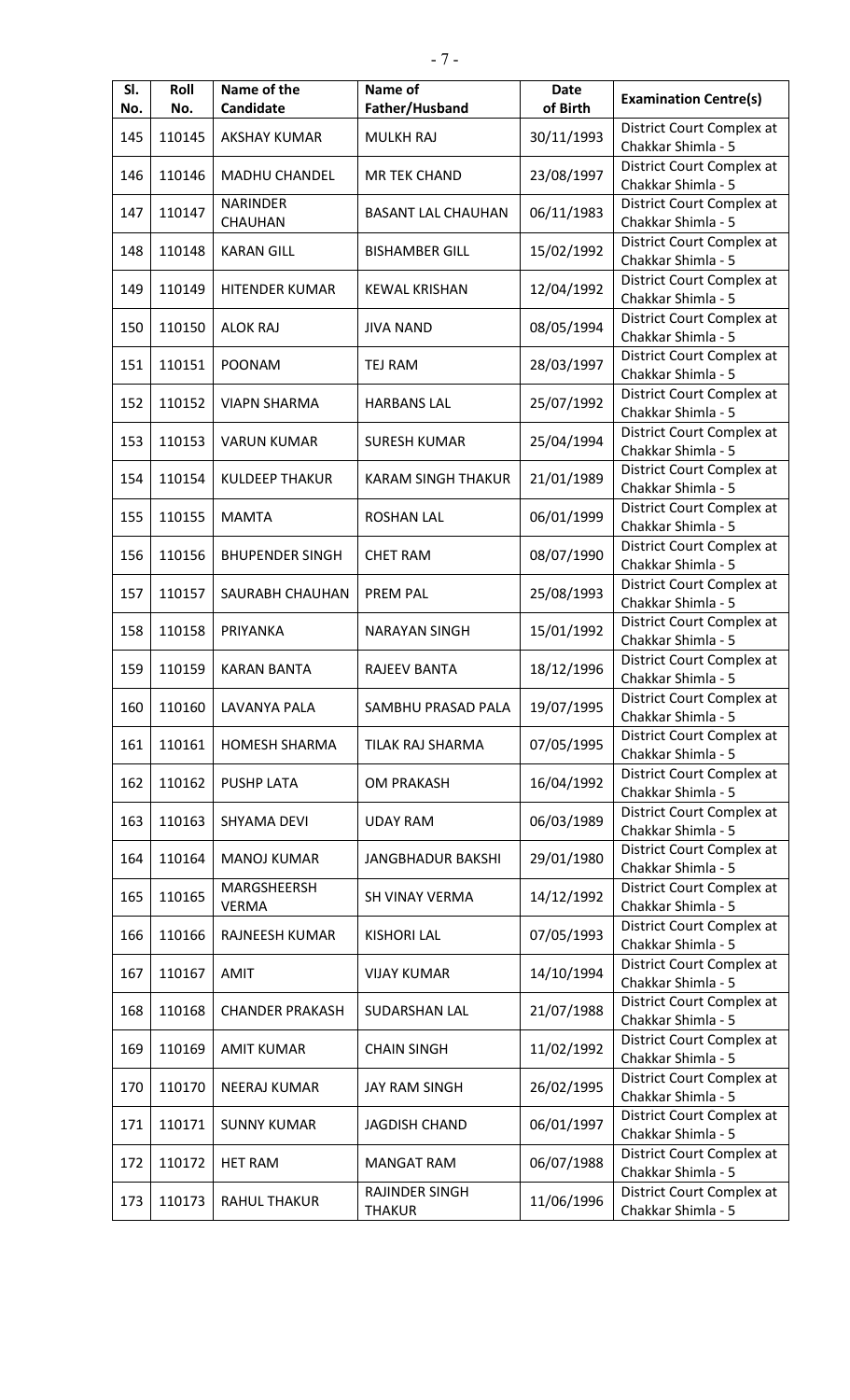| SI.<br>No. | Roll<br>No. | Name of the<br><b>Candidate</b>     | Name of<br>Father/Husband          | <b>Date</b><br>of Birth | <b>Examination Centre(s)</b>                    |
|------------|-------------|-------------------------------------|------------------------------------|-------------------------|-------------------------------------------------|
| 174        | 110174      | <b>MAHENDER SINGH</b>               | SH GHANSHYAM                       | 28/10/1992              | District Court Complex at<br>Chakkar Shimla - 5 |
| 175        | 110175      | <b>NITIN GANGTA</b>                 | <b>SUBHASH CHANDER</b>             | 03/11/1996              | District Court Complex at                       |
| 176        | 110176      | <b>RUCHI PATIAL</b>                 | <b>BANARSI DASS</b>                | 04/04/1996              | Chakkar Shimla - 5<br>District Court Complex at |
| 177        | 110177      | <b>NEERAJ KUMAR</b>                 | <b>TEJ SINGH</b>                   | 29/09/1990              | Chakkar Shimla - 5<br>District Court Complex at |
|            |             |                                     |                                    |                         | Chakkar Shimla - 5<br>District Court Complex at |
| 178        | 110178      | <b>SUNIL KUMAR</b>                  | <b>BELIA RAM</b>                   | 02/03/1984              | Chakkar Shimla - 5                              |
| 179        | 110179      | <b>JITENDER KUMAR</b>               | <b>DUNI CHAND</b>                  | 16/12/1993              | District Court Complex at<br>Chakkar Shimla - 5 |
| 180        | 110180      | RISHABH CHAUHAN                     | YASHWANT SINGH<br><b>CHAUHAN</b>   | 28/01/1996              | District Court Complex at<br>Chakkar Shimla - 5 |
| 181        | 110181      | <b>ANKUSH KUMAR</b>                 | <b>SHYAM LAL</b>                   | 21/08/1998              | District Court Complex at<br>Chakkar Shimla - 5 |
| 182        | 110182      | SHIKHA RANA                         | JAGDISH CHAND RANA                 | 27/11/1992              | District Court Complex at<br>Chakkar Shimla - 5 |
| 183        | 110183      | <b>MANOJ KUMAR</b>                  | <b>NAND KISHORE</b>                | 09/03/1990              | District Court Complex at                       |
|            |             | <b>KALIA</b><br><b>DESHMUKH</b>     | SHARMA<br><b>DAMODHAR</b>          |                         | Chakkar Shimla - 5                              |
| 184        | 110184      | VAIBHAO                             | <b>DAULATRAO</b>                   | 24/08/1990              | District Court Complex at                       |
|            |             | <b>DAMODHAR</b>                     | <b>DESHMUKH</b>                    |                         | Chakkar Shimla - 5                              |
| 185        | 110185      | ROHIT DHIMAN                        | LATE SH MATWAR<br>CHAND            | 15/04/1989              | District Court Complex at<br>Chakkar Shimla - 5 |
| 186        | 110186      | <b>MEENA KUMARI</b>                 | <b>RAJ KUMAR</b>                   | 07/07/1992              | District Court Complex at<br>Chakkar Shimla - 5 |
| 187        | 110187      | NITIKA VERMA                        | PANKAJ KUMAR<br><b>DHIMAN</b>      | 02/03/1993              | District Court Complex at<br>Chakkar Shimla - 5 |
| 188        | 110188      | <b>ANIL SHARMA</b>                  | LAYAK RAM SHARMA                   | 01/08/1991              | District Court Complex at<br>Chakkar Shimla - 5 |
| 189        | 110189      | <b>AMIT KUMAR</b><br>SHARMA         | <b>MADAN LAL</b>                   | 21/08/1989              | District Court Complex at<br>Chakkar Shimla - 5 |
| 190        | 110190      | <b>DEEPAK KUMAR</b>                 | <b>DEV RAJ</b>                     | 11/07/1996              | District Court Complex at<br>Chakkar Shimla - 5 |
| 191        | 110191      | <b>JAGDISH KUMAR</b>                | <b>BHOOP SINGH</b>                 | 02/12/1992              | District Court Complex at<br>Chakkar Shimla - 5 |
| 192        | 110192      | <b>PUJA</b>                         | <b>LAXMI DHAR</b>                  | 01/01/1997              | District Court Complex at<br>Chakkar Shimla - 5 |
| 193        | 110193      | <b>BHAGAT SINGH</b>                 | <b>GARA CHEERING</b>               | 26/03/1992              | District Court Complex at<br>Chakkar Shimla - 5 |
| 194        | 110194      | <b>MAMTA DEVI</b>                   | RAJENDER KUMAR                     | 21/06/1994              | District Court Complex at<br>Chakkar Shimla - 5 |
| 195        | 110195      | YOGESH RANA                         | <b>LEKH RAJ</b>                    | 14/06/1994              | District Court Complex at<br>Chakkar Shimla - 5 |
| 196        | 110196      | YOGINDER SINGH                      | <b>ISHWAR SINGH RANA</b>           | 05/04/1982              | District Court Complex at                       |
|            |             | <b>RANA</b>                         |                                    |                         | Chakkar Shimla - 5<br>District Court Complex at |
| 197        | 110197      | <b>DEEPAK KUMAR</b><br><b>NANDA</b> | <b>VIDYA SAGAR</b>                 | 10/07/1993              | Chakkar Shimla - 5                              |
| 198        | 110198      | ABHILASHKUMAR<br>KANUBHAI           | MAKWANA KANUBHAI<br><b>UKABHAI</b> | 22/11/1988              | District Court Complex at<br>Chakkar Shimla - 5 |
| 199        | 110199      | MONICA SHARMA                       | <b>NARESH SHARMA</b>               | 31/05/1990              | District Court Complex at<br>Chakkar Shimla - 5 |
| 200        | 110200      | MADHAVI SHARMA                      | YASHPAL SHARMA                     | 25/06/1995              | District Court Complex at<br>Chakkar Shimla - 5 |
| 201        | 110201      | RITU SHARMA                         | MADHO RAM SHARMA                   | 08/04/1987              | District Court Complex at<br>Chakkar Shimla - 5 |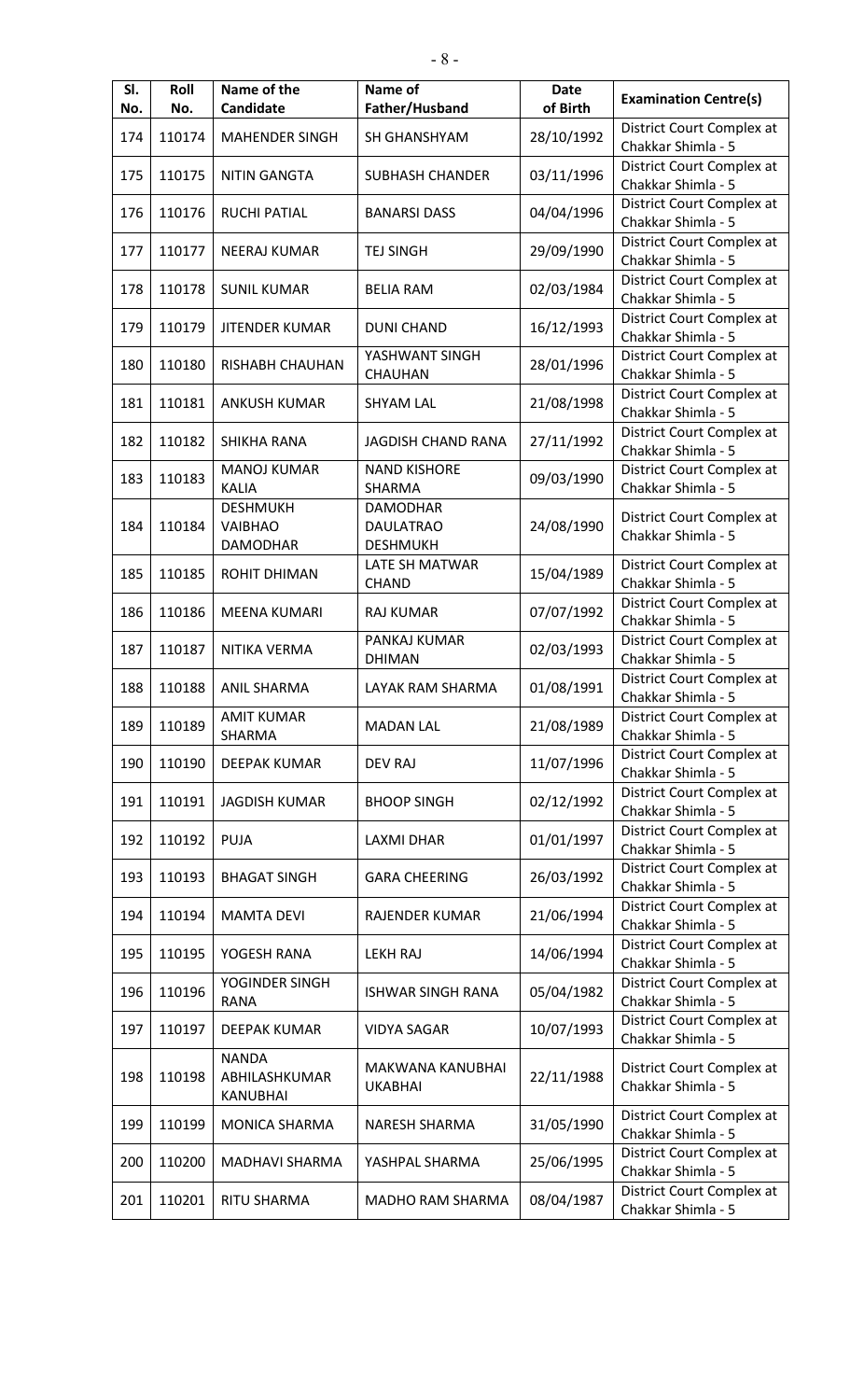| SI.<br>No. | Roll<br>No. | Name of the<br>Candidate      | Name of<br>Father/Husband           | <b>Date</b><br>of Birth | <b>Examination Centre(s)</b>                    |
|------------|-------------|-------------------------------|-------------------------------------|-------------------------|-------------------------------------------------|
| 202        | 110202      | <b>MANISH KUMAR</b>           | <b>NARENDER THAKUR</b>              | 05/11/1988              | District Court Complex at<br>Chakkar Shimla - 5 |
| 203        | 110203      | <b>NITISH SHARMA</b>          | <b>GOPAL DUTT SHARMA</b>            | 22/06/1994              | District Court Complex at<br>Chakkar Shimla - 5 |
| 204        | 110204      | <b>ACHAL KUMAR</b>            | <b>LEKH RAM</b>                     | 14/07/1993              | District Court Complex at<br>Chakkar Shimla - 5 |
| 205        | 110205      | <b>VINOD KUMAR</b>            | <b>DALEEP SINGH</b>                 | 07/09/1986              | District Court Complex at<br>Chakkar Shimla - 5 |
| 206        | 110206      | <b>ANKUSH THAKUR</b>          | <b>JOGINDER</b>                     | 05/03/1996              | District Court Complex at<br>Chakkar Shimla - 5 |
| 207        | 110207      | <b>NARINDER SINGH</b>         | <b>MEENA RAM</b>                    | 24/04/1991              | District Court Complex at<br>Chakkar Shimla - 5 |
| 208        | 110208      | MRIDULA NARYAL                | <b>KHEM SINGH NARYAL</b>            | 04/10/1991              | District Court Complex at<br>Chakkar Shimla - 5 |
| 209        | 110209      | <b>NITIN KUMAR</b>            | <b>GOPAL SINGH</b>                  | 02/07/1995              | District Court Complex at<br>Chakkar Shimla - 5 |
| 210        | 110210      | <b>LAVIT SINGH</b><br>CHOUHAN | <b>RAVI KUMAR</b>                   | 11/12/1992              | District Court Complex at<br>Chakkar Shimla - 5 |
| 211        | 110211      | <b>TARUN</b>                  | <b>NAND LAL</b>                     | 06/05/1993              | District Court Complex at<br>Chakkar Shimla - 5 |
| 212        | 110212      | <b>DIVYA</b>                  | <b>SUSHIL KUMAR</b>                 | 06/10/1993              | District Court Complex at<br>Chakkar Shimla - 5 |
| 213        | 110213      | PANKAJ KUMAR<br>SOOD          | <b>ASHWANI KUMAR</b><br>SOOD        | 20/02/1992              | District Court Complex at<br>Chakkar Shimla - 5 |
| 214        | 110214      | <b>HARSH KUMAR</b>            | YUVRAJ KUMAR                        | 03/01/1991              | District Court Complex at<br>Chakkar Shimla - 5 |
| 215        | 110215      | <b>NEERAJ PUNTA</b>           | <b>RAJENDER SINGH</b>               | 01/01/1995              | District Court Complex at<br>Chakkar Shimla - 5 |
| 216        | 110216      | <b>VEENA DEVI</b>             | RAVINDER KUMAR                      | 19/08/1989              | District Court Complex at<br>Chakkar Shimla - 5 |
| 217        | 110217      | MAMTA                         | <b>GANGA RAM</b>                    | 20/05/1995              | District Court Complex at<br>Chakkar Shimla - 5 |
| 218        | 110218      | POOJA                         | <b>SURENDER KAPOOR</b>              | 12/10/1995              | District Court Complex at<br>Chakkar Shimla - 5 |
| 219        | 110219      | <b>ANIL KUMAR</b>             | PAWAN KUMAR                         | 16/08/1993              | District Court Complex at<br>Chakkar Shimla - 5 |
| 220        | 110220      | <b>ANJANA THAKUR</b>          | KARAN SINGH RANA                    | 06/12/1990              | District Court Complex at<br>Chakkar Shimla - 5 |
| 221        | 110221      | <b>SUNIL KUMAR</b>            | <b>ASHOK KUMAR</b>                  | 04/01/1995              | District Court Complex at<br>Chakkar Shimla - 5 |
| 222        | 110222      | PAWAN KUMAR                   | <b>KUNDAN LAL</b>                   | 03/11/1991              | District Court Complex at<br>Chakkar Shimla - 5 |
| 223        | 110223      | PAWAN KUMAR<br>SHARMA         | <b>KAMLA DUTT</b>                   | 23/10/1993              | District Court Complex at<br>Chakkar Shimla - 5 |
| 224        | 110224      | ANKUSH KANWAR                 | PREM SINGH KANWAR                   | 06/10/1990              | District Court Complex at<br>Chakkar Shimla - 5 |
| 225        | 110225      | <b>DESH RAJ</b>               | KHAYAL CHAND                        | 06/11/1985              | District Court Complex at<br>Chakkar Shimla - 5 |
| 226        | 110226      | <b>AMIT SHARMA</b>            | <b>MANI RAM</b>                     | 01/07/1990              | District Court Complex at<br>Chakkar Shimla - 5 |
| 227        | 110227      | <b>ANKIT TANWAR</b>           | <b>DHANPAT RAM</b><br><b>TANWAR</b> | 10/05/1985              | District Court Complex at<br>Chakkar Shimla - 5 |
| 228        | 110228      | YADIKA JAMWAL                 | <b>VIJAY SINGH</b>                  | 13/11/1992              | District Court Complex at<br>Chakkar Shimla - 5 |
| 229        | 110229      | <b>RAJAT THAKUR</b>           | PURAN CHAND<br><b>THAKUR</b>        | 06/08/1996              | District Court Complex at<br>Chakkar Shimla - 5 |
| 230        | 110230      | <b>VIRENDER MOHIL</b>         | <b>SURESH MOHIL</b>                 | 03/01/1993              | District Court Complex at<br>Chakkar Shimla - 5 |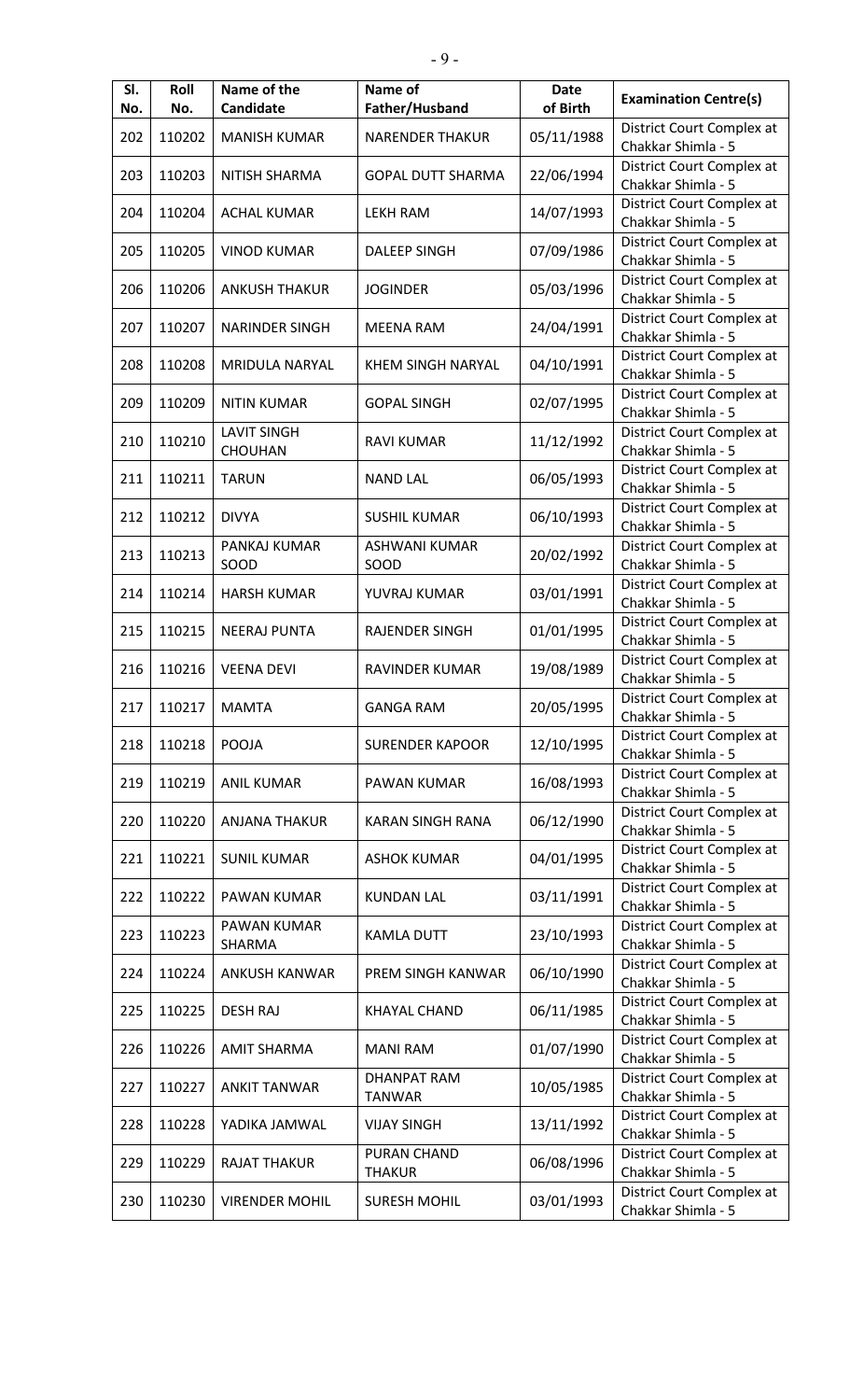| SI.<br>No. | Roll<br>No. | Name of the<br>Candidate | Name of<br>Father/Husband            | <b>Date</b><br>of Birth | <b>Examination Centre(s)</b>                    |
|------------|-------------|--------------------------|--------------------------------------|-------------------------|-------------------------------------------------|
| 231        | 110231      | SONALI CHAUHAN           | <b>SUBHASH CHAND</b>                 | 25/06/1996              | District Court Complex at<br>Chakkar Shimla - 5 |
| 232        | 110232      | <b>NEHA</b>              | <b>JITENDER KUMAR</b>                | 08/10/1994              | District Court Complex at<br>Chakkar Shimla - 5 |
| 233        | 110233      | <b>JEEVAN THAKUR</b>     | <b>RAMESH CHAND</b><br><b>THAKUR</b> | 22/10/1993              | District Court Complex at<br>Chakkar Shimla - 5 |
| 234        | 110234      | <b>CHAMPA</b>            | <b>BALDEV RAJ</b>                    | 18/01/1989              | District Court Complex at<br>Chakkar Shimla - 5 |
| 235        | 110235      | <b>VAIBHAV SERAIK</b>    | RAJINDER SERAIK                      | 11/05/1986              | District Court Complex at<br>Chakkar Shimla - 5 |
| 236        | 110236      | <b>SUNIL BARARI</b>      | <b>BALAK RAM</b>                     | 14/08/1979              | District Court Complex at<br>Chakkar Shimla - 5 |
| 237        | 110237      | <b>SHAIVI SHARMA</b>     | RAVINDER KUMAR                       | 24/12/1997              | District Court Complex at<br>Chakkar Shimla - 5 |
| 238        | 110238      | <b>DOLA RAM</b>          | <b>NARAYAN SINGH</b>                 | 09/02/1996              | District Court Complex at<br>Chakkar Shimla - 5 |
| 239        | 110239      | PANKAJ KUMAR             | RAMESH CHAND                         | 04/08/1991              | District Court Complex at<br>Chakkar Shimla - 5 |
| 240        | 110240      | <b>MEHAR SINGH</b>       | <b>HEM RAJ</b>                       | 15/07/1997              | District Court Complex at<br>Chakkar Shimla - 5 |
| 241        | 110241      | <b>SAMITA DEVI</b>       | <b>RAGHUBIR SINGH</b>                | 18/12/1994              | District Court Complex at<br>Chakkar Shimla - 5 |
| 242        | 110242      | <b>AJAY KUMAR</b>        | <b>RAM SWAROOP</b>                   | 29/05/1994              | District Court Complex at<br>Chakkar Shimla - 5 |
| 243        | 110243      | <b>RAJESH KUMAR</b>      | <b>PARTAP CHAND</b>                  | 11/11/1987              | District Court Complex at<br>Chakkar Shimla - 5 |
| 244        | 110244      | <b>ANKITA SHARMA</b>     | <b>HARISH SHARMA</b>                 | 16/07/1998              | District Court Complex at<br>Chakkar Shimla - 5 |
| 245        | 110245      | <b>AJAY SINGH KANG</b>   | <b>KRISHAN CHAND</b>                 | 29/05/1981              | District Court Complex at<br>Chakkar Shimla - 5 |
| 246        | 110246      | <b>SACHIT SONI</b>       | <b>PUSHP RAJ</b>                     | 12/08/1993              | District Court Complex at<br>Chakkar Shimla - 5 |
| 247        | 110247      | AMLA                     | <b>PUSHP DEV</b>                     | 30/06/1990              | District Court Complex at<br>Chakkar Shimla - 5 |
| 248        | 110248      | <b>AMANJEET SINGH</b>    | <b>SWARAN SINGH</b>                  | 11/10/1992              | District Court Complex at<br>Chakkar Shimla - 5 |
| 249        | 110249      | RASHMI SHARMA            | SANTOSH KUMAR                        | 08/06/1993              | District Court Complex at<br>Chakkar Shimla - 5 |
| 250        | 110250      | <b>DEEKSHA</b>           | <b>BHUPESHWAR SHASTRI</b>            | 15/12/1991              | District Court Complex at<br>Chakkar Shimla - 5 |
| 251        | 110251      | <b>DIGVIJAY SINGH</b>    | <b>KESHAV RAM</b>                    | 04/08/1991              | District Court Complex at<br>Chakkar Shimla - 5 |
| 252        | 110252      | SHALLU KANWAR            | <b>BISHAN SINGH</b>                  | 01/06/1992              | District Court Complex at<br>Chakkar Shimla - 5 |
| 253        | 110253      | RAHUL SHARMA             | <b>SUSHIL KUMAR</b><br>SHARMA        | 13/12/1985              | District Court Complex at<br>Chakkar Shimla - 5 |
| 254        | 110254      | <b>KAPIL THAKUR</b>      | <b>SUDERSHAN SINGH</b>               | 27/11/1988              | District Court Complex at<br>Chakkar Shimla - 5 |
| 255        | 110255      | SWATI VERMA              | <b>JITENDER VERMA</b>                | 09/01/1994              | District Court Complex at<br>Chakkar Shimla - 5 |
| 256        | 110256      | SANDEEP KUMAR            | KALICHARAN                           | 10/06/1993              | District Court Complex at<br>Chakkar Shimla - 5 |
| 257        | 110257      | SHUBHAM BHAMRA           | <b>SURINDER SINGH</b>                | 18/01/1997              | District Court Complex at<br>Chakkar Shimla - 5 |
| 258        | 110258      | SANJAY KUMAR             | SH BALAK RAM                         | 02/03/1984              | District Court Complex at<br>Chakkar Shimla - 5 |
| 259        | 110259      | RAJNI KUMARI             | RIKHI RAM                            | 27/11/1987              | District Court Complex at<br>Chakkar Shimla - 5 |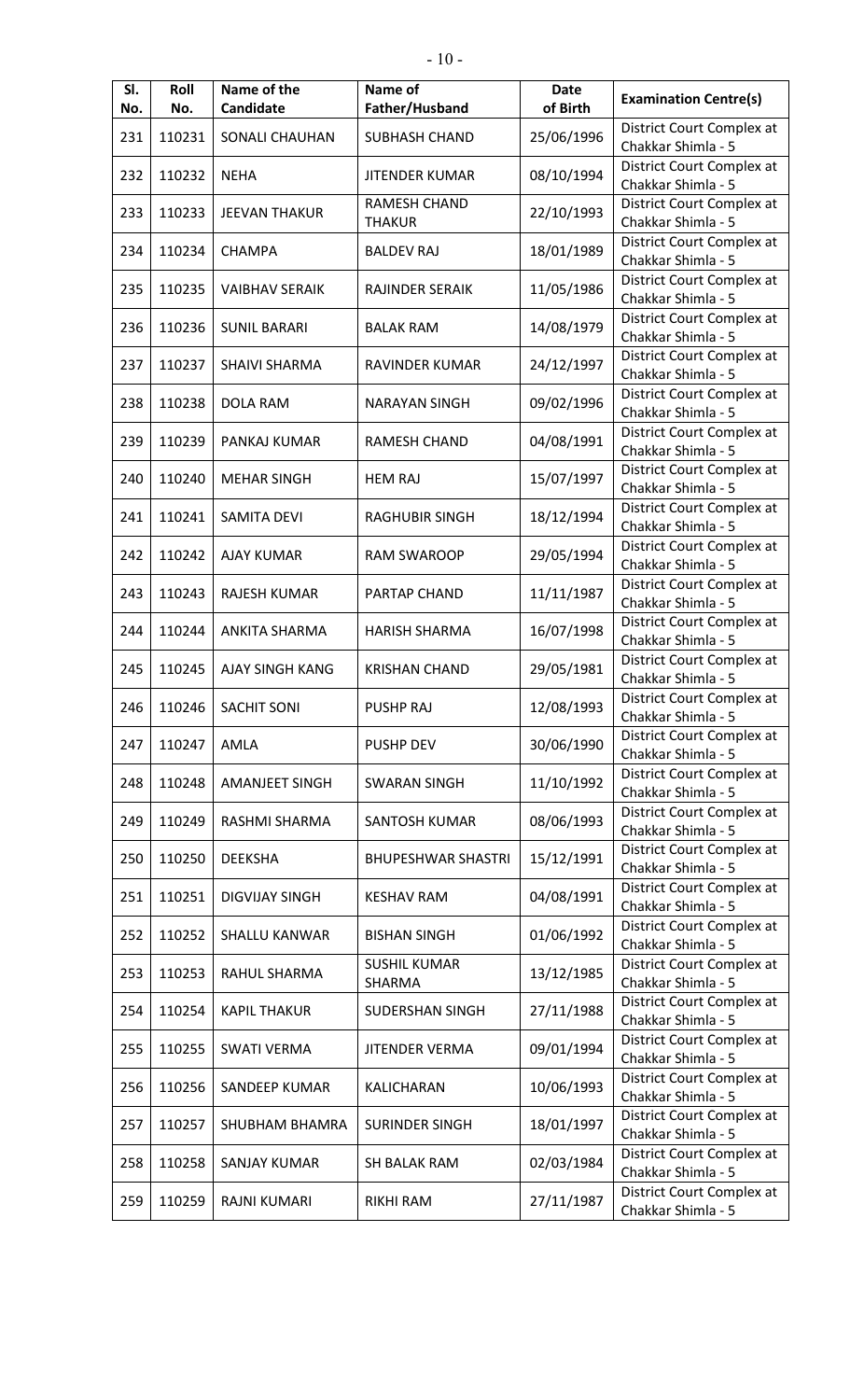| SI.<br>No. | Roll<br>No. | Name of the<br>Candidate | Name of<br>Father/Husband            | <b>Date</b><br>of Birth | <b>Examination Centre(s)</b>                    |
|------------|-------------|--------------------------|--------------------------------------|-------------------------|-------------------------------------------------|
| 260        | 110260      | <b>SUNITA DEVI</b>       | <b>GHANSHYAM CHAND</b>               | 16/11/1991              | District Court Complex at<br>Chakkar Shimla - 5 |
| 261        | 110261      | SNEHDEEP SHARMA          | SNEHDEEP SHARMA                      | 29/03/1992              | District Court Complex at<br>Chakkar Shimla - 5 |
| 262        | 110262      | <b>VIBHUTI VERMA</b>     | <b>ANKIT BRAMTA</b>                  | 04/04/1990              | District Court Complex at<br>Chakkar Shimla - 5 |
| 263        | 110263      | HIMANSHU<br>SHARMA       | RADHA KRISHAN<br>SHARMA              | 12/07/1991              | District Court Complex at<br>Chakkar Shimla - 5 |
| 264        | 110264      | <b>LALIT KUMAR</b>       | <b>KRISHAN CHAND</b>                 | 04/06/1993              | District Court Complex at<br>Chakkar Shimla - 5 |
| 265        | 110265      | PRATIBHA KUMARI          | <b>JWAHAR LAL</b>                    | 20/12/1993              | District Court Complex at<br>Chakkar Shimla - 5 |
| 266        | 110266      | MANISHA KASHYAP          | <b>SHANKAR LAL</b>                   | 23/09/1991              | District Court Complex at<br>Chakkar Shimla - 5 |
| 267        | 110267      | <b>SAPNA</b>             | <b>CHET RAM</b>                      | 25/07/1997              | District Court Complex at<br>Chakkar Shimla - 5 |
| 268        | 110268      | <b>NITTIN KUMAR</b>      | OM PRAKASH DOGRA                     | 02/07/1997              | District Court Complex at<br>Chakkar Shimla - 5 |
| 269        | 110269      | <b>PUNEET PREMI</b>      | <b>KRISHAN DASS</b>                  | 01/04/1993              | District Court Complex at<br>Chakkar Shimla - 5 |
| 270        | 110270      | <b>NEERAJ BUSHEHRI</b>   | TEJ RAM BUSHEHRI                     | 14/11/1997              | District Court Complex at<br>Chakkar Shimla - 5 |
| 271        | 110271      | <b>JAGMOHAN PAUL</b>     | <b>UDEY RAM</b>                      | 11/05/1991              | District Court Complex at<br>Chakkar Shimla - 5 |
| 272        | 110272      | RAJAT SHARMA             | <b>ROOP RAM</b>                      | 07/12/1994              | District Court Complex at<br>Chakkar Shimla - 5 |
| 273        | 110273      | <b>SHUBHAM KATNA</b>     | DEVENDER LAL KATNA                   | 02/07/1994              | District Court Complex at<br>Chakkar Shimla - 5 |
| 274        | 110274      | <b>SHILPA KUMARI</b>     | PARDHAN SINGH                        | 14/11/1988              | District Court Complex at<br>Chakkar Shimla - 5 |
| 275        | 110275      | <b>MADHU PRIYA</b>       | <b>VIVEK KUMAR NEGI</b>              | 19/02/1988              | District Court Complex at<br>Chakkar Shimla - 5 |
| 276        | 110276      | <b>ABHISHEK VERMA</b>    | <b>SURESH KUMAR</b>                  | 06/04/1992              | District Court Complex at<br>Chakkar Shimla - 5 |
| 277        | 110277      | <b>MANOJ KUMAR</b>       | PAWAN KUMAR                          | 23/04/1994              | District Court Complex at<br>Chakkar Shimla - 5 |
| 278        | 110278      | <b>NIKHIL RAI</b>        | <b>NIKHIL RAI</b>                    | 30/07/1997              | District Court Complex at<br>Chakkar Shimla - 5 |
| 279        | 110279      | <b>UPMA</b>              | PADAM SINGH                          | 31/12/1993              | District Court Complex at<br>Chakkar Shimla - 5 |
| 280        | 110280      | <b>ARUN KUMAR</b>        | KALYANA                              | 23/07/1993              | District Court Complex at<br>Chakkar Shimla - 5 |
| 281        | 110281      | LAKSHEY                  | <b>BHUPINDER SINGH</b>               | 02/05/1993              | District Court Complex at<br>Chakkar Shimla - 5 |
| 282        | 110282      | <b>VIRENDER KUMAR</b>    | <b>BRIJ LAL</b>                      | 15/08/1989              | District Court Complex at<br>Chakkar Shimla - 5 |
| 283        | 110283      | SAMRITI VERMA            | <b>KAMAL KISHORE</b><br><b>VERMA</b> | 20/03/1993              | District Court Complex at<br>Chakkar Shimla - 5 |
| 284        | 110284      | RAJEEV KUMAR             | <b>KALYAN SINGH</b>                  | 20/10/1997              | District Court Complex at<br>Chakkar Shimla - 5 |
| 285        | 110285      | <b>SARITA DEVI</b>       | <b>SUNDER LAL</b>                    | 01/12/1992              | District Court Complex at<br>Chakkar Shimla - 5 |
| 286        | 110286      | YOGESH BANYAL            | <b>BALBIR SINGH BANYAL</b>           | 19/09/1988              | District Court Complex at<br>Chakkar Shimla - 5 |
| 287        | 110287      | ANIL KOUNDAL             | DEVI RAM KOUNDAL                     | 12/10/1992              | District Court Complex at<br>Chakkar Shimla - 5 |
| 288        | 110288      | NITASHA PANWAR           | JAI INDER SINGH                      | 07/12/1990              | District Court Complex at<br>Chakkar Shimla - 5 |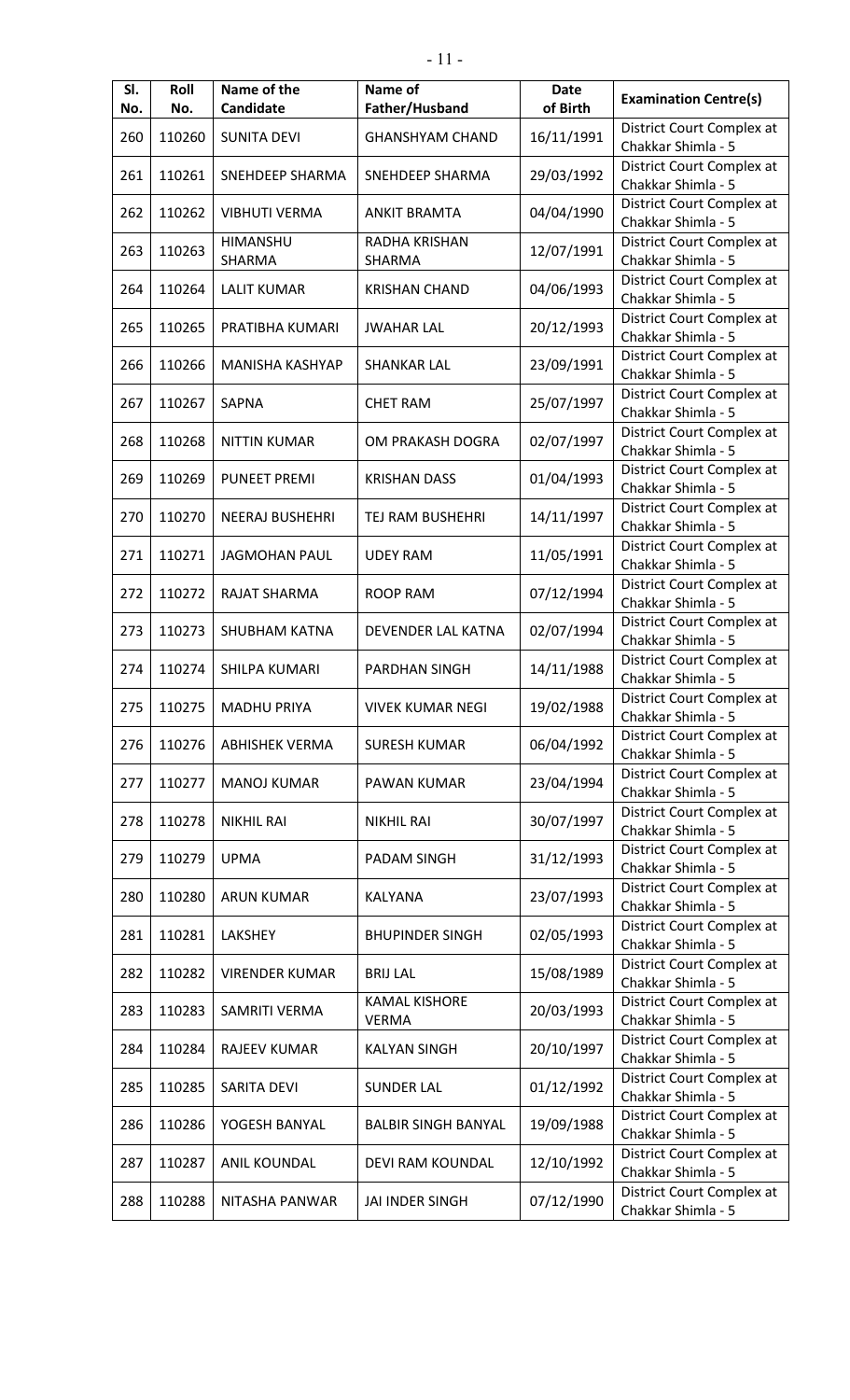| SI.<br>No. | Roll<br>No. | Name of the<br>Candidate         | Name of<br>Father/Husband              | <b>Date</b><br>of Birth | <b>Examination Centre(s)</b>                    |
|------------|-------------|----------------------------------|----------------------------------------|-------------------------|-------------------------------------------------|
| 289        | 110289      | RUCHIKA SHARMA                   | T D SHARMA                             | 16/05/1994              | District Court Complex at<br>Chakkar Shimla - 5 |
| 290        | 110290      | <b>NEHA VERMA</b>                | RAMESH CHAND<br><b>VERMA</b>           | 06/08/1992              | District Court Complex at<br>Chakkar Shimla - 5 |
| 291        | 110291      | <b>ROHIT THAKUR</b>              | YASHWANT SINGH                         | 26/03/1998              | District Court Complex at<br>Chakkar Shimla - 5 |
| 292        | 110292      | <b>ROHIT</b>                     | PURAN CHAND                            | 28/09/1995              | District Court Complex at<br>Chakkar Shimla - 5 |
| 293        | 110293      | <b>ANKUR SHARMA</b>              | SUBHASH CHAND                          | 27/10/1993              | District Court Complex at<br>Chakkar Shimla - 5 |
| 294        | 110294      | <b>CHANDER PRAKASH</b>           | <b>SHIV DUTT</b>                       | 02/10/1989              | District Court Complex at<br>Chakkar Shimla - 5 |
| 295        | 110295      | <b>SHAISTA</b>                   | SHMOHAMMAD SADIQ                       | 07/05/1986              | District Court Complex at<br>Chakkar Shimla - 5 |
| 296        | 110296      | <b>KHEM LATA</b>                 | RAJ KUMAR                              | 30/12/1994              | District Court Complex at<br>Chakkar Shimla - 5 |
| 297        | 110297      | <b>RAKESH KUMAR</b>              | <b>KESHAV RAM</b>                      | 23/03/1985              | District Court Complex at<br>Chakkar Shimla - 5 |
| 298        | 110298      | <b>VISHAL MOHIL</b>              | <b>NARESH MOHIL</b>                    | 02/09/1991              | District Court Complex at<br>Chakkar Shimla - 5 |
| 299        | 110299      | <b>VISHAL DOGRA</b>              | <b>VIJAY KUMAR</b>                     | 09/02/1995              | District Court Complex at<br>Chakkar Shimla - 5 |
| 300        | 110300      | <b>ANIL KUMAR</b>                | <b>MAHINDER SINGH</b>                  | 26/05/1990              | District Court Complex at<br>Chakkar Shimla - 5 |
| 301        | 110301      | <b>NAVEEN PRAKASH</b>            | <b>SH HARI PRAKASH</b>                 | 30/07/1982              | District Court Complex at<br>Chakkar Shimla - 5 |
| 302        | 110302      | RANJANA DEVI                     | <b>MAST RAM</b>                        | 11/12/1995              | District Court Complex at<br>Chakkar Shimla - 5 |
| 303        | 110303      | <b>UMESH CHANDER</b>             | <b>MANOHAR SINGH</b>                   | 28/02/1995              | District Court Complex at<br>Chakkar Shimla - 5 |
| 304        | 110304      | <b>ANITA KUAMRI</b>              | <b>JASWANT SINGH</b>                   | 19/04/1990              | District Court Complex at<br>Chakkar Shimla - 5 |
| 305        | 110305      | REETIKA VERMA                    | ROSHAN LAL VERMA                       | 19/08/1988              | District Court Complex at<br>Chakkar Shimla - 5 |
| 306        | 110306      | <b>MANOJ KUMAR</b>               | RAMESH CHAND                           | 03/12/1989              | District Court Complex at<br>Chakkar Shimla - 5 |
| 307        | 110307      | <b>DEEPIKA</b>                   | <b>HARNAM SINGH</b>                    | 09/10/1995              | District Court Complex at<br>Chakkar Shimla - 5 |
| 308        | 110308      | <b>MOHIT NARWAL</b>              | <b>KULDEEP NARWAL</b>                  | 02/10/1997              | District Court Complex at<br>Chakkar Shimla - 5 |
| 309        | 110309      | <b>HEMESH</b><br><b>BHARDWAJ</b> | C R BHARDWAJ                           | 22/09/1992              | District Court Complex at<br>Chakkar Shimla - 5 |
| 310        | 110310      | <b>ASHUTOSH THAKUR</b>           | <b>DESH RAJ THAKUR</b>                 | 01/07/1992              | District Court Complex at<br>Chakkar Shimla - 5 |
| 311        | 110311      | <b>NEHA SHARMA</b>               | JAGAT RAM SHARMA                       | 30/11/1994              | District Court Complex at<br>Chakkar Shimla - 5 |
| 312        | 110312      | <b>SUMEER VERMA</b>              | <b>BISHAN SINGH VERMA</b>              | 02/05/1992              | District Court Complex at<br>Chakkar Shimla - 5 |
| 313        | 110313      | <b>REKHA THAKUR</b>              | <b>VARENDER KUMAR</b><br><b>THAKUR</b> | 19/03/1991              | District Court Complex at<br>Chakkar Shimla - 5 |
| 314        | 110314      | PRADEEP KUMAR                    | <b>ISHWARI NAND</b>                    | 01/08/1990              | District Court Complex at<br>Chakkar Shimla - 5 |
| 315        | 110315      | RAHUL ARORA                      | RAJESH KUMAR                           | 12/12/1996              | District Court Complex at<br>Chakkar Shimla - 5 |
| 316        | 110316      | <b>NIRMLA DEVI</b>               | <b>NAND LAL</b>                        | 18/08/1991              | District Court Complex at<br>Chakkar Shimla - 5 |
| 317        | 110317      | <b>ABHISHEK THAKUR</b>           | <b>SUKH RAM THAKUR</b>                 | 22/04/1993              | District Court Complex at<br>Chakkar Shimla - 5 |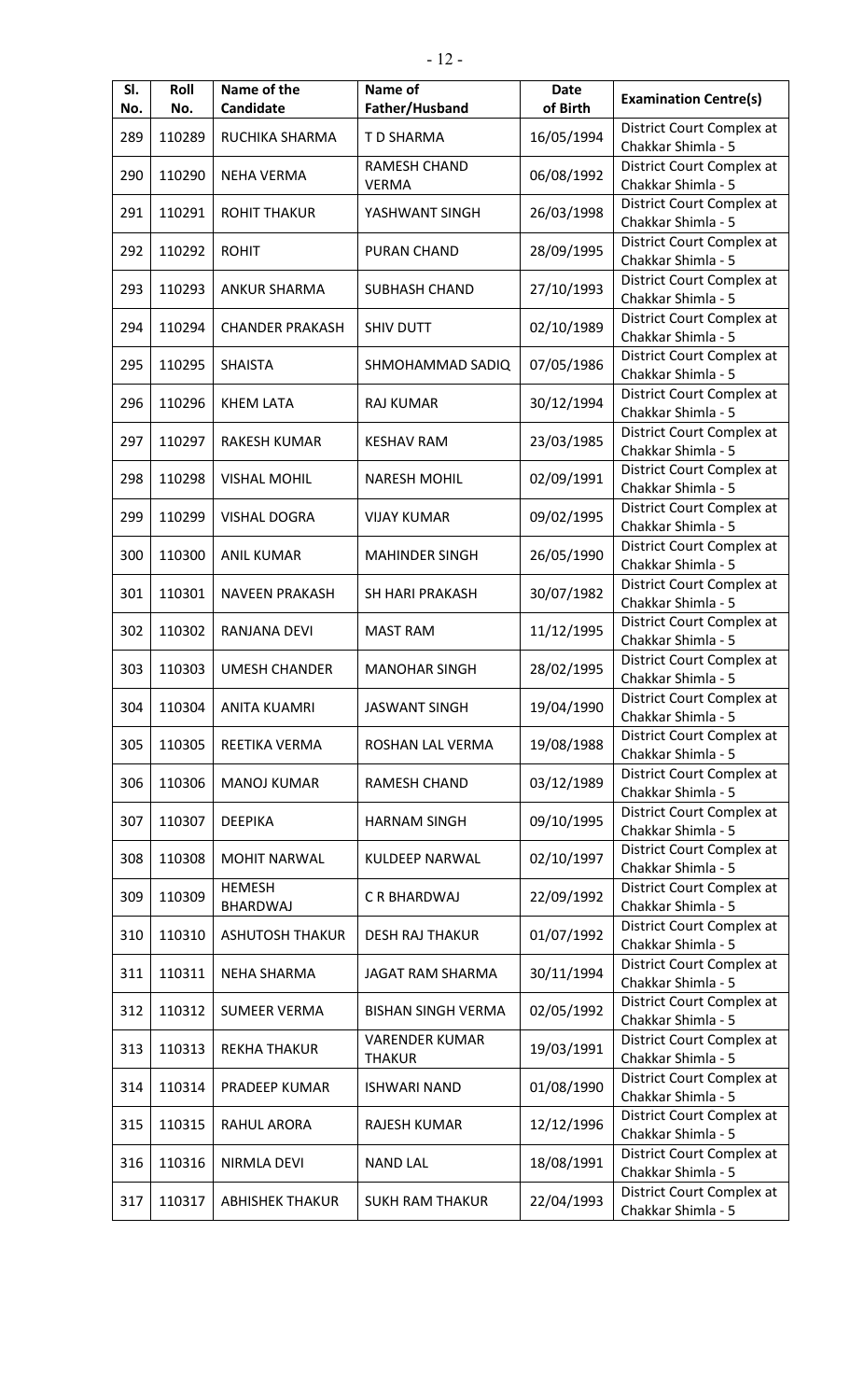| SI.<br>No. | Roll<br>No. | Name of the<br>Candidate              | Name of<br>Father/Husband      | <b>Date</b><br>of Birth | <b>Examination Centre(s)</b>                    |
|------------|-------------|---------------------------------------|--------------------------------|-------------------------|-------------------------------------------------|
| 318        | 110318      | RAJESH KASHYAP                        | DURGA DASS KASHYAP             | 14/12/1993              | District Court Complex at<br>Chakkar Shimla - 5 |
| 319        | 110319      | ROOP RAJ SHARMA                       | DESH RAJ SHARMA                | 27/08/1992              | District Court Complex at<br>Chakkar Shimla - 5 |
| 320        | 110320      | AMIT BHARDWAJ                         | <b>RAM CHAND</b>               | 30/12/1992              | District Court Complex at<br>Chakkar Shimla - 5 |
| 321        | 110321      | DIVYA SHARMA                          | PANNA LAL SHARMA               | 06/09/1996              | District Court Complex at<br>Chakkar Shimla - 5 |
| 322        | 110322      | <b>MANDHIR SINGH</b><br><b>THAKUR</b> | <b>LABH SINGH THAKUR</b>       | 29/07/1982              | District Court Complex at<br>Chakkar Shimla - 5 |
| 323        | 110323      | <b>GARIMA THAKUR</b>                  | DEVENDER KUMAR                 | 30/04/1997              | District Court Complex at<br>Chakkar Shimla - 5 |
| 324        | 110324      | KULDEEP SHARMA                        | <b>DAULAT RAM</b>              | 04/03/1994              | District Court Complex at<br>Chakkar Shimla - 5 |
| 325        | 110325      | PIYUSH SHARMA                         | SANJEEV KUMAR<br><b>SHARMA</b> | 15/08/1994              | District Court Complex at<br>Chakkar Shimla - 5 |
| 326        | 110326      | NEHA SABARWAL                         | KARNAIL SABARWAL               | 15/11/1989              | District Court Complex at<br>Chakkar Shimla - 5 |
| 327        | 110327      | <b>RITU KUMARI</b>                    | <b>KAILASH</b>                 | 25/01/1994              | District Court Complex at<br>Chakkar Shimla - 5 |
| 328        | 110328      | <b>VIKESH</b>                         | <b>GOVIND RAM</b>              | 20/07/1987              | District Court Complex at<br>Chakkar Shimla - 5 |
| 329        | 110329      | <b>SWETA</b>                          | <b>KESHAV DUTT</b>             | 26/06/1996              | District Court Complex at<br>Chakkar Shimla - 5 |
| 330        | 110330      | <b>NOBAL KISHOR</b>                   | SH ROSHAN LAL                  | 13/12/1985              | District Court Complex at<br>Chakkar Shimla - 5 |
| 331        | 110331      | YUDHISHTHER                           | <b>KRIPAL SINGH</b>            | 13/02/1984              | District Court Complex at<br>Chakkar Shimla - 5 |
| 332        | 110332      | PANKAJ SHARMA                         | <b>DURGA DASS</b>              | 17/07/1991              | District Court Complex at<br>Chakkar Shimla - 5 |
| 333        | 110333      | SHIKHA SHARMA                         | JAGAN NATH                     | 19/08/1994              | District Court Complex at<br>Chakkar Shimla - 5 |
| 334        | 110334      | <b>VIVEK KUMAR</b>                    | <b>HITENDER SINGH</b>          | 07/04/1992              | District Court Complex at<br>Chakkar Shimla - 5 |
| 335        | 110335      | <b>HEM RAJ</b>                        | <b>CHHAPE RAM</b>              | 23/12/1991              | District Court Complex at<br>Chakkar Shimla - 5 |
| 336        | 110336      | ROSHAN LAL LALTA                      | <b>BASTI RAM LALTA</b>         | 28/12/1990              | District Court Complex at<br>Chakkar Shimla - 5 |
| 337        | 110337      | RAJESH VERMA                          | <b>NETAR SINGH</b>             | 04/09/1997              | District Court Complex at<br>Chakkar Shimla - 5 |
| 338        | 110338      | <b>CHANDER SHEKHAR</b>                | PRADEEP KUMAR                  | 15/01/1995              | District Court Complex at<br>Chakkar Shimla - 5 |
| 339        | 110339      | PRITI SHARMA                          | RAMESH SHARMA                  | 21/10/1994              | District Court Complex at<br>Chakkar Shimla - 5 |
| 340        | 110340      | <b>LEENA THAKUR</b>                   | <b>SARAN THAKUR</b>            | 21/02/1991              | District Court Complex at<br>Chakkar Shimla - 5 |
| 341        | 110341      | RAKESH CHANCHAL                       | SAHI RAM CHANCHAL              | 11/06/1994              | District Court Complex at<br>Chakkar Shimla - 5 |
| 342        | 110342      | <b>BANDNA KUMARI</b>                  | OM PRAKASH                     | 28/03/1983              | District Court Complex at<br>Chakkar Shimla - 5 |
| 343        | 110343      | <b>ANOOP KASHYAP</b>                  | MAUJI RAM KASHYAP              | 06/06/1988              | District Court Complex at<br>Chakkar Shimla - 5 |
| 344        | 110344      | RAJAT BUSHEHERI                       | TEJ RAM BUSHEHERI              | 24/11/1993              | District Court Complex at<br>Chakkar Shimla - 5 |
| 345        | 110345      | <b>ANIL KUMAR</b>                     | <b>HARMINDER SINGH</b>         | 24/04/1990              | District Court Complex at<br>Chakkar Shimla - 5 |
| 346        | 110346      | <b>ANOOP CK</b>                       | UNNI KRISHANAN                 | 25/09/1990              | District Court Complex at<br>Chakkar Shimla - 5 |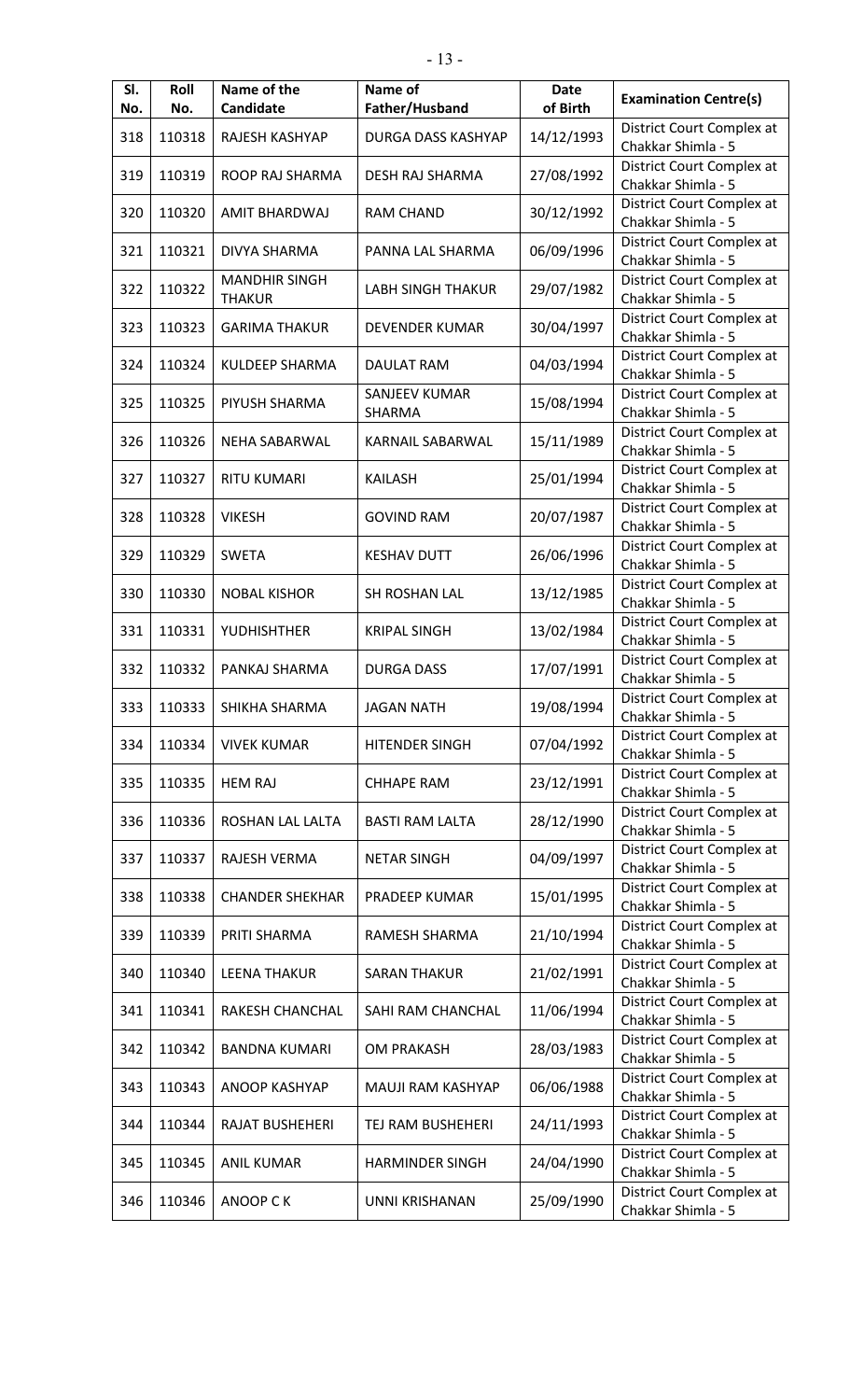| SI.<br>No. | Roll<br>No. | Name of the<br><b>Candidate</b>   | Name of<br>Father/Husband | <b>Date</b><br>of Birth | <b>Examination Centre(s)</b>                                          |
|------------|-------------|-----------------------------------|---------------------------|-------------------------|-----------------------------------------------------------------------|
| 347        | 110347      | RISHAV CHAUHAN                    | <b>LAL SINGH</b>          | 17/12/1997              | District Court Complex at<br>Chakkar Shimla - 5                       |
| 348        | 110348      | <b>NEHA BANYAL</b>                | <b>RAJ KISHOR SINGH</b>   | 14/01/1990              | District Court Complex at<br>Chakkar Shimla - 5                       |
| 349        | 110349      | PANKAJ RANA                       | PANKAJ RANA               | 30/10/1989              | District Court Complex at<br>Chakkar Shimla - 5                       |
| 350        | 110350      | HIMANSHU<br>SHARMA                | <b>NARENDER KUMAR</b>     | 10/02/1998              | District Court Complex at<br>Chakkar Shimla - 5                       |
| 351        | 110351      | YOGINDER KUMAR                    | KHEM RAJ SHARMA           | 03/05/1991              | <b>JCB Public Senior</b><br>Secondary School New<br>Shimla Shimla - 9 |
| 352        | 110352      | PRASHANT SHARMA                   | RAKESH SHARMA             | 26/02/1994              | <b>JCB Public Senior</b><br>Secondary School New<br>Shimla Shimla - 9 |
| 353        | 110353      | <b>SAURAV PANDIT</b>              | SH ASHOK SHARMA           | 22/01/1991              | <b>JCB Public Senior</b><br>Secondary School New<br>Shimla Shimla - 9 |
| 354        | 110354      | <b>SWATI SHARMA</b>               | JAI PARKASH SHARMA        | 29/05/1993              | <b>JCB Public Senior</b><br>Secondary School New<br>Shimla Shimla - 9 |
| 355        | 110355      | POOJA RANI                        | <b>HARI SINGH</b>         | 02/11/1993              | <b>JCB Public Senior</b><br>Secondary School New<br>Shimla Shimla - 9 |
| 356        | 110356      | <b>SUNNY KUMAR</b>                | <b>BIR SINGH</b>          | 13/12/1991              | <b>JCB Public Senior</b><br>Secondary School New<br>Shimla Shimla - 9 |
| 357        | 110357      | <b>SAHIL</b>                      | <b>PYARE LAL</b>          | 29/12/1989              | <b>JCB Public Senior</b><br>Secondary School New<br>Shimla Shimla - 9 |
| 358        | 110358      | <b>KANCHAN DEVI</b>               | <b>CHET RAM</b>           | 07/04/1998              | <b>JCB Public Senior</b><br>Secondary School New<br>Shimla Shimla - 9 |
| 359        | 110359      | <b>KEWAL THAKUR</b>               | RAM KRISHAN THAKUR        | 03/06/1992              | <b>JCB Public Senior</b><br>Secondary School New<br>Shimla Shimla - 9 |
| 360        | 110360      | <b>ABHISHEK VERMA</b>             | ASHOK KUMAR VERMA         | 18/04/1988              | <b>JCB Public Senior</b><br>Secondary School New<br>Shimla Shimla - 9 |
| 361        | 110361      | <b>BHUPENDER SINGH</b>            | <b>AJMER SINGH</b>        | 19/09/1988              | <b>JCB Public Senior</b><br>Secondary School New<br>Shimla Shimla - 9 |
| 362        | 110362      | <b>ANITA VERMA</b>                | <b>BABU RAM</b>           | 03/11/1990              | <b>JCB Public Senior</b><br>Secondary School New<br>Shimla Shimla - 9 |
| 363        | 110363      | <b>AJAY KUMAR</b>                 | YOG RAJ                   | 09/05/1989              | <b>JCB Public Senior</b><br>Secondary School New<br>Shimla Shimla - 9 |
| 364        | 110364      | <b>YOGENDER</b><br><b>PRAKASH</b> | <b>DEVI DUTT</b>          | 02/05/1991              | <b>JCB Public Senior</b><br>Secondary School New<br>Shimla Shimla - 9 |
| 365        | 110365      | <b>SANJAY KUMAR</b>               | RAMANAND                  | 28/06/1976              | <b>JCB Public Senior</b><br>Secondary School New<br>Shimla Shimla - 9 |
| 366        | 110366      | SEEMA VERMA                       | <b>BANSI LAL VERMA</b>    | 28/12/1984              | <b>JCB Public Senior</b><br>Secondary School New<br>Shimla Shimla - 9 |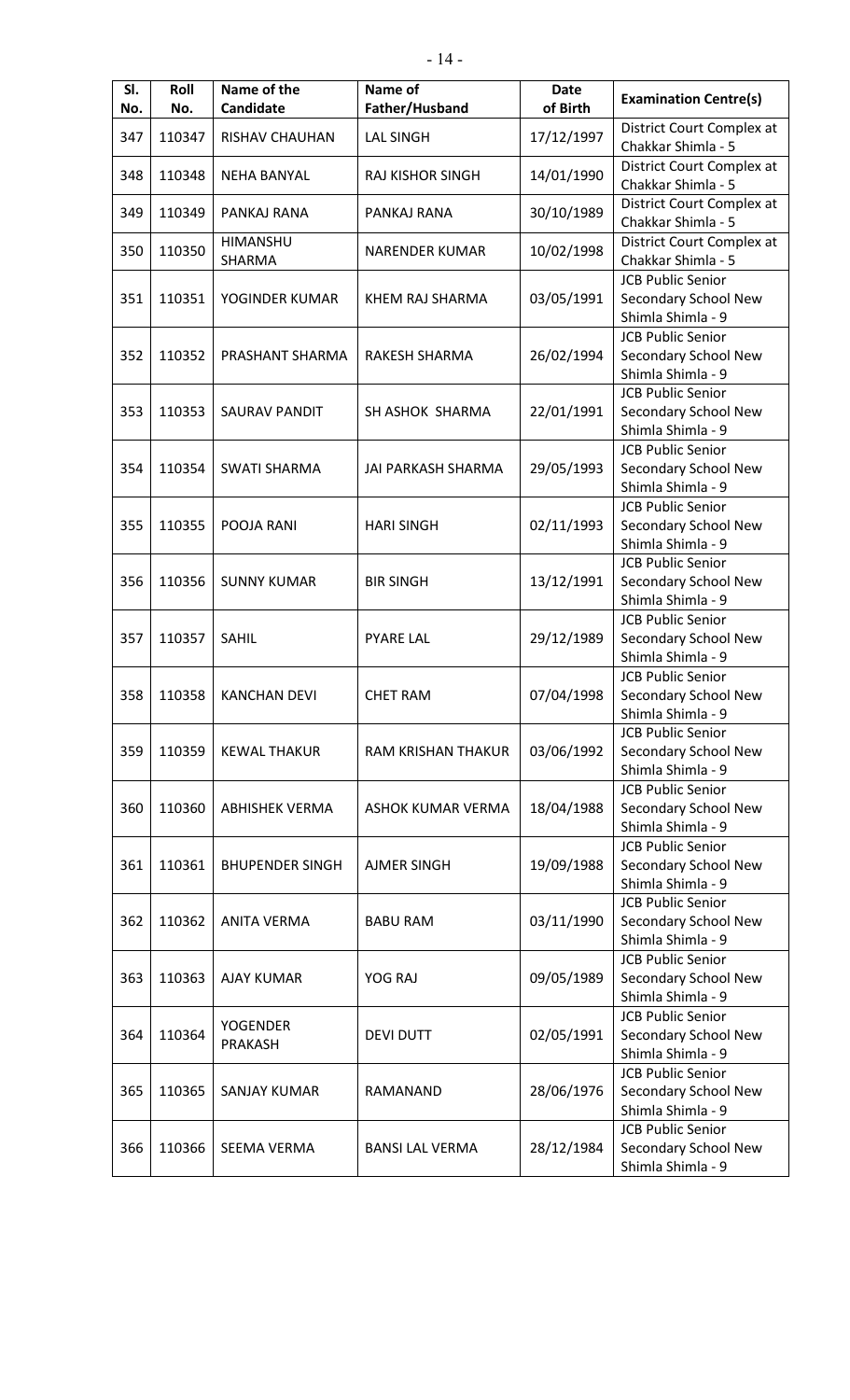| SI.<br>No. | Roll<br>No. | Name of the<br>Candidate           | Name of<br>Father/Husband | <b>Date</b><br>of Birth | <b>Examination Centre(s)</b>                     |
|------------|-------------|------------------------------------|---------------------------|-------------------------|--------------------------------------------------|
| 367        | 110367      | <b>MADHU SHARMA</b>                | <b>ABHISHEK KUMAR</b>     | 27/10/1989              | <b>JCB Public Senior</b><br>Secondary School New |
|            |             |                                    | SHARMA                    |                         | Shimla Shimla - 9                                |
|            |             |                                    |                           |                         | <b>JCB Public Senior</b>                         |
| 368        | 110368      | <b>ANIL KUMAR</b>                  | <b>DINA NATH</b>          | 12/03/1983              | Secondary School New                             |
|            |             |                                    |                           |                         | Shimla Shimla - 9                                |
|            |             |                                    |                           |                         | <b>JCB Public Senior</b>                         |
| 369        | 110369      | <b>YOGENDER</b><br><b>BHARDWAJ</b> | <b>SHANKAR LAL</b>        | 22/12/1995              | Secondary School New                             |
|            |             |                                    |                           |                         | Shimla Shimla - 9                                |
|            |             |                                    | <b>KEWAL KRISHAN</b>      |                         | <b>JCB Public Senior</b>                         |
| 370        | 110370      | PRASHANT SHARMA                    | SHARMA                    | 31/08/1992              | Secondary School New                             |
|            |             |                                    |                           |                         | Shimla Shimla - 9                                |
|            |             | <b>REKHA RANI</b>                  |                           |                         | <b>JCB Public Senior</b>                         |
| 371        | 110371      | <b>DHIMAN</b>                      | <b>SOHAN LAL</b>          | 15/10/1988              | Secondary School New                             |
|            |             |                                    |                           |                         | Shimla Shimla - 9<br><b>JCB Public Senior</b>    |
| 372        | 110372      | <b>KULWANT SINGH</b>               | <b>SURAT SINGH</b>        | 22/10/1990              | Secondary School New                             |
|            |             |                                    |                           |                         | Shimla Shimla - 9                                |
|            |             |                                    |                           |                         | <b>JCB Public Senior</b>                         |
| 373        | 110373      | <b>DEEPAK</b>                      | <b>VIJAY KUMAR</b>        | 28/09/1997              | Secondary School New                             |
|            |             | CHAUDHARY                          |                           |                         | Shimla Shimla - 9                                |
|            |             |                                    |                           |                         | <b>JCB Public Senior</b>                         |
| 374        | 110374      | <b>MANJUPAMA</b>                   | <b>SOM DASS</b>           | 24/01/1992              | Secondary School New                             |
|            |             | <b>VERMA</b>                       |                           |                         | Shimla Shimla - 9                                |
|            |             |                                    |                           |                         | <b>JCB Public Senior</b>                         |
| 375        | 110375      | PRIKSHIT THAKUR                    | PRIKSHIT THAKUR           | 06/12/1999              | Secondary School New                             |
|            |             |                                    |                           |                         | Shimla Shimla - 9                                |
|            |             |                                    |                           |                         | <b>JCB Public Senior</b>                         |
| 376        | 110376      | PRADEEP KUMAR                      | <b>MOHAN LAL</b>          | 05/05/1985              | Secondary School New                             |
|            |             |                                    |                           |                         | Shimla Shimla - 9                                |
|            |             |                                    |                           |                         | <b>JCB Public Senior</b>                         |
| 377        | 110377      | <b>SURESH KUMAR</b>                | LACHIA RAM                | 17/01/1978              | Secondary School New                             |
|            |             |                                    |                           |                         | Shimla Shimla - 9                                |
|            |             |                                    |                           |                         | <b>JCB Public Senior</b>                         |
| 378        | 110378      | <b>VIKAS KUMAR</b>                 | <b>VIJAY KUMAR</b>        | 31/08/1992              | Secondary School New                             |
|            |             |                                    |                           |                         | Shimla Shimla - 9                                |
|            |             |                                    |                           |                         | <b>JCB Public Senior</b>                         |
| 379        | 110379      | <b>RAJAT CHOUDHARY</b>             | <b>JYOTI RAM</b>          | 16/12/1997              | Secondary School New<br>Shimla Shimla - 9        |
|            |             |                                    |                           |                         | <b>JCB Public Senior</b>                         |
| 380        | 110380      | <b>AKSHAY CHANDEL</b>              | <b>SANTOSH SINGH</b>      | 17/09/1994              | Secondary School New                             |
|            |             |                                    | CHANDEL                   |                         | Shimla Shimla - 9                                |
|            |             |                                    |                           |                         | <b>JCB Public Senior</b>                         |
| 381        | 110381      | <b>NEHA</b>                        | <b>DURGA SINGH</b>        | 06/09/1992              | Secondary School New                             |
|            |             |                                    |                           |                         | Shimla Shimla - 9                                |
|            |             |                                    |                           |                         | <b>JCB Public Senior</b>                         |
| 382        | 110382      | SAHIL NAROTA                       | <b>KULVINDER SINGH</b>    | 15/04/1998              | Secondary School New                             |
|            |             |                                    |                           |                         | Shimla Shimla - 9                                |
|            |             |                                    |                           |                         | <b>JCB Public Senior</b>                         |
| 383        | 110383      | PAWAN KUMAR                        | <b>GUMAN SINGH</b>        | 18/06/1994              | Secondary School New                             |
|            |             |                                    |                           |                         | Shimla Shimla - 9                                |
|            |             |                                    |                           |                         | <b>JCB Public Senior</b>                         |
| 384        | 110384      | SANJEEV KUMAR                      | <b>ONKAR CHAND</b>        | 26/07/1981              | Secondary School New                             |
|            |             |                                    |                           |                         | Shimla Shimla - 9                                |
|            |             |                                    |                           |                         | <b>JCB Public Senior</b>                         |
| 385        | 110385      | <b>RAJENDER KUMAR</b>              | <b>BHOOP RAM</b>          | 07/01/1993              | Secondary School New<br>Shimla Shimla - 9        |
|            |             |                                    |                           |                         |                                                  |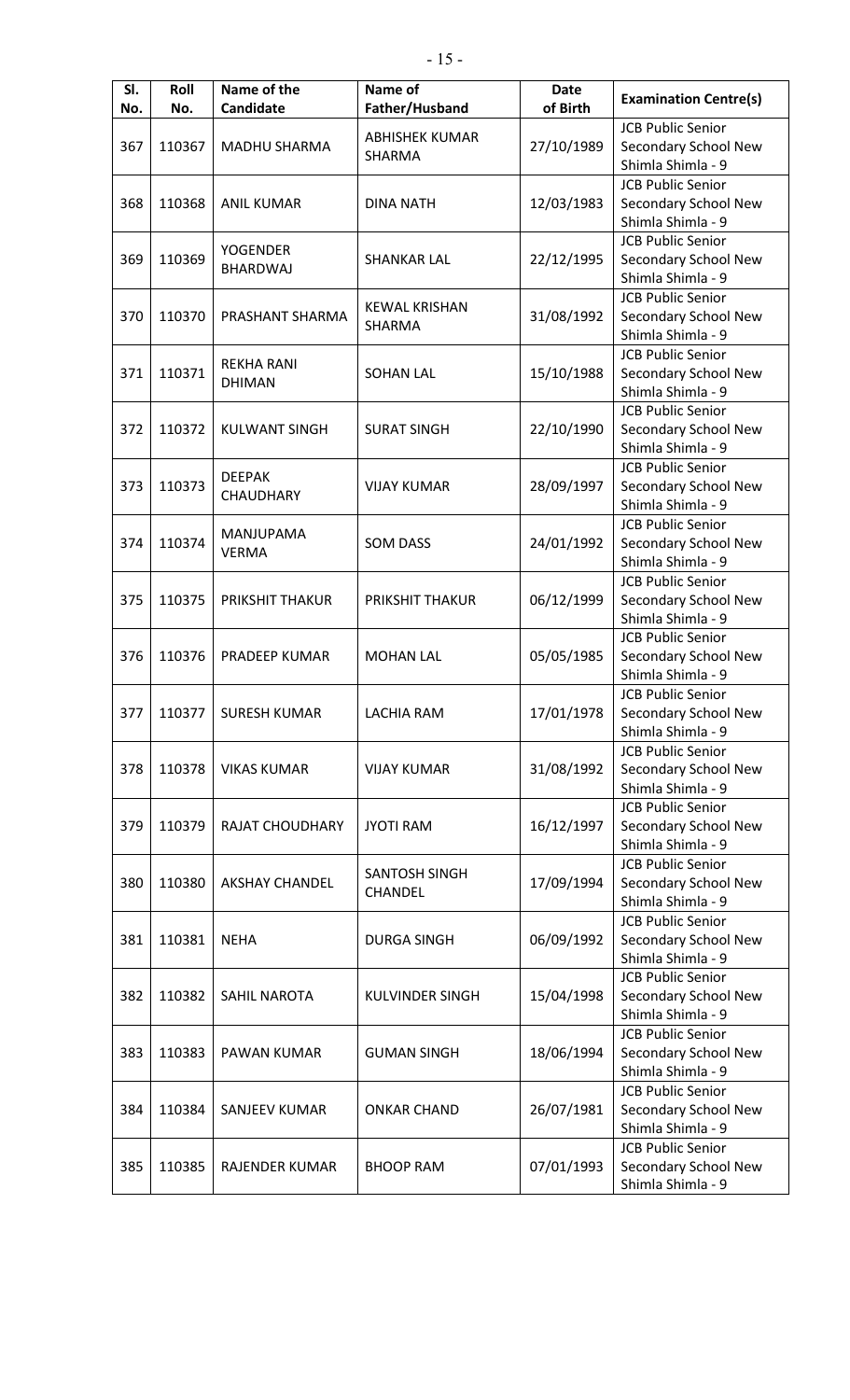| SI.<br>No. | Roll<br>No. | Name of the<br>Candidate | Name of<br>Father/Husband | <b>Date</b><br>of Birth | <b>Examination Centre(s)</b> |
|------------|-------------|--------------------------|---------------------------|-------------------------|------------------------------|
|            |             |                          |                           |                         | <b>JCB Public Senior</b>     |
| 386        | 110386      | <b>MANJU LATA</b>        | PARAS RAM                 | 24/07/1991              | Secondary School New         |
|            |             |                          |                           |                         | Shimla Shimla - 9            |
|            |             |                          |                           |                         |                              |
|            |             |                          |                           |                         | <b>JCB Public Senior</b>     |
| 387        | 110387      | <b>KARTIK GARG</b>       | <b>JAGDISH GARG</b>       | 07/06/1997              | Secondary School New         |
|            |             |                          |                           |                         | Shimla Shimla - 9            |
|            |             |                          |                           |                         | <b>JCB Public Senior</b>     |
| 388        | 110388      | <b>ROHIT THAKUR</b>      | <b>RANJEET SINGH</b>      | 06/09/1992              | Secondary School New         |
|            |             |                          |                           |                         | Shimla Shimla - 9            |
|            |             |                          |                           |                         | <b>JCB Public Senior</b>     |
| 389        | 110389      | <b>VIJAY KUMAR</b>       | <b>KAMLESH KUMAR</b>      | 04/11/1989              | Secondary School New         |
|            |             |                          |                           |                         | Shimla Shimla - 9            |
|            |             |                          |                           |                         | <b>JCB Public Senior</b>     |
| 390        | 110390      | <b>SWARTHA</b>           | <b>MOHINDER PAL</b>       | 31/12/1988              | Secondary School New         |
|            |             |                          |                           |                         | Shimla Shimla - 9            |
|            |             |                          |                           |                         | <b>JCB Public Senior</b>     |
| 391        | 110391      | MUKESH SHARMA            | SHYAM LAL SHARMA          | 12/02/1990              | Secondary School New         |
|            |             |                          |                           |                         | Shimla Shimla - 9            |
|            |             |                          |                           |                         | <b>JCB Public Senior</b>     |
| 392        | 110392      | <b>ABHISHEK SHARMA</b>   | RAKESH SHARMA             | 29/01/1994              | Secondary School New         |
|            |             |                          |                           |                         | Shimla Shimla - 9            |
|            |             |                          |                           |                         | <b>JCB Public Senior</b>     |
| 393        | 110393      | SHEENA SOOD              | <b>SURRENDER KUMAR</b>    | 21/03/1996              | Secondary School New         |
|            |             |                          |                           |                         | Shimla Shimla - 9            |
|            |             |                          |                           |                         | <b>JCB Public Senior</b>     |
| 394        | 110394      | MEENAKSHI                | <b>PUNNU RAM</b>          | 18/01/1995              | Secondary School New         |
|            |             |                          |                           |                         | Shimla Shimla - 9            |
|            |             |                          |                           |                         | <b>JCB Public Senior</b>     |
| 395        | 110395      | <b>MANEESH THAKUR</b>    | <b>MAHAVIR THAKUR</b>     | 29/03/1994              | Secondary School New         |
|            |             |                          |                           |                         | Shimla Shimla - 9            |
|            |             |                          |                           |                         | <b>JCB Public Senior</b>     |
| 396        | 110396      | <b>KUMARI DEEPIKA</b>    | <b>ASHWANI KUMAR</b>      | 27/08/1994              | Secondary School New         |
|            |             |                          |                           |                         | Shimla Shimla - 9            |
|            |             |                          |                           |                         | <b>JCB Public Senior</b>     |
| 397        | 110397      | SACHIN SHARMA            | RAJESH KUMAR              | 10/06/1994              | Secondary School New         |
|            |             |                          |                           |                         | Shimla Shimla - 9            |
|            |             |                          |                           |                         | <b>JCB Public Senior</b>     |
| 398        | 110398      | <b>RAJESH KUMAR</b>      | <b>SH SUBH KARAN</b>      | 17/09/1992              | Secondary School New         |
|            |             |                          |                           |                         | Shimla Shimla - 9            |
|            |             |                          |                           |                         | <b>JCB Public Senior</b>     |
| 399        | 110399      | <b>KOMAL KUMARI</b>      | <b>HARBANS LAL</b>        | 02/01/1998              | Secondary School New         |
|            |             |                          |                           |                         | Shimla Shimla - 9            |
|            |             |                          |                           |                         | <b>JCB Public Senior</b>     |
| 400        | 110400      | <b>SUBHASH</b>           | <b>DEVENDER SINGH</b>     | 13/05/1995              | Secondary School New         |
|            |             |                          |                           |                         | Shimla Shimla - 9            |
|            |             |                          |                           |                         | <b>JCB Public Senior</b>     |
| 401        | 110401      | PANKAJ KUMAR             | LATE SHRI KRISHAN LAL     | 28/08/1988              | Secondary School New         |
|            |             | <b>NEGI</b>              | <b>NEGI</b>               |                         | Shimla Shimla - 9            |
|            |             |                          |                           |                         | <b>JCB Public Senior</b>     |
| 402        | 110402      | <b>ABHISHEK VERMA</b>    | <b>DHARAM PRAKASH</b>     | 23/11/1991              | Secondary School New         |
|            |             |                          | <b>VERMA</b>              |                         | Shimla Shimla - 9            |
|            |             |                          |                           |                         | <b>JCB Public Senior</b>     |
| 403        | 110403      | <b>NEHA SHARMA</b>       | NAND KISHOR SHARMA        | 26/06/1995              | Secondary School New         |
|            |             |                          |                           |                         | Shimla Shimla - 9            |
|            |             |                          |                           |                         | <b>JCB Public Senior</b>     |
| 404        | 110404      | <b>RENUKA SINGH</b>      | MR SURENDER KUMAR         | 22/11/1984              | Secondary School New         |
|            |             |                          |                           |                         | Shimla Shimla - 9            |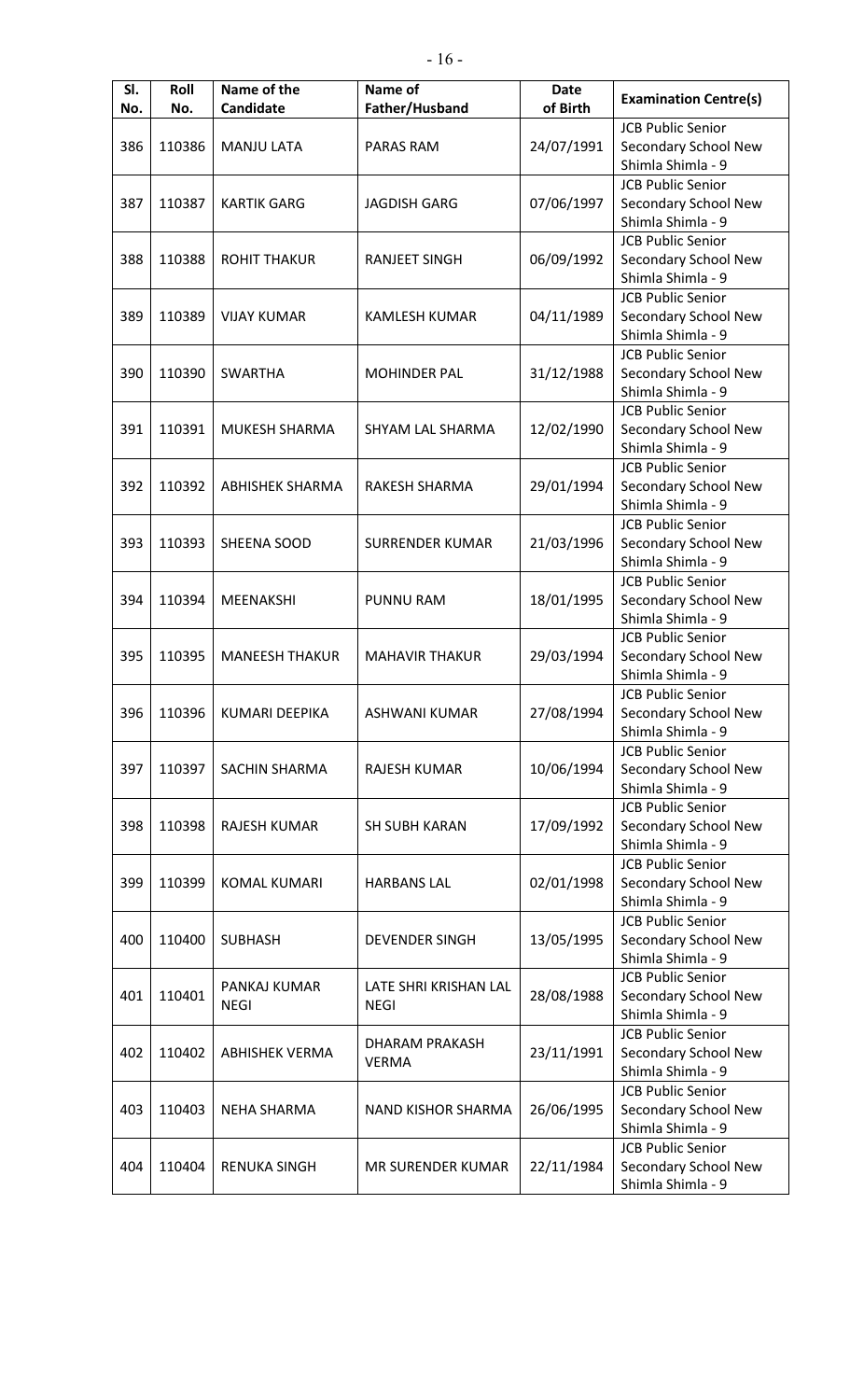| SI.<br>No. | Roll<br>No. | Name of the<br>Candidate | Name of<br>Father/Husband | <b>Date</b><br>of Birth | <b>Examination Centre(s)</b> |
|------------|-------------|--------------------------|---------------------------|-------------------------|------------------------------|
|            |             |                          |                           |                         | <b>JCB Public Senior</b>     |
| 405        | 110405      | POOJA THAKUR             | <b>AMAR SINGH THAKUR</b>  | 10/11/1989              | Secondary School New         |
|            |             |                          |                           |                         | Shimla Shimla - 9            |
|            |             |                          |                           |                         | <b>JCB Public Senior</b>     |
| 406        | 110406      | <b>ANKUSH THAKUR</b>     | OM PRAKASH THAKUR         | 29/01/1991              | Secondary School New         |
|            |             |                          |                           |                         | Shimla Shimla - 9            |
|            |             |                          |                           |                         | <b>JCB Public Senior</b>     |
|            |             |                          |                           |                         |                              |
| 407        | 110407      | YOGRAJ                   | <b>ROSHAN LAL</b>         | 25/03/1995              | Secondary School New         |
|            |             |                          |                           |                         | Shimla Shimla - 9            |
|            |             |                          | <b>UTTAM SINGH</b>        |                         | <b>JCB Public Senior</b>     |
| 408        | 110408      | SANTOSH RAJPOOT          | <b>RAJPOOT</b>            | 17/06/1988              | Secondary School New         |
|            |             |                          |                           |                         | Shimla Shimla - 9            |
|            |             |                          |                           |                         | <b>JCB Public Senior</b>     |
| 409        | 110409      | <b>VIRENDER KUMAR</b>    | <b>BITTU RAM</b>          | 08/05/1998              | Secondary School New         |
|            |             |                          |                           |                         | Shimla Shimla - 9            |
|            |             |                          |                           |                         | <b>JCB Public Senior</b>     |
| 410        | 110410      | ANKUSH SHARMA            | <b>NARENDER KUMAR</b>     | 31/01/1993              | Secondary School New         |
|            |             |                          |                           |                         | Shimla Shimla - 9            |
|            |             |                          |                           |                         | <b>JCB Public Senior</b>     |
| 411        | 110411      | <b>ANEESH KAPOOR</b>     | SANJEET KUMAR             | 11/10/1996              | Secondary School New         |
|            |             |                          |                           |                         | Shimla Shimla - 9            |
|            |             |                          |                           |                         | <b>JCB Public Senior</b>     |
| 412        | 110412      | <b>PARVATI</b>           | <b>DALIP SINGH</b>        | 02/11/1999              | Secondary School New         |
|            |             |                          |                           |                         | Shimla Shimla - 9            |
|            |             |                          |                           |                         | <b>JCB Public Senior</b>     |
| 413        | 110413      | <b>KAVITA</b>            | <b>RAM LAL</b>            | 29/08/1986              | Secondary School New         |
|            |             |                          |                           |                         | Shimla Shimla - 9            |
|            |             |                          |                           |                         | <b>JCB Public Senior</b>     |
|            |             |                          |                           |                         |                              |
| 414        | 110414      | <b>SHILPA</b>            | <b>RAMESH KUMAR</b>       | 15/01/1995              | Secondary School New         |
|            |             |                          |                           |                         | Shimla Shimla - 9            |
|            |             |                          |                           |                         | <b>JCB Public Senior</b>     |
| 415        | 110415      | <b>ARUN KUMAR</b>        | <b>LACHHI RAM</b>         | 06/09/1993              | Secondary School New         |
|            |             |                          |                           |                         | Shimla Shimla - 9            |
|            |             |                          |                           |                         | <b>JCB Public Senior</b>     |
| 416        | 110416      | <b>AJAY KUMAR</b>        | SANJAY KUMAR              | 28/04/1999              | Secondary School New         |
|            |             |                          |                           |                         | Shimla Shimla - 9            |
|            |             |                          |                           |                         | <b>JCB Public Senior</b>     |
| 417        | 110417      | <b>ANKUSH DUTTA</b>      | <b>JITENDER DUTTA</b>     | 30/04/1988              | Secondary School New         |
|            |             |                          |                           |                         | Shimla Shimla - 9            |
|            |             |                          |                           |                         | <b>JCB Public Senior</b>     |
| 418        | 110418      | <b>KISHORI LAL</b>       | PADAM CHAND               | 02/02/1989              | Secondary School New         |
|            |             |                          |                           |                         | Shimla Shimla - 9            |
|            |             |                          |                           |                         | <b>JCB Public Senior</b>     |
| 419        | 110419      | <b>BINNI GILL</b>        | RAM DASS GILIL            | 30/03/1993              | Secondary School New         |
|            |             |                          |                           |                         | Shimla Shimla - 9            |
|            |             |                          |                           |                         | <b>JCB Public Senior</b>     |
| 420        | 110420      | <b>UDAY VERMA</b>        | SARVJEET VERMA            | 22/06/1994              | Secondary School New         |
|            |             |                          |                           |                         | Shimla Shimla - 9            |
|            |             |                          |                           |                         | <b>JCB Public Senior</b>     |
| 421        | 110421      | <b>KULDEEP</b>           | LAIQ RAM                  | 01/02/1985              | Secondary School New         |
|            |             |                          |                           |                         | Shimla Shimla - 9            |
|            |             |                          |                           |                         | <b>JCB Public Senior</b>     |
| 422        | 110422      | <b>HARRYSON</b>          | <b>HANS RAJ</b>           | 18/07/1996              |                              |
|            |             | SALWANIA                 |                           |                         | Secondary School New         |
|            |             |                          |                           |                         | Shimla Shimla - 9            |
|            |             |                          |                           |                         | <b>JCB Public Senior</b>     |
| 423        | 110423      | <b>RAKESH KUMAR</b>      | <b>SHYAM SINGH</b>        | 03/06/1986              | Secondary School New         |
|            |             |                          |                           |                         | Shimla Shimla - 9            |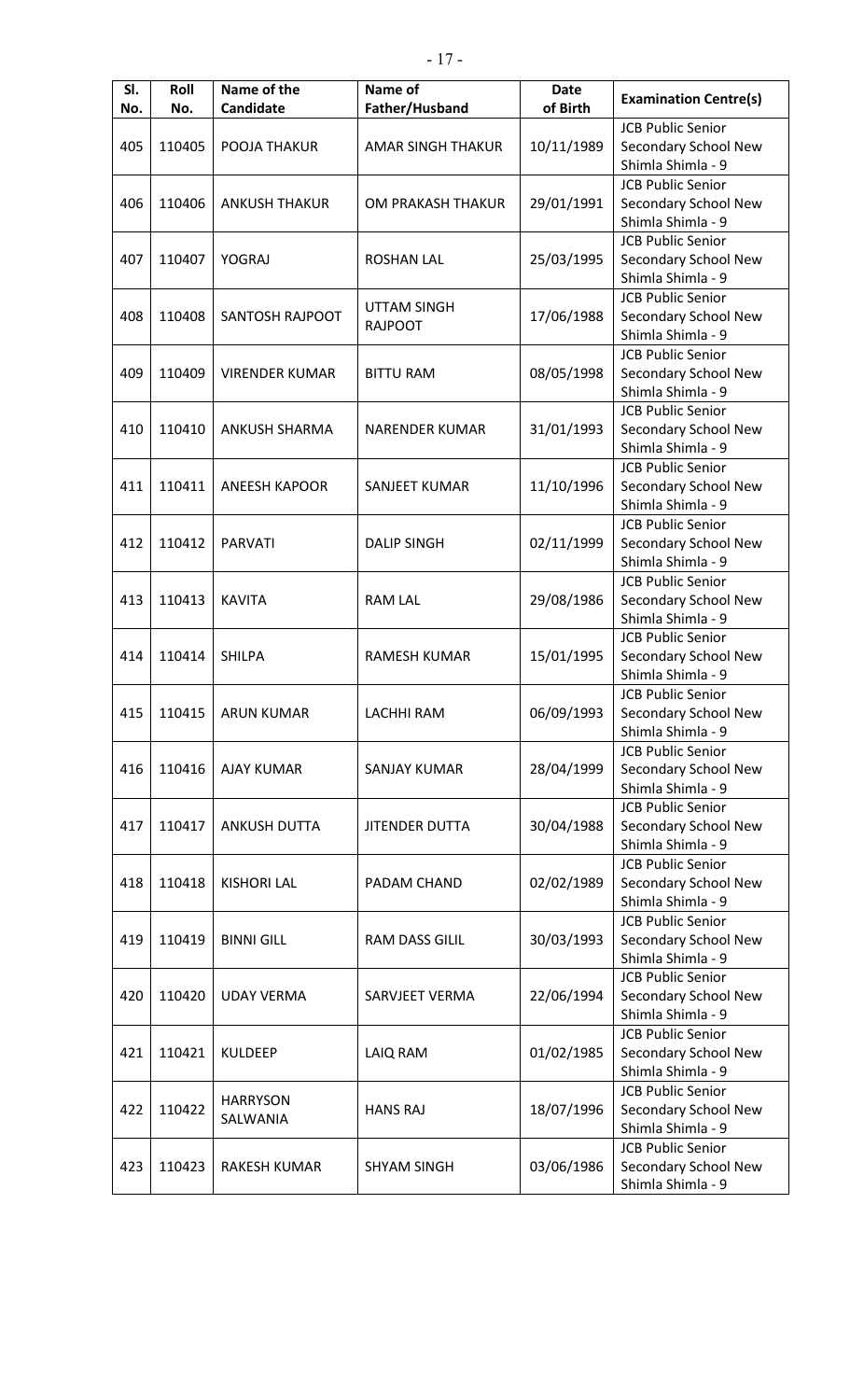| SI.<br>No. | Roll<br>No. | Name of the<br>Candidate | Name of<br>Father/Husband | <b>Date</b><br>of Birth | <b>Examination Centre(s)</b> |
|------------|-------------|--------------------------|---------------------------|-------------------------|------------------------------|
|            |             |                          |                           |                         | <b>JCB Public Senior</b>     |
| 424        | 110424      | <b>SACHIN TANWAR</b>     | <b>SAT PAL TANWAR</b>     | 05/05/1994              | Secondary School New         |
|            |             |                          |                           |                         | Shimla Shimla - 9            |
|            |             |                          |                           |                         | <b>JCB Public Senior</b>     |
| 425        | 110425      | <b>TANUJA</b>            | SANJAY SHARMA             | 26/11/1987              | Secondary School New         |
|            |             |                          |                           |                         | Shimla Shimla - 9            |
|            |             |                          |                           |                         | <b>JCB Public Senior</b>     |
| 426        | 110426      | <b>SURESH KUMARI</b>     | <b>RAM LAL</b>            | 20/04/1982              | Secondary School New         |
|            |             |                          |                           |                         | Shimla Shimla - 9            |
|            |             |                          |                           |                         | <b>JCB Public Senior</b>     |
| 427        | 110427      | <b>MANJULA</b>           | YADAV SINGH               | 14/05/1991              | Secondary School New         |
|            |             |                          |                           |                         | Shimla Shimla - 9            |
|            |             |                          |                           |                         | <b>JCB Public Senior</b>     |
| 428        | 110428      | <b>SHORAV VERMA</b>      | PARDEEP KUMAR             | 18/02/1994              | Secondary School New         |
|            |             |                          |                           |                         | Shimla Shimla - 9            |
|            |             |                          |                           |                         | <b>JCB Public Senior</b>     |
| 429        | 110429      | <b>RUPALI KANWAR</b>     | <b>PREM SINGH KANWAR</b>  | 11/02/1996              | Secondary School New         |
|            |             |                          |                           |                         | Shimla Shimla - 9            |
|            |             |                          |                           |                         | <b>JCB Public Senior</b>     |
| 430        | 110430      | <b>GULSHAN KUMAR</b>     | <b>KULDIP SINGH</b>       | 30/10/1990              | Secondary School New         |
|            |             |                          |                           |                         | Shimla Shimla - 9            |
|            |             |                          |                           |                         | <b>JCB Public Senior</b>     |
| 431        | 110431      | POONAM SHARMA            | <b>CHADER MANI</b>        | 12/07/1979              | Secondary School New         |
|            |             |                          | SHARMA                    |                         | Shimla Shimla - 9            |
|            |             |                          |                           |                         | <b>JCB Public Senior</b>     |
| 432        | 110432      | SHIVAM MITTAL            | SANJEEV MITTAL            | 07/08/1992              | Secondary School New         |
|            |             |                          |                           |                         | Shimla Shimla - 9            |
|            |             |                          |                           |                         | <b>JCB Public Senior</b>     |
| 433        | 110433      | SHANKAJ SHARMA           | <b>RAM LAL</b>            | 10/03/1986              | Secondary School New         |
|            |             |                          |                           |                         | Shimla Shimla - 9            |
|            |             |                          |                           |                         | <b>JCB Public Senior</b>     |
| 434        | 110434      | RAMAKANT TIWARI          | AJAY KUMAR TIWARI         | 02/03/1986              | Secondary School New         |
|            |             |                          |                           |                         | Shimla Shimla - 9            |
|            |             |                          |                           |                         | <b>JCB Public Senior</b>     |
| 435        | 110435      | <b>VIKAS THAKUR</b>      | <b>M S THAKUR</b>         | 27/06/1991              | Secondary School New         |
|            |             |                          |                           |                         | Shimla Shimla - 9            |
|            |             |                          |                           |                         | <b>JCB Public Senior</b>     |
| 436        | 110436      | RAVINDER KUMAR           | <b>BHIKHAM RAM</b>        | 13/04/1983              | Secondary School New         |
|            |             |                          |                           |                         | Shimla Shimla - 9            |
|            |             |                          |                           |                         | <b>JCB Public Senior</b>     |
| 437        | 110437      | <b>RAHUL KUMAR</b>       | OM DUTT                   | 05/03/1992              | Secondary School New         |
|            |             |                          |                           |                         | Shimla Shimla - 9            |
|            |             |                          |                           |                         | <b>JCB Public Senior</b>     |
| 438        | 110438      | PRAJJWAL JAMWAL          | RAJESH JAMWAL             | 20/09/1997              | Secondary School New         |
|            |             |                          |                           |                         | Shimla Shimla - 9            |
|            |             |                          |                           |                         | <b>JCB Public Senior</b>     |
| 439        | 110439      | <b>NEERAJ VERMA</b>      | <b>RANJEET SINGH</b>      | 20/05/1990              | Secondary School New         |
|            |             |                          |                           |                         | Shimla Shimla - 9            |
|            |             |                          |                           |                         | <b>JCB Public Senior</b>     |
| 440        | 110440      | <b>VIRENDAR SINGH</b>    | <b>KARAM SINGH</b>        | 13/07/1990              | Secondary School New         |
|            |             |                          |                           |                         | Shimla Shimla - 9            |
|            |             |                          |                           |                         | <b>JCB Public Senior</b>     |
| 441        | 110441      | PARAS TANWAR             | RAMESH KUMAR              | 27/12/1994              | Secondary School New         |
|            |             |                          |                           |                         | Shimla Shimla - 9            |
|            |             |                          |                           |                         | <b>JCB Public Senior</b>     |
| 442        | 110442      | <b>ASHUTOSH</b>          | <b>LEKH RAJ</b>           | 05/09/1995              | Secondary School New         |
|            |             |                          |                           |                         | Shimla Shimla - 9            |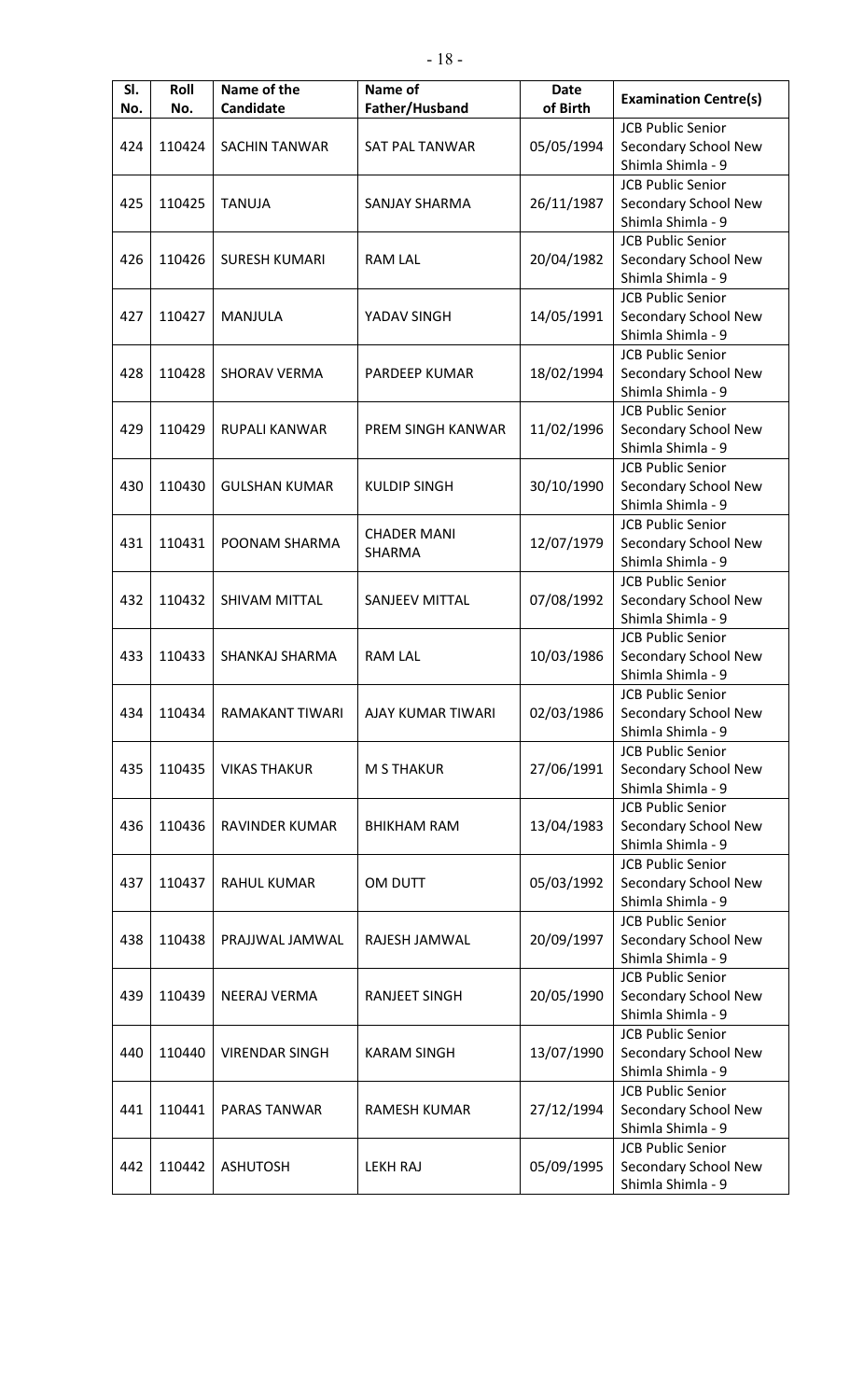| SI.<br>No. | Roll<br>No. | Name of the<br>Candidate | Name of<br>Father/Husband | <b>Date</b><br>of Birth | <b>Examination Centre(s)</b>              |
|------------|-------------|--------------------------|---------------------------|-------------------------|-------------------------------------------|
|            |             |                          |                           |                         | <b>JCB Public Senior</b>                  |
| 443        | 110443      | <b>KUL BUSHAN</b>        | <b>KRISHAN LAL</b>        | 02/03/1985              | Secondary School New                      |
|            |             |                          |                           |                         | Shimla Shimla - 9                         |
|            |             |                          |                           |                         | <b>JCB Public Senior</b>                  |
| 444        | 110444      | <b>DEEPAK DOGRA</b>      | <b>VINAY KUMAR DOGRA</b>  | 23/10/1995              | Secondary School New                      |
|            |             |                          | Shimla Shimla - 9         |                         |                                           |
|            |             |                          |                           |                         |                                           |
|            |             |                          |                           |                         | <b>JCB Public Senior</b>                  |
| 445        | 110445      | <b>KRISHAN KUMAR</b>     | <b>MILAP CHAND</b>        | 05/09/1986              | Secondary School New                      |
|            |             |                          |                           |                         | Shimla Shimla - 9                         |
|            |             |                          | RAMESHWAR SINGH           |                         | <b>JCB Public Senior</b>                  |
| 446        | 110446      | <b>RAHUL CHAUHAN</b>     | CHAUHAN                   | 01/09/1995              | Secondary School New                      |
|            |             |                          |                           |                         | Shimla Shimla - 9                         |
|            |             | <b>OM PRAKASH</b>        |                           |                         | <b>JCB Public Senior</b>                  |
| 447        | 110447      | <b>THAKUR</b>            | AJIT SINGH THAKUR         | 04/02/1995              | Secondary School New                      |
|            |             |                          |                           |                         | Shimla Shimla - 9                         |
|            |             |                          | KARAMJEET                 |                         | <b>JCB Public Senior</b>                  |
| 448        | 110448      | PARUL MALHOTRA           | <b>MALHOTRA</b>           | 13/09/1988              | Secondary School New                      |
|            |             |                          |                           |                         | Shimla Shimla - 9                         |
|            |             |                          |                           |                         | <b>JCB Public Senior</b>                  |
| 449        | 110449      | <b>ASHOK KUMAR</b>       | <b>KASHMIR SINGH</b>      | 24/03/1993              | Secondary School New                      |
|            |             |                          |                           |                         | Shimla Shimla - 9                         |
|            |             |                          |                           |                         | <b>JCB Public Senior</b>                  |
| 450        | 110450      | YUV RAJ VERMA            | <b>PADAM SINGH</b>        | 02/01/1991              | Secondary School New                      |
|            |             |                          |                           |                         | Shimla Shimla - 9                         |
|            |             |                          |                           |                         | <b>JCB Public Senior</b>                  |
| 451        | 110451      | <b>HONEYILY</b>          | <b>GULAB SINGH</b>        | 19/01/1996              | Secondary School New                      |
|            |             |                          |                           |                         | Shimla Shimla - 9                         |
|            |             |                          |                           |                         | <b>JCB Public Senior</b>                  |
| 452        | 110452      | <b>BABITA DEVI</b>       | <b>CHET SINGH</b>         | 02/02/1987              | Secondary School New                      |
|            |             |                          |                           |                         | Shimla Shimla - 9                         |
|            |             |                          |                           |                         | <b>JCB Public Senior</b>                  |
| 453        | 110453      | <b>DEEPANKER SINGH</b>   | <b>DHARAMJIT SINGH</b>    | 27/06/1994              | Secondary School New                      |
|            |             |                          |                           |                         | Shimla Shimla - 9                         |
|            |             |                          |                           |                         | <b>JCB Public Senior</b>                  |
| 454        | 110454      | PANKAJ KUMAR             | <b>UMED RAM</b>           | 10/10/1989              | Secondary School New                      |
|            |             |                          |                           |                         | Shimla Shimla - 9                         |
|            |             |                          |                           |                         | <b>JCB Public Senior</b>                  |
| 455        | 110455      | <b>DIPTI THAKUR</b>      | <b>CHATTER SINGH</b>      | 01/05/1993              |                                           |
|            |             |                          | <b>THAKUR</b>             |                         | Secondary School New<br>Shimla Shimla - 9 |
|            |             |                          |                           |                         |                                           |
|            |             |                          |                           |                         | <b>JCB Public Senior</b>                  |
| 456        | 110456      | <b>KAJAL GIRI</b>        | <b>SURESH GIRI</b>        | 29/04/1984              | Secondary School New                      |
|            |             |                          |                           |                         | Shimla Shimla - 9                         |
|            |             |                          |                           |                         | <b>JCB Public Senior</b>                  |
| 457        | 110457      | AARTI SHARMA             | NARENDER SHARMA           | 10/12/1991              | Secondary School New                      |
|            |             |                          |                           |                         | Shimla Shimla - 9                         |
|            |             |                          |                           |                         | <b>JCB Public Senior</b>                  |
| 458        | 110458      | <b>NARENDER KUMAR</b>    | <b>DUSHYANT KUMAR</b>     | 10/10/1988              | Secondary School New                      |
|            |             |                          |                           |                         | Shimla Shimla - 9                         |
|            |             |                          |                           |                         | <b>JCB Public Senior</b>                  |
| 459        | 110459      | <b>VIMAL VERMA</b>       | <b>BALBIR SINGH VERMA</b> | 05/06/1997              | Secondary School New                      |
|            |             |                          |                           |                         | Shimla Shimla - 9                         |
|            |             |                          | <b>SUNDER SINGH</b>       |                         | <b>JCB Public Senior</b>                  |
| 460        | 110460      | PREETI PANWAR            | PANWAR                    | 15/03/1991              | Secondary School New                      |
|            |             |                          |                           |                         | Shimla Shimla - 9                         |
|            |             |                          |                           |                         | <b>JCB Public Senior</b>                  |
| 461        | 110461      | <b>KUNVER PAL SINGH</b>  | <b>BHUPENDER SINGH</b>    | 18/04/1988              | Secondary School New                      |
|            |             |                          |                           |                         | Shimla Shimla - 9                         |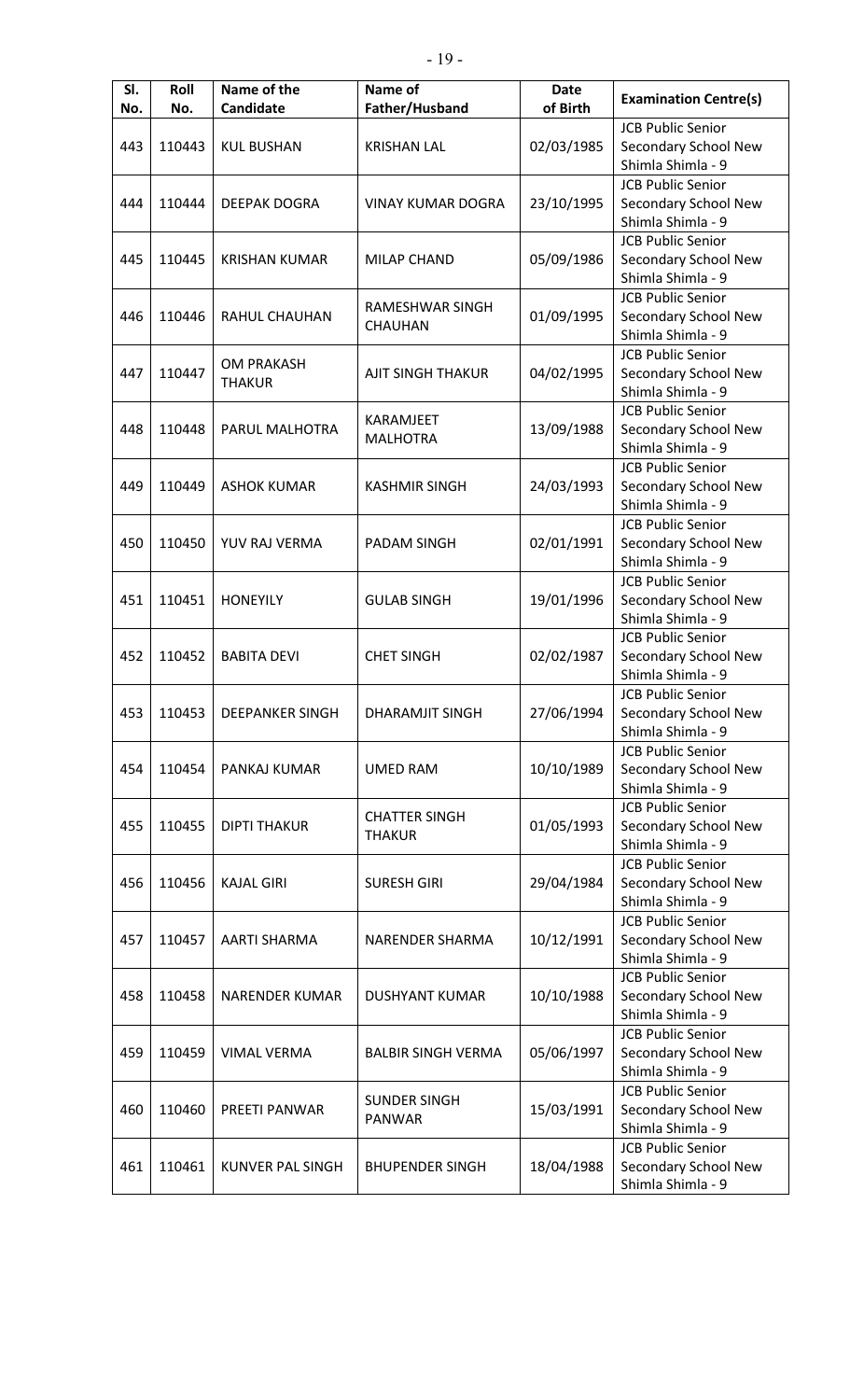| SI.<br>No.    | Roll<br>No. | Name of the<br>Candidate | Name of<br>Father/Husband | <b>Date</b><br>of Birth                   | <b>Examination Centre(s)</b>              |
|---------------|-------------|--------------------------|---------------------------|-------------------------------------------|-------------------------------------------|
|               |             |                          |                           |                                           | <b>JCB Public Senior</b>                  |
| 462           | 110462      | <b>KUMARI JYOTI</b>      | <b>NARDEEP KUMAR</b>      | 17/12/1989                                | Secondary School New                      |
|               |             |                          |                           |                                           | Shimla Shimla - 9                         |
|               |             |                          |                           |                                           | <b>JCB Public Senior</b>                  |
|               |             |                          |                           |                                           |                                           |
| 463<br>110463 | PRIYANKA    | YOGESH GUPTA             | 01/09/1990                | Secondary School New<br>Shimla Shimla - 9 |                                           |
|               |             |                          |                           |                                           |                                           |
|               |             |                          |                           |                                           | <b>JCB Public Senior</b>                  |
| 464           | 110464      | <b>NITISH KUMAR</b>      | <b>SH SITA RAM</b>        | 04/09/1992                                | Secondary School New                      |
|               |             |                          |                           |                                           | Shimla Shimla - 9                         |
|               |             |                          |                           |                                           | <b>JCB Public Senior</b>                  |
| 465           | 110465      | NISHANT PARIHAR          | <b>NISHANT PARIHAR</b>    | 29/05/1991                                | Secondary School New                      |
|               |             |                          |                           |                                           | Shimla Shimla - 9                         |
|               |             |                          |                           |                                           | <b>JCB Public Senior</b>                  |
| 466           | 110466      | SHUBHAM SHARMA           | <b>NARESH SHARMA</b>      | 13/12/1995                                | Secondary School New                      |
|               |             |                          |                           |                                           | Shimla Shimla - 9                         |
|               |             |                          |                           |                                           | <b>JCB Public Senior</b>                  |
| 467           | 110467      | RAHUL SHARMA             | L R SHARMA                | 30/11/1994                                | Secondary School New                      |
|               |             |                          |                           |                                           | Shimla Shimla - 9                         |
|               |             |                          |                           |                                           | <b>JCB Public Senior</b>                  |
| 468           | 110468      | <b>HEENA</b>             | <b>GEHRU RAM</b>          | 26/03/1995                                | Secondary School New                      |
|               |             |                          |                           |                                           | Shimla Shimla - 9                         |
|               |             |                          |                           |                                           | <b>JCB Public Senior</b>                  |
| 469           | 110469      | MANISHA KUMARI           | <b>JEEVA RAM</b>          | 04/03/1991                                | Secondary School New                      |
|               |             |                          |                           |                                           | Shimla Shimla - 9                         |
|               |             |                          |                           |                                           | <b>JCB Public Senior</b>                  |
| 470           | 110470      | <b>JEEWAN REKHA</b>      | <b>DESH RAJ</b>           | 01/04/1989                                | Secondary School New                      |
|               |             |                          |                           |                                           | Shimla Shimla - 9                         |
|               |             |                          |                           |                                           | <b>JCB Public Senior</b>                  |
| 471           | 110471      | PRAJWAL JOGTA            | OM PRAKASH JOGTA          | 15/12/1995                                | Secondary School New                      |
|               |             |                          |                           |                                           | Shimla Shimla - 9                         |
|               |             |                          |                           |                                           | <b>JCB Public Senior</b>                  |
| 472           | 110472      | <b>ANJANA</b>            | <b>SITA RAM</b>           | 06/04/1989                                | Secondary School New                      |
|               |             |                          |                           |                                           | Shimla Shimla - 9                         |
|               |             |                          |                           |                                           | <b>JCB Public Senior</b>                  |
| 473           | 110473      | <b>ANKITA THAKUR</b>     | <b>GITANAND THAKUR</b>    | 08/01/1993                                | Secondary School New                      |
|               |             |                          |                           |                                           | Shimla Shimla - 9                         |
|               |             |                          |                           |                                           | <b>JCB Public Senior</b>                  |
| 474           | 110474      | PRIYA                    | <b>NARESH KUMAR</b>       | 08/11/1996                                | Secondary School New                      |
|               |             |                          |                           |                                           | Shimla Shimla - 9                         |
|               |             |                          |                           |                                           | <b>JCB Public Senior</b>                  |
| 475           | 110475      | KUMARI PRIYANKA          | <b>VED PARKASH</b>        | 12/01/1997                                |                                           |
|               |             | <b>MEHTA</b>             |                           |                                           | Secondary School New<br>Shimla Shimla - 9 |
|               |             |                          |                           |                                           |                                           |
|               |             |                          |                           |                                           | <b>JCB Public Senior</b>                  |
| 476           | 110476      | <b>AKSHIT KUMAR</b>      | RAVI DUTT SHARMA          | 15/07/1996                                | Secondary School New                      |
|               |             |                          |                           |                                           | Shimla Shimla - 9                         |
|               |             |                          |                           |                                           | <b>JCB Public Senior</b>                  |
| 477           | 110477      | <b>NEHA SHARMA</b>       | PANKAJ SHARMA             | 14/11/1998                                | Secondary School New                      |
|               |             |                          |                           |                                           | Shimla Shimla - 9                         |
|               |             |                          |                           |                                           | <b>JCB Public Senior</b>                  |
| 478           | 110478      | <b>RAVI VERMA</b>        | YASHWANT SINGH            | 23/02/1999                                | Secondary School New                      |
|               |             |                          |                           |                                           | Shimla Shimla - 9                         |
|               |             |                          |                           |                                           | <b>JCB Public Senior</b>                  |
| 479           | 110479      | SAPNA SHARMA             | <b>JAGAT RAM</b>          | 10/06/1987                                | Secondary School New                      |
|               |             |                          |                           |                                           | Shimla Shimla - 9                         |
|               |             |                          |                           |                                           | <b>JCB Public Senior</b>                  |
| 480           | 110480      | <b>NITISH KUMAR</b>      | <b>RAMESH KUMAR</b>       | 06/01/1990                                | Secondary School New                      |
|               |             |                          |                           |                                           | Shimla Shimla - 9                         |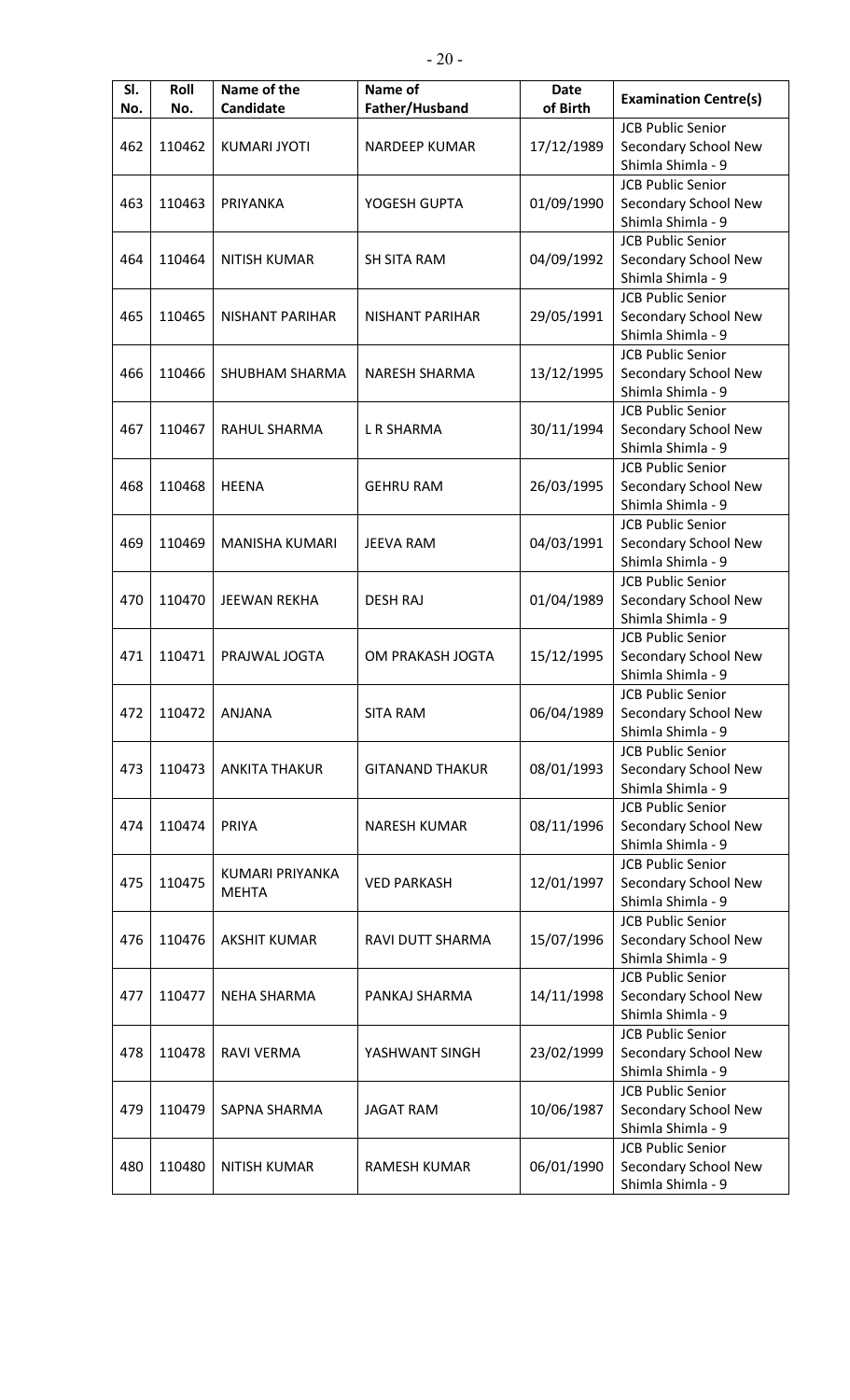| SI.<br>No. | Roll<br>No. | Name of the<br>Candidate | Name of<br>Father/Husband | <b>Date</b><br>of Birth | <b>Examination Centre(s)</b>              |
|------------|-------------|--------------------------|---------------------------|-------------------------|-------------------------------------------|
|            |             |                          |                           |                         | <b>JCB Public Senior</b>                  |
| 481        | 110481      | <b>KAVITA GUPTA</b>      | OM PRAKASH GUPTA          | 27/02/1996              | Secondary School New                      |
|            |             |                          |                           |                         | Shimla Shimla - 9                         |
|            |             |                          |                           |                         | <b>JCB Public Senior</b>                  |
| 482        |             | SOURABH SHARMA           | <b>SHYAM LAL</b>          | 13/12/1995              | Secondary School New                      |
|            | 110482      |                          |                           |                         | Shimla Shimla - 9                         |
|            |             |                          |                           |                         | <b>JCB Public Senior</b>                  |
| 483        | 110483      | RENU BHARDWAJ            | <b>SH JAGDISH CHAND</b>   | 19/07/1981              | Secondary School New                      |
|            |             |                          |                           |                         | Shimla Shimla - 9                         |
|            |             |                          |                           |                         | <b>JCB Public Senior</b>                  |
| 484        | 110484      | <b>JYOTSNA SHARMA</b>    | RAKESH KUMAR              | 16/12/1993              | Secondary School New                      |
|            |             |                          | SHARMA                    |                         | Shimla Shimla - 9                         |
|            |             |                          |                           |                         | <b>JCB Public Senior</b>                  |
| 485        | 110485      | <b>ARVIND THAKUR</b>     | <b>RAMESH KUMAR</b>       | 08/05/1991              | Secondary School New                      |
|            |             |                          |                           |                         | Shimla Shimla - 9                         |
|            |             |                          |                           |                         | <b>JCB Public Senior</b>                  |
| 486        | 110486      | <b>ARCHANA</b>           | <b>ASHISH KAPOOR</b>      | 29/01/1985              | Secondary School New                      |
|            |             |                          |                           |                         | Shimla Shimla - 9                         |
|            |             |                          |                           |                         | <b>JCB Public Senior</b>                  |
| 487        | 110487      | <b>JYOTI SHARMA</b>      | RAKESH SHARMA             | 15/03/1996              | Secondary School New                      |
|            |             |                          |                           |                         | Shimla Shimla - 9                         |
|            |             |                          |                           |                         | <b>JCB Public Senior</b>                  |
| 488        | 110488      |                          |                           | 15/08/1991              | Secondary School New                      |
|            |             | <b>SUMAN KUMARI</b>      | <b>AMER SINGH</b>         |                         | Shimla Shimla - 9                         |
|            |             |                          |                           |                         | <b>JCB Public Senior</b>                  |
|            | 110489      |                          | SARVJEET SINGH            |                         |                                           |
| 489        |             | MONNY JAMWAL             | JAMWAL                    | 16/08/1988              | Secondary School New<br>Shimla Shimla - 9 |
|            |             |                          |                           |                         | <b>JCB Public Senior</b>                  |
|            |             |                          |                           |                         |                                           |
| 490        | 110490      | <b>NIKHIL</b>            | PRAKASH CHAND             | 23/05/1995              | Secondary School New<br>Shimla Shimla - 9 |
|            |             |                          |                           |                         |                                           |
|            |             | <b>UPENDER SINGH</b>     |                           |                         | <b>JCB Public Senior</b>                  |
| 491        | 110491      | <b>PATHANIA</b>          | <b>RAGHBIR SINGH</b>      | 19/03/1990              | Secondary School New<br>Shimla Shimla - 9 |
|            |             |                          |                           |                         | <b>JCB Public Senior</b>                  |
|            |             |                          |                           |                         |                                           |
| 492        | 110492      | <b>BABITA KUMARI</b>     | <b>JAGDISH RAJ</b>        | 08/04/1989              | Secondary School New<br>Shimla Shimla - 9 |
|            |             |                          |                           |                         |                                           |
|            |             |                          |                           |                         | <b>JCB Public Senior</b>                  |
| 493        | 110493      | <b>AJAY KUMAR</b>        | <b>INDER SINGH</b>        | 26/09/1995              | Secondary School New                      |
|            |             |                          |                           |                         | Shimla Shimla - 9                         |
|            |             |                          |                           |                         | <b>JCB Public Senior</b>                  |
| 494        | 110494      | MANISHA KUMARI           | <b>AMIT KUMAR</b>         | 11/11/1987              | Secondary School New                      |
|            |             |                          |                           |                         | Shimla Shimla - 9                         |
|            |             |                          | <b>SURESH KUMAR</b>       |                         | <b>JCB Public Senior</b>                  |
| 495        | 110495      | <b>SUMEET BARWAL</b>     | <b>BARWAL</b>             | 24/05/1991              | Secondary School New                      |
|            |             |                          |                           |                         | Shimla Shimla - 9                         |
|            |             |                          |                           |                         | <b>JCB Public Senior</b>                  |
| 496        | 110496      | <b>KAMAL KANT</b>        | <b>BRIJ LAL</b>           | 08/08/1988              | Secondary School New                      |
|            |             |                          |                           |                         | Shimla Shimla - 9                         |
|            |             |                          |                           |                         | <b>JCB Public Senior</b>                  |
| 497        | 110497      | <b>ISHA MAHAJAN</b>      | <b>SURJEET KUMAR</b>      | 10/01/1990              | Secondary School New                      |
|            |             |                          |                           |                         | Shimla Shimla - 9                         |
|            |             |                          |                           |                         | <b>JCB Public Senior</b>                  |
| 498        | 110498      | <b>ALKA THAKUR</b>       | DINESH CHAND              | 02/08/1991              | Secondary School New                      |
|            |             |                          |                           |                         | Shimla Shimla - 9                         |
|            |             |                          |                           |                         | <b>JCB Public Senior</b>                  |
| 499        | 110499      | <b>VINAY THAKUR</b>      | <b>SURINDER SINGH</b>     | 09/06/1980              | Secondary School New                      |
|            |             |                          |                           |                         | Shimla Shimla - 9                         |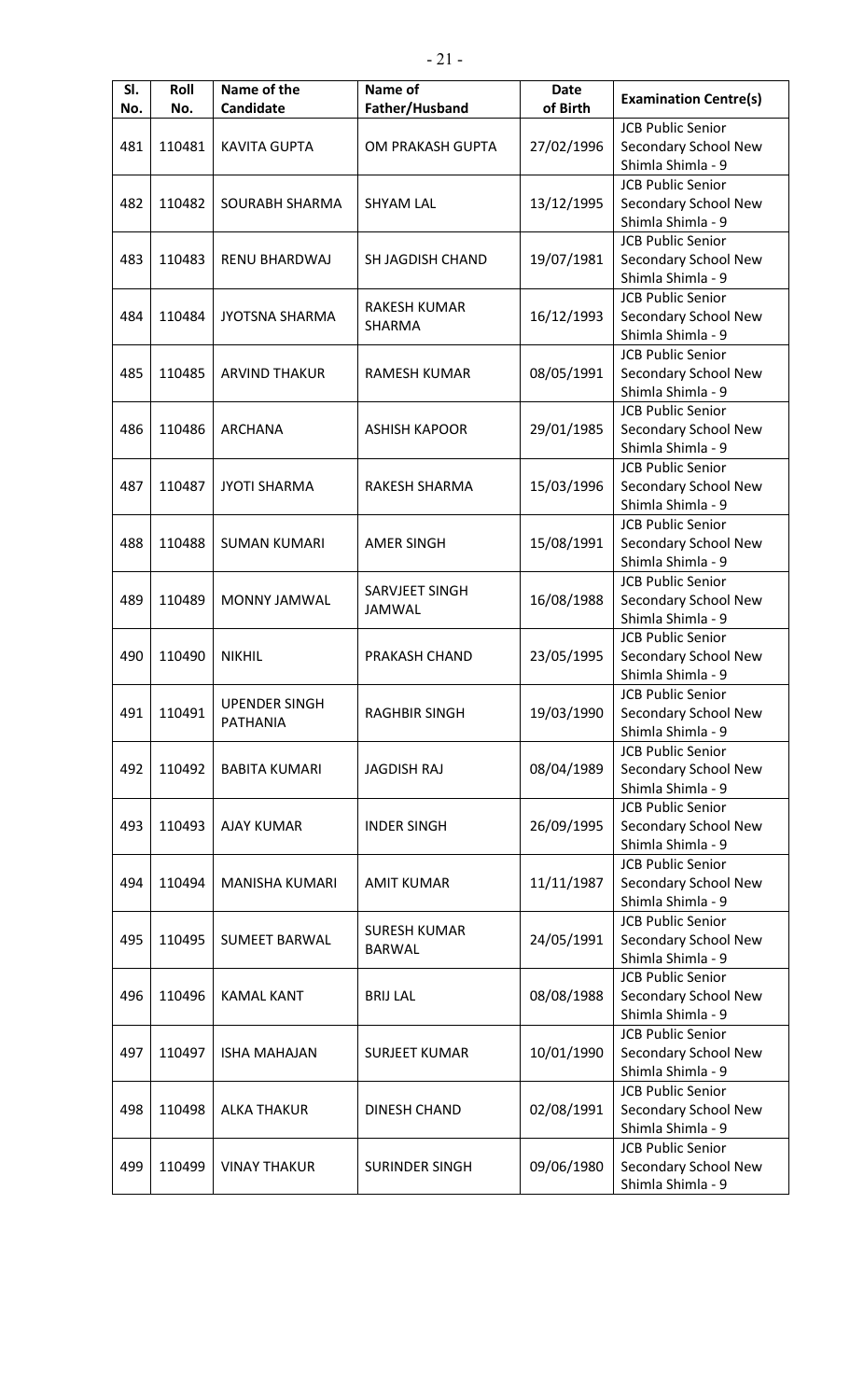| SI.<br>No. | Roll<br>No. | Name of the<br>Candidate | Name of<br>Father/Husband | <b>Date</b><br>of Birth | <b>Examination Centre(s)</b>              |
|------------|-------------|--------------------------|---------------------------|-------------------------|-------------------------------------------|
|            |             |                          |                           |                         | <b>JCB Public Senior</b>                  |
| 500        | 110500      | <b>MANOJ KOUNDIL</b>     | P R KOUNDIL               | 17/09/1982              | Secondary School New                      |
|            |             |                          |                           |                         | Shimla Shimla - 9                         |
|            |             |                          |                           |                         | <b>JCB Public Senior</b>                  |
| 501        | 110501      | <b>ANURAG PANDIT</b>     | RAMESH SHARMA             | 15/07/1990              | Secondary School New                      |
|            |             |                          |                           |                         | Shimla Shimla - 9                         |
|            |             |                          |                           |                         | <b>JCB Public Senior</b>                  |
| 502        | 110502      | <b>ASHISH KUMAR</b>      | <b>KAMAL DEV</b>          | 22/08/1996              | Secondary School New                      |
|            |             |                          |                           |                         | Shimla Shimla - 9                         |
|            |             |                          |                           |                         | <b>JCB Public Senior</b>                  |
| 503        | 110503      | <b>RAJAT KUMAR</b>       | <b>MOHINDER SINGH</b>     | 21/10/1996              | Secondary School New                      |
|            |             |                          |                           |                         | Shimla Shimla - 9                         |
|            |             |                          |                           |                         | <b>JCB Public Senior</b>                  |
|            | 110504      | <b>JYOTI DEVI</b>        | <b>PURAN CHAND</b>        |                         |                                           |
| 504        |             |                          |                           | 16/06/1998              | Secondary School New<br>Shimla Shimla - 9 |
|            |             |                          |                           |                         |                                           |
|            |             |                          |                           |                         | <b>JCB Public Senior</b>                  |
| 505        | 110505      | <b>SUNITA KUMARI</b>     | <b>GOKAL CHAND</b>        | 31/01/1993              | Secondary School New                      |
|            |             |                          |                           |                         | Shimla Shimla - 9                         |
|            |             |                          |                           |                         | <b>JCB Public Senior</b>                  |
| 506        | 110506      | <b>ANKUSH THAKUR</b>     | <b>NEK RAM THAKUR</b>     | 15/07/1992              | Secondary School New                      |
|            |             |                          |                           |                         | Shimla Shimla - 9                         |
|            |             |                          |                           |                         | <b>JCB Public Senior</b>                  |
| 507        | 110507      | <b>DINESH KUMAR</b>      | <b>ASHOK KUMAR</b>        | 17/01/1995              | Secondary School New                      |
|            |             |                          |                           |                         | Shimla Shimla - 9                         |
|            |             |                          |                           |                         | <b>JCB Public Senior</b>                  |
| 508        | 110508      | <b>NEERAJ KUMAR</b>      | <b>SURESH KUMAR</b>       | 28/12/1990              | Secondary School New                      |
|            |             |                          |                           |                         | Shimla Shimla - 9                         |
|            |             |                          |                           |                         | <b>JCB Public Senior</b>                  |
| 509        | 110509      | VASUDEV                  | <b>SHRI RAM</b>           | 12/04/1997              | Secondary School New                      |
|            |             |                          |                           |                         | Shimla Shimla - 9                         |
|            |             |                          |                           |                         | <b>JCB Public Senior</b>                  |
| 510        | 110510      | <b>ANKUR</b>             | PREM CHAND                | 12/07/1993              | Secondary School New                      |
|            |             |                          |                           |                         | Shimla Shimla - 9                         |
|            |             |                          |                           |                         | <b>JCB Public Senior</b>                  |
| 511        | 110511      | PANKAJ KUMAR             | <b>ROOP LAL</b>           | 30/04/1996              | Secondary School New                      |
|            |             |                          |                           |                         | Shimla Shimla - 9                         |
|            |             |                          |                           |                         | <b>JCB Public Senior</b>                  |
| 512        | 110512      | <b>AMAN AHMED</b>        | <b>IQBAL ANSARI</b>       | 05/10/1998              | Secondary School New                      |
|            |             |                          |                           |                         | Shimla Shimla - 9                         |
|            |             |                          |                           |                         | <b>JCB Public Senior</b>                  |
| 513        | 110513      | <b>KRITI VERMA</b>       | <b>BAL KRISHAN VERMA</b>  | 25/08/1992              | Secondary School New                      |
|            |             |                          |                           |                         | Shimla Shimla - 9                         |
|            |             |                          |                           |                         | <b>JCB Public Senior</b>                  |
| 514        | 110514      | <b>MITESH</b>            | <b>OM PRAKASH</b>         | 06/10/1986              | Secondary School New                      |
|            |             | CHAUDHARY                | CHAUDHARY                 |                         | Shimla Shimla - 9                         |
|            |             |                          |                           |                         | <b>JCB Public Senior</b>                  |
| 515        | 110515      | ANUPAM SHARMA            | AMAR CHAND                | 31/03/1994              | Secondary School New                      |
|            |             |                          |                           |                         | Shimla Shimla - 9                         |
|            |             |                          |                           |                         | <b>JCB Public Senior</b>                  |
| 516        | 110516      | PADMA DEVI               | <b>ANANT RAM</b>          | 17/04/1988              | Secondary School New                      |
|            |             |                          |                           |                         | Shimla Shimla - 9                         |
|            |             |                          |                           |                         | <b>JCB Public Senior</b>                  |
| 517        | 110517      | <b>DINESH KUMAR</b>      | <b>MAST RAM</b>           | 13/04/1991              |                                           |
|            |             |                          |                           |                         | Secondary School New<br>Shimla Shimla - 9 |
|            |             |                          |                           |                         |                                           |
|            |             |                          |                           |                         | <b>JCB Public Senior</b>                  |
| 518        | 110518      | SAVITA                   | <b>RAKESH VERMA</b>       | 12/02/1995              | Secondary School New                      |
|            |             |                          |                           |                         | Shimla Shimla - 9                         |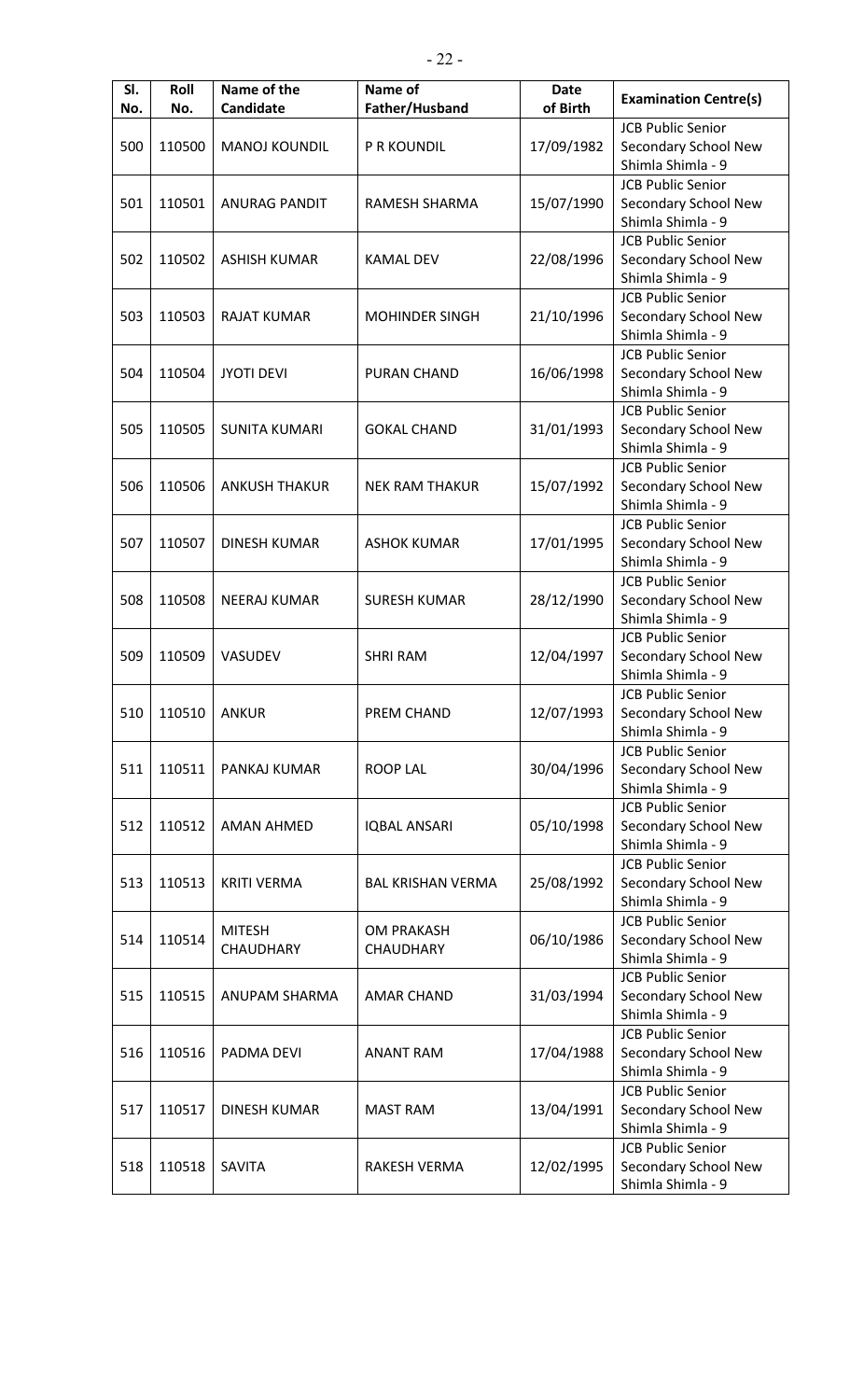| SI.<br>No. | Roll<br>No. | Name of the<br>Candidate | Name of<br>Father/Husband | <b>Date</b><br>of Birth | <b>Examination Centre(s)</b>                                          |
|------------|-------------|--------------------------|---------------------------|-------------------------|-----------------------------------------------------------------------|
| 519        | 110519      | <b>ARUN</b>              | <b>GIAN CHAND</b>         | 08/06/1983              | <b>JCB Public Senior</b><br>Secondary School New<br>Shimla Shimla - 9 |
| 520        | 110520      | PREETI KAPOOR            | <b>SUNIL KUMAR</b>        | 14/10/1991              | <b>JCB Public Senior</b><br>Secondary School New<br>Shimla Shimla - 9 |
| 521        | 110521      | <b>MANISH KUMAR</b>      | <b>BRIJ LAL GUPTA</b>     | 17/01/1986              | <b>JCB Public Senior</b><br>Secondary School New<br>Shimla Shimla - 9 |
| 522        | 110522      | SANDEEP                  | N R SHARMA                | 19/12/1980              | <b>JCB Public Senior</b><br>Secondary School New<br>Shimla Shimla - 9 |
| 523        | 110523      | DHEERAJ KUMAR            | <b>ROOP SINGH</b>         | 26/12/1989              | <b>JCB Public Senior</b><br>Secondary School New<br>Shimla Shimla - 9 |
| 524        | 110524      | <b>MANEESH PREMI</b>     | <b>KRISHAN DASS</b>       | 10/10/1994              | <b>JCB Public Senior</b><br>Secondary School New<br>Shimla Shimla - 9 |
| 525        | 110525      | <b>ANITA DEVI</b>        | <b>SURENDER KUMAR</b>     | 23/01/1997              | <b>JCB Public Senior</b><br>Secondary School New<br>Shimla Shimla - 9 |
| 526        | 110526      | <b>VAIBHAV ARYA</b>      | <b>NARESH KUMAR</b>       | 24/06/1998              | <b>JCB Public Senior</b><br>Secondary School New<br>Shimla Shimla - 9 |
| 527        | 110527      | <b>KUL BHUSHAN</b>       | <b>MAHINDER LAL</b>       | 26/08/1989              | <b>JCB Public Senior</b><br>Secondary School New<br>Shimla Shimla - 9 |
| 528        | 110528      | <b>NARESH KUMAR</b>      | PRAKASH CHAND             | 15/05/1994              | <b>JCB Public Senior</b><br>Secondary School New<br>Shimla Shimla - 9 |
| 529        | 110529      | <b>ARCHANA</b>           | PRAKASH CHAND             | 02/12/1994              | <b>JCB Public Senior</b><br>Secondary School New<br>Shimla Shimla - 9 |
| 530        | 110530      | MUKUL PATHANIA           | TILAK RAJ PATHANIA        | 15/11/1986              | <b>JCB Public Senior</b><br>Secondary School New<br>Shimla Shimla - 9 |
| 531        | 110531      | <b>NEERAJ KUMAR</b>      | <b>GANGA RAM</b>          | 05/06/1993              | <b>JCB Public Senior</b><br>Secondary School New<br>Shimla Shimla - 9 |
| 532        | 110532      | <b>BHARAT BHUSHAN</b>    | SH DEVI RAM               | 13/08/1989              | <b>JCB Public Senior</b><br>Secondary School New<br>Shimla Shimla - 9 |
| 533        | 110533      | <b>MANJEET SINGH</b>     | <b>DEVRAJ</b>             | 19/02/1992              | <b>JCB Public Senior</b><br>Secondary School New<br>Shimla Shimla - 9 |
| 534        | 110534      | <b>DINESH KUMAR</b>      | HARI KRISHAN THAKUR       | 24/02/1993              | <b>JCB Public Senior</b><br>Secondary School New<br>Shimla Shimla - 9 |
| 535        | 110535      | <b>VISHAL WALIA</b>      | PARVEEN KUMAR             | 25/07/1995              | <b>JCB Public Senior</b><br>Secondary School New<br>Shimla Shimla - 9 |
| 536        | 110536      | <b>ASHA THAKUR</b>       | RAVINDER KUMAR            | 16/01/1990              | <b>JCB Public Senior</b><br>Secondary School New<br>Shimla Shimla - 9 |
| 537        | 110537      | <b>JAGROOP SINGH</b>     | <b>GOVIND KUMAR</b>       | 17/09/1995              | <b>JCB Public Senior</b><br>Secondary School New<br>Shimla Shimla - 9 |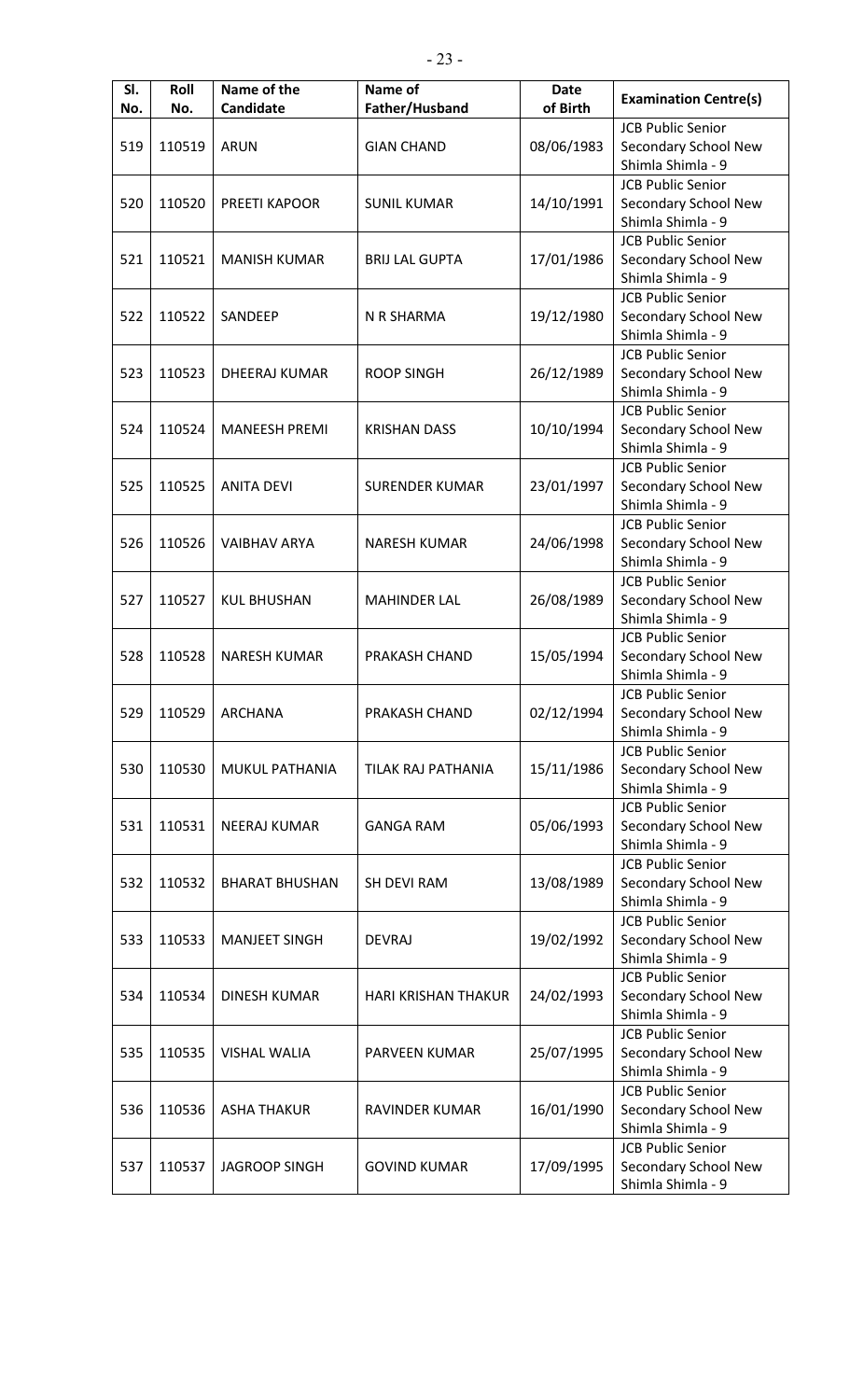| SI.<br>No. | Roll<br>No. | Name of the<br>Candidate | Name of<br>Father/Husband | <b>Date</b><br>of Birth | <b>Examination Centre(s)</b> |
|------------|-------------|--------------------------|---------------------------|-------------------------|------------------------------|
|            |             |                          |                           |                         | <b>JCB Public Senior</b>     |
| 538        | 110538      | <b>SACHIN KUMAR</b>      | <b>MANOHAR LAL</b>        | 08/09/1993              | Secondary School New         |
|            |             |                          |                           |                         | Shimla Shimla - 9            |
|            |             |                          |                           |                         | <b>JCB Public Senior</b>     |
|            |             |                          |                           |                         |                              |
| 539        | 110539      | <b>VIJENDER SINGH</b>    | <b>SHHIRA SINGH</b>       | 18/04/1989              | Secondary School New         |
|            |             |                          |                           |                         | Shimla Shimla - 9            |
|            |             |                          |                           |                         | <b>JCB Public Senior</b>     |
| 540        | 110540      | <b>MONIKA SHARMA</b>     | <b>HARI DUTT SHARMA</b>   | 01/12/1994              | Secondary School New         |
|            |             |                          |                           |                         | Shimla Shimla - 9            |
|            |             |                          |                           |                         | <b>JCB Public Senior</b>     |
| 541        | 110541      | <b>AMIT KUMAR</b>        | <b>KISHORE CHAND</b>      | 09/08/1989              | Secondary School New         |
|            |             |                          |                           |                         | Shimla Shimla - 9            |
|            |             |                          |                           |                         | <b>JCB Public Senior</b>     |
| 542        | 110542      | <b>KRISHAN KUMAR</b>     | <b>VISHAN CHAND</b>       | 10/10/1994              | Secondary School New         |
|            |             |                          |                           |                         | Shimla Shimla - 9            |
|            |             |                          |                           |                         | <b>JCB Public Senior</b>     |
| 543        | 110543      | <b>SHASHANK TANWAR</b>   | NITYA PRAKASH             | 27/06/1995              | Secondary School New         |
|            |             |                          | <b>TANWAR</b>             |                         | Shimla Shimla - 9            |
|            |             |                          |                           |                         | <b>JCB Public Senior</b>     |
| 544        | 110544      | <b>PAWAN KISHORE</b>     | <b>MAN SINGH</b>          | 11/08/1990              | Secondary School New         |
|            |             |                          |                           |                         | Shimla Shimla - 9            |
|            |             |                          |                           |                         | <b>JCB Public Senior</b>     |
| 545        | 110545      | <b>JAI KRISHAN</b>       | <b>PARTAP SINGH</b>       | 22/02/1990              | Secondary School New         |
|            |             | <b>BHUSHERI</b>          |                           |                         | Shimla Shimla - 9            |
|            |             |                          |                           |                         |                              |
|            |             |                          |                           |                         | <b>JCB Public Senior</b>     |
| 546        | 110546      | <b>RUCHIKA</b>           | <b>SHAMSHER SINGH</b>     | 09/05/1990              | Secondary School New         |
|            |             |                          |                           |                         | Shimla Shimla - 9            |
|            |             |                          |                           |                         | <b>JCB Public Senior</b>     |
| 547        | 110547      | <b>VIKRAM SINGH</b>      | <b>GIAN SINGH</b>         | 25/05/1986              | Secondary School New         |
|            |             |                          |                           |                         | Shimla Shimla - 9            |
|            |             |                          |                           |                         | <b>JCB Public Senior</b>     |
| 548        | 110548      | <b>HEM CHAND</b>         | <b>UTTAM CHAND</b>        | 11/10/1987              | Secondary School New         |
|            |             |                          |                           |                         | Shimla Shimla - 9            |
|            |             | <b>RISHABH</b>           |                           |                         | <b>JCB Public Senior</b>     |
| 549        | 110549      | <b>BHARDWAJ</b>          | <b>BIHARI LAL</b>         | 19/11/1987              | Secondary School New         |
|            |             |                          |                           |                         | Shimla Shimla - 9            |
|            |             |                          |                           |                         | <b>JCB Public Senior</b>     |
| 550        | 110550      | <b>ROHIT</b>             | <b>NARESH CHAND</b>       | 25/01/1998              | Secondary School New         |
|            |             |                          |                           |                         | Shimla Shimla - 9            |
|            |             |                          |                           |                         | <b>JCB Public Senior</b>     |
| 551        | 110551      | <b>DILWAR SINGH</b>      | <b>KARTAR SINGH</b>       | 18/10/1986              | Secondary School New         |
|            |             |                          |                           |                         | Shimla Shimla - 9            |
|            |             |                          |                           |                         | <b>JCB Public Senior</b>     |
| 552        | 110552      | <b>ANANYA PATIAL</b>     | <b>BANARSI DASS</b>       | 20/09/1997              | Secondary School New         |
|            |             |                          |                           |                         | Shimla Shimla - 9            |
|            |             |                          |                           |                         | <b>JCB Public Senior</b>     |
| 553        | 110553      | <b>SUMIT VERMA</b>       | LATE SH ISHWAR            | 21/08/1992              | Secondary School New         |
|            |             |                          | <b>SINGH VERMA</b>        |                         | Shimla Shimla - 9            |
|            |             |                          |                           |                         |                              |
|            |             |                          | <b>NARENDER KUMAR</b>     |                         | <b>JCB Public Senior</b>     |
| 554        | 110554      | <b>ARUN VERMA</b>        | <b>VERMA</b>              | 31/10/1985              | Secondary School New         |
|            |             |                          |                           |                         | Shimla Shimla - 9            |
|            |             | <b>SACHIN KUMAR</b>      | <b>SUBHASH CHAND</b>      |                         | <b>JCB Public Senior</b>     |
| 555        | 110555      | CHANDEL                  | CHANDEL                   | 19/09/1990              | Secondary School New         |
|            |             |                          |                           |                         | Shimla Shimla - 9            |
|            |             |                          |                           |                         | <b>JCB Public Senior</b>     |
| 556        | 110556      | <b>TOSHAR</b>            | <b>ASHWANI KUMAR</b>      | 14/11/1994              | Secondary School New         |
|            |             |                          |                           |                         | Shimla Shimla - 9            |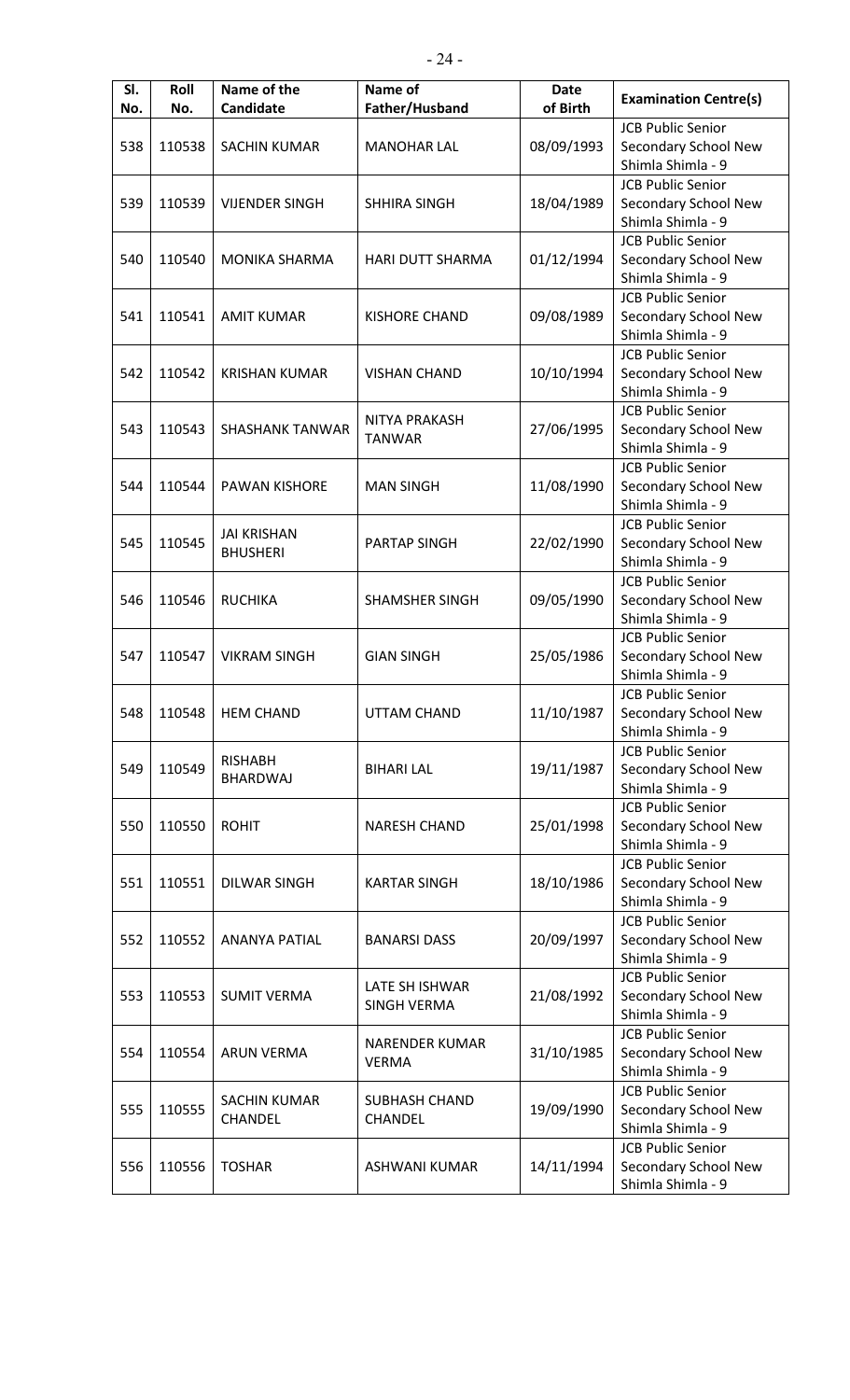| SI.<br>No. | Roll<br>No. | Name of the<br>Candidate | Name of<br>Father/Husband | <b>Date</b><br>of Birth | <b>Examination Centre(s)</b>              |
|------------|-------------|--------------------------|---------------------------|-------------------------|-------------------------------------------|
|            |             |                          |                           |                         | <b>JCB Public Senior</b>                  |
| 557        | 110557      | DEEPIKA SHARMA           | KRISHAN LAL SHARMA        | 30/04/1992              | Secondary School New                      |
|            |             |                          |                           |                         | Shimla Shimla - 9                         |
|            |             |                          |                           |                         | <b>JCB Public Senior</b>                  |
|            |             |                          |                           |                         |                                           |
| 558        | 110558      | DEEKSHA SHARMA           | <b>JAI KARAN</b>          | 31/10/1997              | Secondary School New<br>Shimla Shimla - 9 |
|            |             |                          |                           |                         |                                           |
|            |             |                          |                           |                         | <b>JCB Public Senior</b>                  |
| 559        | 110559      | <b>SANJAY KUMAR</b>      | <b>HIRA SINGH</b>         | 20/03/1985              | Secondary School New                      |
|            |             |                          |                           |                         | Shimla Shimla - 9                         |
|            |             |                          |                           |                         | <b>JCB Public Senior</b>                  |
| 560        | 110560      | <b>ANKITA</b>            | PRAKASH CHAND             | 14/04/1995              | Secondary School New                      |
|            |             |                          |                           |                         | Shimla Shimla - 9                         |
|            |             | <b>HARENDER KUMAR</b>    |                           |                         | <b>JCB Public Senior</b>                  |
| 561        | 110561      | <b>VERMA</b>             | <b>BHOOP RAM VERMA</b>    | 02/06/1978              | Secondary School New                      |
|            |             |                          |                           |                         | Shimla Shimla - 9                         |
|            |             |                          |                           |                         | <b>JCB Public Senior</b>                  |
| 562        | 110562      | <b>SANJAY KUMAR</b>      | <b>KESHARI LAL</b>        | 07/09/1983              | Secondary School New                      |
|            |             |                          |                           |                         | Shimla Shimla - 9                         |
|            |             |                          |                           |                         | <b>JCB Public Senior</b>                  |
| 563        | 110563      | <b>MANINDER SINGH</b>    | <b>SURJIT SINGH</b>       | 05/06/1993              | Secondary School New                      |
|            |             |                          |                           |                         | Shimla Shimla - 9                         |
|            |             |                          |                           |                         | <b>JCB Public Senior</b>                  |
| 564        | 110564      | <b>PREM LAL</b>          | <b>GOVIND RAM</b>         | 04/02/1994              | Secondary School New                      |
|            |             |                          |                           |                         | Shimla Shimla - 9                         |
|            |             |                          |                           |                         | <b>JCB Public Senior</b>                  |
| 565        | 110565      | <b>VARUN KUMAR</b>       | <b>NARENDER KUMAR</b>     | 01/01/1994              | Secondary School New                      |
|            |             |                          |                           |                         | Shimla Shimla - 9                         |
|            |             |                          |                           |                         | <b>JCB Public Senior</b>                  |
| 566        | 110566      | HIMANSHU                 | <b>RAKESH KUMAR</b>       | 20/01/2000              | Secondary School New                      |
|            |             |                          |                           |                         | Shimla Shimla - 9                         |
|            |             |                          |                           |                         | <b>JCB Public Senior</b>                  |
| 567        | 110567      | <b>RUPALI DEVI</b>       | <b>DUTT RAM</b>           | 11/06/1996              | Secondary School New                      |
|            |             |                          |                           |                         | Shimla Shimla - 9                         |
|            |             |                          |                           |                         | <b>JCB Public Senior</b>                  |
| 568        | 110568      | SAPNA KANWAR             | <b>NARAYAN SINGH</b>      | 01/03/1997              | Secondary School New                      |
|            |             |                          |                           |                         | Shimla Shimla - 9                         |
|            |             |                          |                           |                         | <b>JCB Public Senior</b>                  |
| 569        | 110569      | <b>GEETA DEVI</b>        | <b>JAMNU RAM</b>          | 20/01/1977              | Secondary School New                      |
|            |             |                          |                           |                         | Shimla Shimla - 9                         |
|            |             |                          |                           |                         | <b>JCB Public Senior</b>                  |
| 570        | 110570      | <b>JOGENDER SINGH</b>    | <b>SH OMBIR SINGH</b>     | 25/11/1992              | Secondary School New                      |
|            |             |                          |                           |                         | Shimla Shimla - 9                         |
|            |             |                          |                           |                         | <b>JCB Public Senior</b>                  |
| 571        | 110571      | <b>SONIKA THAKUR</b>     | <b>VIKRAM SINGH</b>       | 17/11/1993              | Secondary School New                      |
|            |             |                          |                           |                         | Shimla Shimla - 9                         |
|            |             |                          |                           |                         | <b>JCB Public Senior</b>                  |
| 572        | 110572      | PRITHVI GULERIA          | <b>DINESH KUMAR</b>       | 27/01/1997              | Secondary School New                      |
|            |             |                          |                           |                         | Shimla Shimla - 9                         |
|            |             |                          |                           |                         | <b>JCB Public Senior</b>                  |
| 573        | 110573      | <b>AMIT KUMAR</b>        | SURESH JASWAL             | 30/05/1997              | Secondary School New                      |
|            |             |                          |                           |                         | Shimla Shimla - 9                         |
|            |             |                          |                           |                         | <b>JCB Public Senior</b>                  |
| 574        | 110574      | SHILPA SHARMA            | KISHORI SHARMA            | 25/12/1988              | Secondary School New                      |
|            |             |                          |                           |                         | Shimla Shimla - 9                         |
|            |             |                          |                           |                         | <b>JCB Public Senior</b>                  |
| 575        | 110575      | <b>ANOOP KUMAR</b>       | <b>NARENDER</b>           | 17/09/1985              | Secondary School New                      |
|            |             |                          |                           |                         | Shimla Shimla - 9                         |
|            |             |                          |                           |                         |                                           |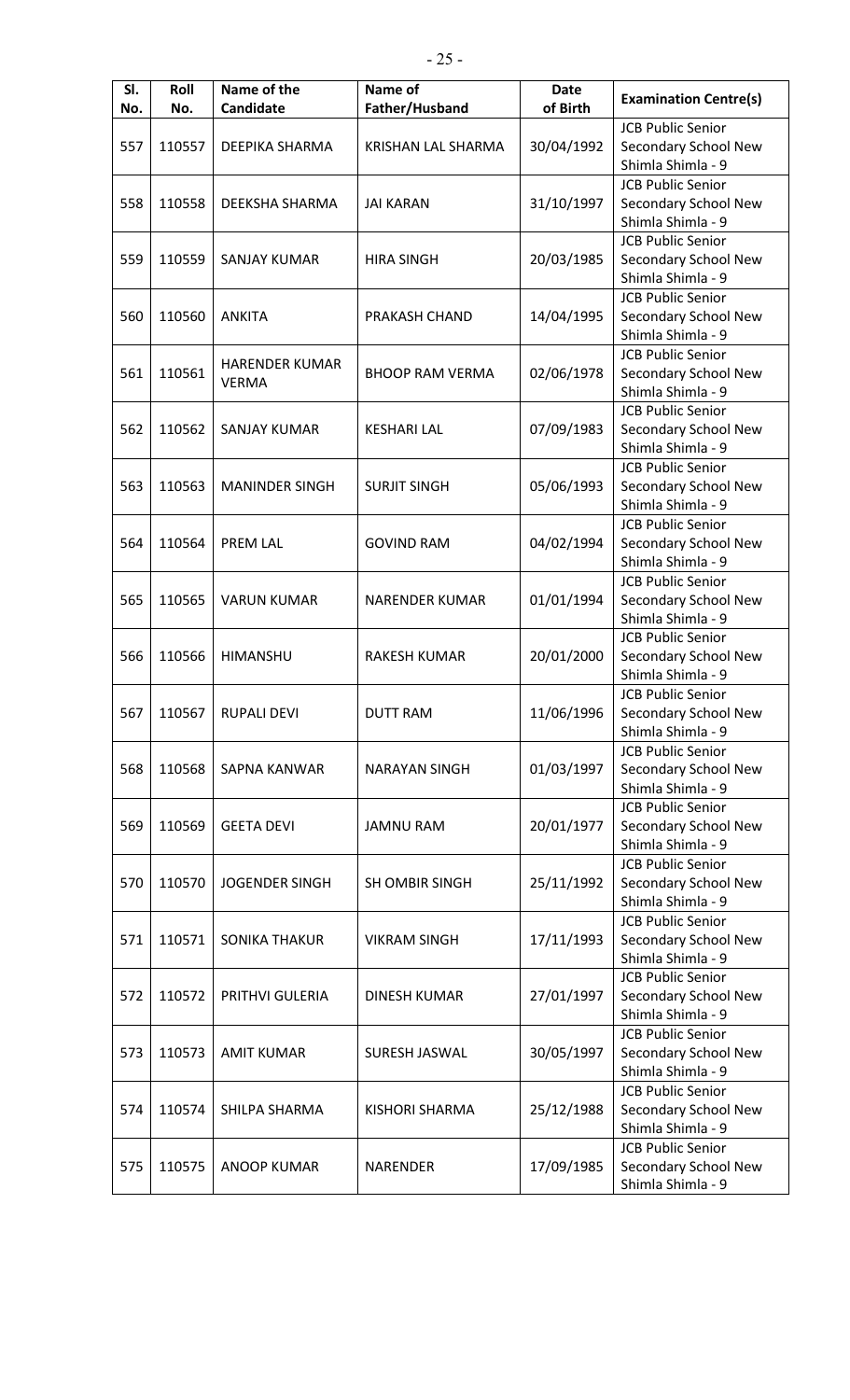| SI.<br>No. | Roll<br>No. | Name of the<br>Candidate      | Name of<br>Father/Husband      | <b>Date</b><br>of Birth | <b>Examination Centre(s)</b>                                          |
|------------|-------------|-------------------------------|--------------------------------|-------------------------|-----------------------------------------------------------------------|
| 576        | 110576      | <b>NAND LAL</b>               | <b>LEELA DHAR</b>              | 11/06/1995              | <b>JCB Public Senior</b><br>Secondary School New<br>Shimla Shimla - 9 |
| 577        | 110577      | <b>SIMRAN</b>                 | <b>SUNIL KUMAR</b>             | 09/10/1996              | <b>JCB Public Senior</b><br>Secondary School New<br>Shimla Shimla - 9 |
| 578        | 110578      | <b>HEENA KUMARI</b>           | SH DEVAKI NAND                 | 14/12/1992              | <b>JCB Public Senior</b><br>Secondary School New<br>Shimla Shimla - 9 |
| 579        | 110579      | <b>ANSHUL GUPTA</b>           | DINESH KUMAR GUPTA             | 05/04/1995              | <b>JCB Public Senior</b><br>Secondary School New<br>Shimla Shimla - 9 |
| 580        | 110580      | <b>DAMINI THAKUR</b>          | <b>GIAN CHAND</b>              | 12/09/1993              | <b>JCB Public Senior</b><br>Secondary School New<br>Shimla Shimla - 9 |
| 581        | 110581      | <b>SHIV THAKUR</b>            | AJMER SINGH THAKUR             | 26/01/1986              | <b>JCB Public Senior</b><br>Secondary School New<br>Shimla Shimla - 9 |
| 582        | 110582      | <b>DEEPAK KUMAR</b>           | <b>BHOOP SINGH</b>             | 16/03/1982              | <b>JCB Public Senior</b><br>Secondary School New<br>Shimla Shimla - 9 |
| 583        | 110583      | <b>SUNIL KUMAR RANA</b>       | <b>TARLOK CHAND</b>            | 19/07/1989              | <b>JCB Public Senior</b><br>Secondary School New<br>Shimla Shimla - 9 |
| 584        | 110584      | DEV DUTT                      | <b>SH BAHADUR SINGH</b>        | 25/03/1987              | <b>JCB Public Senior</b><br>Secondary School New<br>Shimla Shimla - 9 |
| 585        | 110585      | <b>ARUN SINGH</b>             | <b>RANDHIR SINGH</b>           | 10/07/1990              | <b>JCB Public Senior</b><br>Secondary School New<br>Shimla Shimla - 9 |
| 586        | 110586      | <b>UMESH PAL</b>              | ROSHAN LAL PAL                 | 04/11/1990              | <b>JCB Public Senior</b><br>Secondary School New<br>Shimla Shimla - 9 |
| 587        | 110587      | <b>ANKUSH THAKUR</b>          | PRITHVI SINGH<br><b>THAKUR</b> | 29/10/1989              | <b>JCB Public Senior</b><br>Secondary School New<br>Shimla Shimla - 9 |
| 588        | 110588      | <b>ABHISHEK DHIMAN</b>        | SUBHASH DHIMAN                 | 26/02/1988              | <b>JCB Public Senior</b><br>Secondary School New<br>Shimla Shimla - 9 |
| 589        | 110589      | YASHIMA CHAUHAN               | <b>INDER SINGH</b>             | 18/05/1995              | <b>JCB Public Senior</b><br>Secondary School New<br>Shimla Shimla - 9 |
| 590        | 110590      | SACHIN SHARMA                 | <b>RAJ KUMAR</b>               | 16/04/1996              | <b>JCB Public Senior</b><br>Secondary School New<br>Shimla Shimla - 9 |
| 591        | 110591      | PANKAJ KUMAR<br><b>BHATIA</b> | PRADEEP KUMAR<br><b>BHATIA</b> | 04/11/1986              | <b>JCB Public Senior</b><br>Secondary School New<br>Shimla Shimla - 9 |
| 592        | 110592      | <b>JYOTI BANSAL</b>           | <b>RAVI KUMAR</b>              | 15/03/1994              | <b>JCB Public Senior</b><br>Secondary School New<br>Shimla Shimla - 9 |
| 593        | 110593      | DEEPU KASHYAP                 | <b>CHAND LAL</b>               | 30/12/1990              | <b>JCB Public Senior</b><br>Secondary School New<br>Shimla Shimla - 9 |
| 594        | 110594      | SAJID ALI                     | <b>WAHID ALI</b>               | 23/08/1993              | <b>JCB Public Senior</b><br>Secondary School New<br>Shimla Shimla - 9 |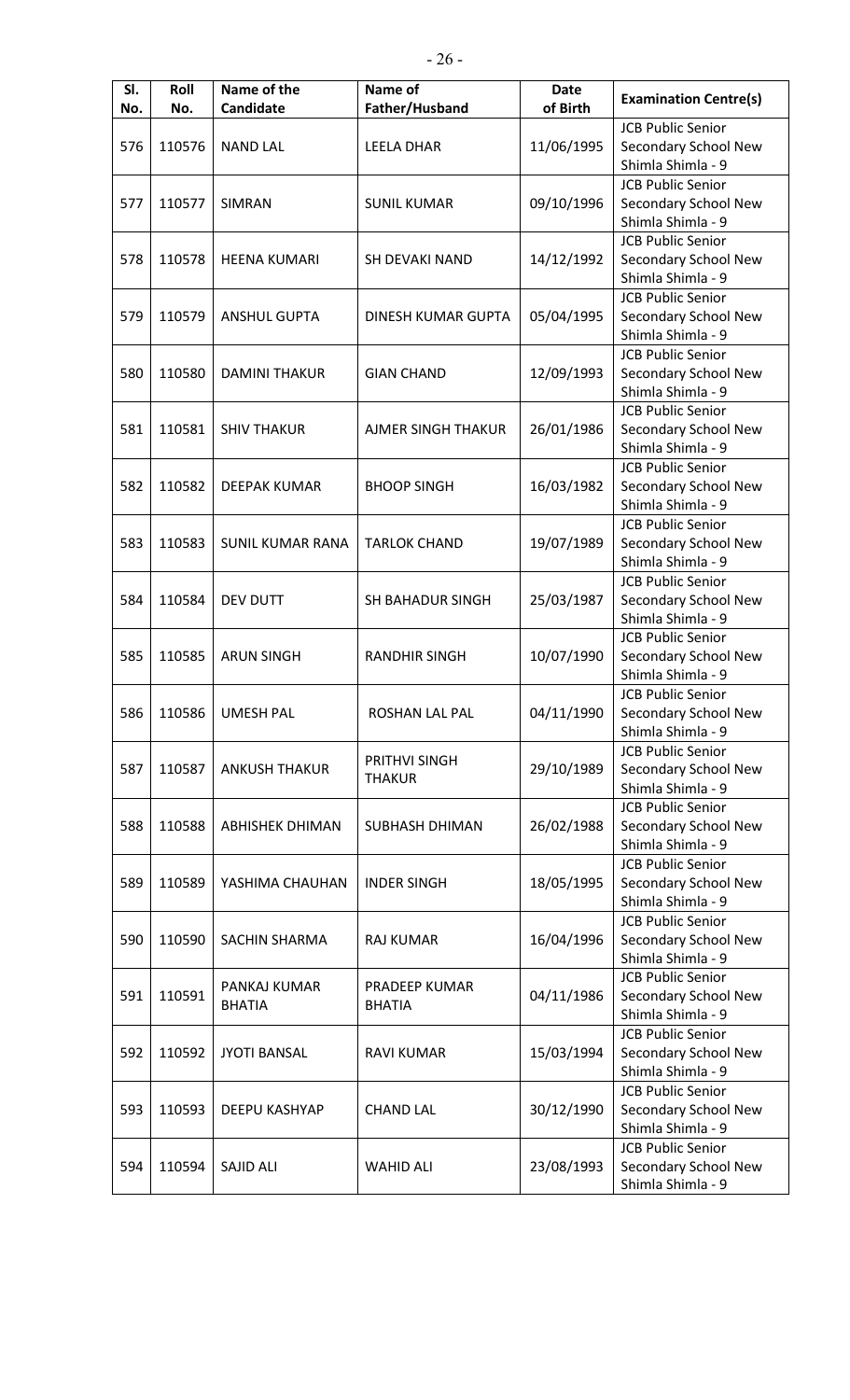| SI.<br>No. | Roll<br>No. | Name of the<br>Candidate | Name of<br>Father/Husband | <b>Date</b><br>of Birth | <b>Examination Centre(s)</b>     |
|------------|-------------|--------------------------|---------------------------|-------------------------|----------------------------------|
|            |             |                          |                           |                         | <b>JCB Public Senior</b>         |
| 595        | 110595      | <b>RAJEEV KUMAR</b>      | <b>SH MAST RAM</b>        | 16/10/1980              | Secondary School New             |
|            |             |                          |                           |                         | Shimla Shimla - 9                |
|            |             |                          |                           |                         | <b>JCB Public Senior</b>         |
| 596        | 110596      | <b>ROHIT</b>             | <b>CHANDRSH SINGH</b>     | 18/10/1991              | Secondary School New             |
|            |             |                          |                           |                         | Shimla Shimla - 9                |
|            |             |                          |                           |                         | <b>JCB Public Senior</b>         |
| 597        | 110597      | <b>SUKSHAM BALA</b>      | <b>JASWANT SINGH</b>      | 19/02/1985              | Secondary School New             |
|            |             |                          |                           |                         | Shimla Shimla - 9                |
|            |             |                          |                           |                         | <b>JCB Public Senior</b>         |
| 598        | 110598      | <b>BHUSHAN THAKUR</b>    | <b>DHIAN SINGH</b>        | 27/08/1993              | Secondary School New             |
|            |             |                          |                           |                         | Shimla Shimla - 9                |
|            |             |                          |                           |                         | <b>JCB Public Senior</b>         |
| 599        | 110599      | <b>AJAY KUMAR</b>        | <b>JAG MOHAN</b>          | 30/03/1989              | Secondary School New             |
|            |             |                          |                           |                         | Shimla Shimla - 9                |
|            |             |                          |                           |                         | <b>JCB Public Senior</b>         |
| 600        | 110600      | <b>RAMAN KUMAR</b>       | <b>KISHORI LAL</b>        | 05/03/1991              | Secondary School New             |
|            |             |                          |                           |                         | Shimla Shimla - 9                |
| 601        | 110601      | <b>ARCHANA RANA</b>      | <b>VEER SINGH</b>         | 01/01/1996              | HP High Court Shimla -           |
|            |             |                          |                           |                         | 171001                           |
| 602        | 110602      | HIMANSHU KUMAR           | <b>ASHOK KUMAR</b>        | 20/11/1994              | HP High Court Shimla -           |
|            |             |                          |                           |                         | 171001                           |
| 603        | 110603      | <b>VIJAY KUMAR</b>       | <b>THAKUR RAM</b>         | 08/09/1987              | HP High Court Shimla -           |
|            |             |                          |                           |                         | 171001                           |
| 604        | 110604      | <b>PREETI</b>            | <b>GOPAL SINGH</b>        | 15/01/1999              | HP High Court Shimla -           |
|            |             |                          |                           |                         | 171001                           |
| 605        | 110605      | <b>VIJAY SINGH</b>       | <b>PREM SINGH</b>         | 15/03/1992              | HP High Court Shimla -           |
|            |             | <b>KANWAR</b>            |                           |                         | 171001                           |
| 606        | 110606      | <b>VIVEK SAMKARIA</b>    | <b>VIJAY KUMAR</b>        | 28/02/1989              | HP High Court Shimla -           |
|            |             |                          | SAMKARIA                  |                         | 171001                           |
| 607        | 110607      | <b>ANITA KUMARI</b>      | <b>TARSEM LAL</b>         | 12/01/1995              | HP High Court Shimla -           |
|            |             |                          |                           |                         | 171001                           |
| 608        | 110608      | <b>MADAN</b>             | <b>MOHAN SINGH</b>        | 16/03/1995              | HP High Court Shimla -<br>171001 |
|            |             |                          |                           |                         | HP High Court Shimla -           |
| 609        | 110609      | <b>REKHA DEVI</b>        | <b>BALWINDER SINGH</b>    | 20/04/1993              | 171001                           |
|            |             |                          |                           |                         | HP High Court Shimla -           |
| 610        | 110610      | SHUBHAM KALIA            | <b>MAN CHAND</b>          | 03/11/1996              | 171001                           |
|            |             |                          |                           |                         | HP High Court Shimla -           |
| 611        | 110611      | <b>VIJAY KUMAR</b>       | BHIKHAM RAM               | 16/07/1992              | 171001                           |
|            |             |                          |                           |                         | HP High Court Shimla -           |
| 612        | 110612      | AKSHU DHIMAN             | NAVDEEP DHIMAN            | 08/04/1988              | 171001                           |
|            |             |                          |                           |                         | HP High Court Shimla -           |
| 613        | 110613      | <b>ARTI DEVI</b>         | LEKH RAM SHARMA           | 19/12/1992              | 171001                           |
|            |             |                          | <b>SHYAM KUMAR</b>        |                         | HP High Court Shimla -           |
| 614        | 110614      | SHUBHAM KATIYAR          | <b>KATIYAR</b>            | 04/08/1996              | 171001                           |
| 615        | 110615      | VARSHA                   | <b>MUNILAL</b>            | 07/05/1997              | HP High Court Shimla -           |
|            |             |                          |                           |                         | 171001                           |
| 616        | 110616      | MEENAKSHI                | <b>GURBACHAN SINGH</b>    | 30/07/1990              | HP High Court Shimla -           |
|            |             | <b>CHOTTANI</b>          |                           |                         | 171001                           |
| 617        | 110617      | <b>KIRTI</b>             | <b>ATUL SHARMA</b>        | 21/03/1987              | HP High Court Shimla -           |
|            |             |                          |                           |                         | 171001                           |
| 618        | 110618      | RAHUL GANGTA             | <b>VIDYA SAGAR</b>        | 03/01/1997              | HP High Court Shimla -           |
|            |             |                          |                           |                         | 171001                           |
| 619        | 110619      | <b>ABHISHEK PANWAR</b>   | <b>SWARAN SINGH</b>       | 27/08/1988              | HP High Court Shimla -           |
|            |             |                          |                           |                         | 171001                           |
| 620        | 110620      | RAJESH KUMAR             | <b>JEET RAM</b>           | 30/01/1995              | HP High Court Shimla -           |
|            |             |                          |                           |                         | 171001                           |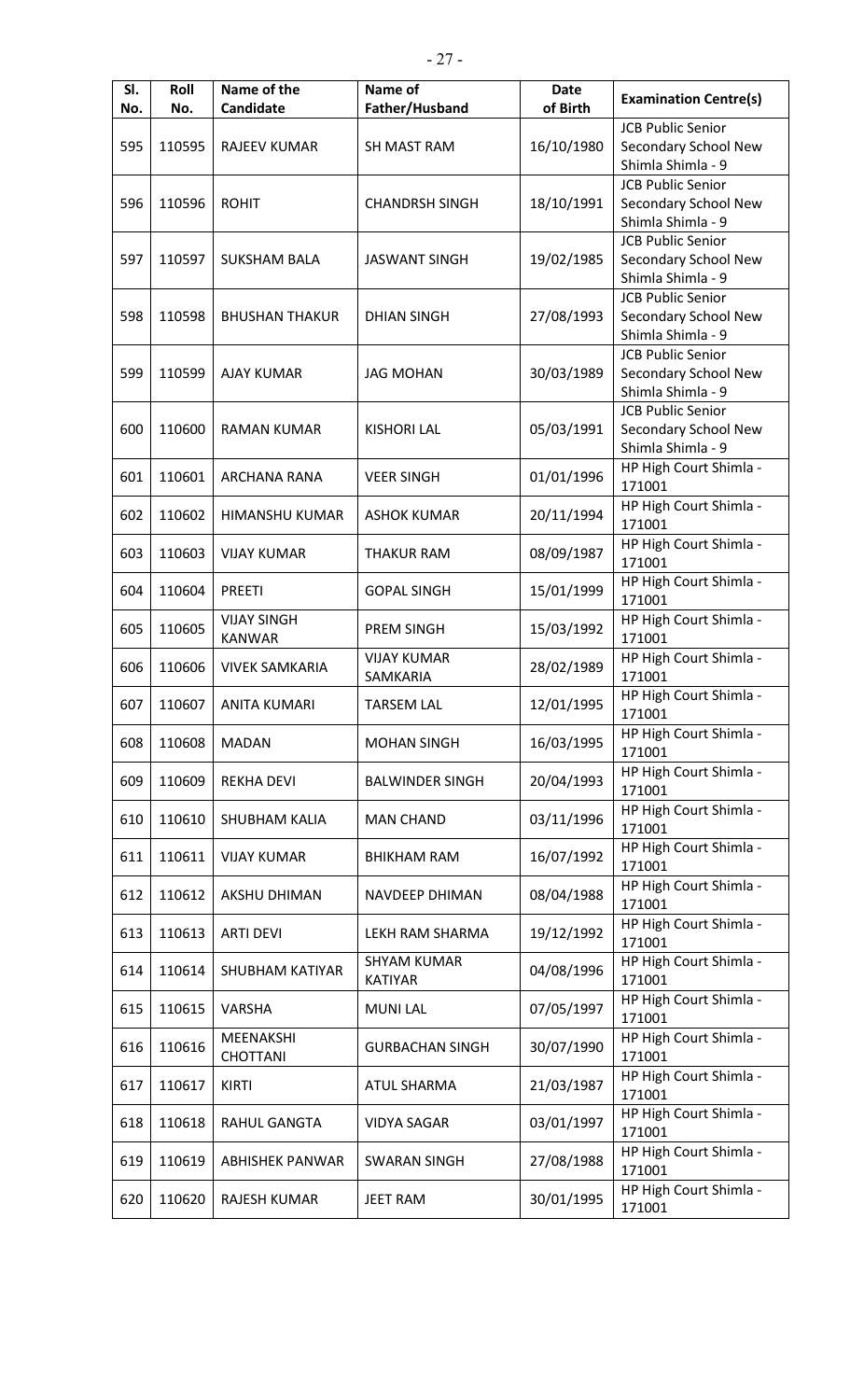| SI.<br>No. | Roll<br>No. | Name of the<br>Candidate | Name of<br>Father/Husband            | <b>Date</b><br>of Birth | <b>Examination Centre(s)</b>     |
|------------|-------------|--------------------------|--------------------------------------|-------------------------|----------------------------------|
| 621        | 110621      | <b>GOVINDA KAUSHAL</b>   | <b>RAM SINGH</b>                     | 27/02/1998              | HP High Court Shimla -<br>171001 |
| 622        | 110622      | NEERAJ SHARMA            | <b>RAJESH KUMAR</b><br>SHARMA        | 29/09/1995              | HP High Court Shimla -<br>171001 |
| 623        | 110623      | <b>MANOJ KUMAR</b>       | OM PRAKASH SHARMA                    | 21/09/1988              | HP High Court Shimla -<br>171001 |
| 624        | 110624      | <b>VIVEK KUMAR</b>       | <b>DHARAM PAL</b>                    | 17/11/1987              | HP High Court Shimla -<br>171001 |
| 625        | 110625      | PRIYANKA SONI            | <b>BHUPINDER PAL</b>                 | 26/06/1996              | HP High Court Shimla -<br>171001 |
| 626        | 110626      | <b>SWETA KUMARI</b>      | SURAJMANI                            | 05/08/1998              | HP High Court Shimla -<br>171001 |
| 627        | 110627      | <b>NAVDEEP RANA</b>      | SATISH KUMAR RANA                    | 07/03/1995              | HP High Court Shimla -<br>171001 |
| 628        | 110628      | <b>SUSHMA THAKUR</b>     | <b>RAM SINGH</b>                     | 25/12/1996              | HP High Court Shimla -<br>171001 |
| 629        | 110629      | SHEETAL KUMARI           | <b>DESH RAJ</b>                      | 03/12/1997              | HP High Court Shimla -<br>171001 |
| 630        | 110630      | <b>DEEPAK CHAUHAN</b>    | PARMESHWER<br>CHAUHAN                | 27/08/1991              | HP High Court Shimla -<br>171001 |
| 631        | 110631      | <b>SUMIT BHATIA</b>      | <b>ASHOK KUMAR BHATIA</b>            | 11/03/1986              | HP High Court Shimla -<br>171001 |
| 632        | 110632      | AAKASH GAUTAM            | <b>RATTAN CHAND</b><br>SHARMA        | 25/05/1998              | HP High Court Shimla -<br>171001 |
| 633        | 110633      | <b>SUMIT KUMAR</b>       | <b>DEVINDER SINGH</b>                | 27/10/1992              | HP High Court Shimla -<br>171001 |
| 634        | 110634      | <b>VIVEK</b>             | <b>RAMESH CHAND</b>                  | 07/05/1989              | HP High Court Shimla -<br>171001 |
| 635        | 110635      | <b>ANIRUDH KUMAR</b>     | MILAP CHAND                          | 07/07/1983              | HP High Court Shimla -<br>171001 |
| 636        | 110636      | YATIN THAKUR             | DHARAM SINGH<br><b>THAKUR</b>        | 23/02/1998              | HP High Court Shimla -<br>171001 |
| 637        | 110637      | <b>SAPNA THAKUR</b>      | RAMESH CHAND                         | 15/03/1998              | HP High Court Shimla -<br>171001 |
| 638        | 110638      | SHUBHAM DHIMAN           | <b>MADAN LAL</b>                     | 13/12/1994              | HP High Court Shimla -<br>171001 |
| 639        | 110639      | RAVINDER KUMAR           | TEK RAM                              | 08/05/1994              | HP High Court Shimla -<br>171001 |
| 640        | 110640      | HIMANSHU<br>SHARMA       | PREM CHAND                           | 15/11/1992              | HP High Court Shimla -<br>171001 |
| 641        | 110641      | YOGI SHARMA              | DHARAM PAL SHARMA                    | 06/07/1990              | HP High Court Shimla -<br>171001 |
| 642        | 110642      | <b>SHRUTI NEGI</b>       | <b>SURESH CHANDRA</b><br><b>NEGI</b> | 05/11/1989              | HP High Court Shimla -<br>171001 |
| 643        | 110643      | RACHU THAKUR             | <b>MAN SINGH THAKUR</b>              | 20/02/1995              | HP High Court Shimla -<br>171001 |
| 644        | 110644      | <b>VIKHAYAT GULERIA</b>  | <b>MALKIT SINGH</b>                  | 10/09/1990              | HP High Court Shimla -<br>171001 |
| 645        | 110645      | SANGEETA DEVI            | RAKESH KUMAR                         | 25/09/1993              | HP High Court Shimla -<br>171001 |
| 646        | 110646      | PRERNA VERMA             | <b>CHAYAL SINGH</b>                  | 29/08/1995              | HP High Court Shimla -<br>171001 |
| 647        | 110647      | DIKSHA SANDHU            | PRITAM CHAND                         | 21/03/1996              | HP High Court Shimla -<br>171001 |
| 648        | 110648      | SHASHI BALA              | <b>MAAN DASS</b>                     | 01/07/1998              | HP High Court Shimla -<br>171001 |
| 649        | 110649      | <b>MANOJ KUMAR</b>       | <b>VIDYA DUTT</b>                    | 12/02/1993              | HP High Court Shimla -<br>171001 |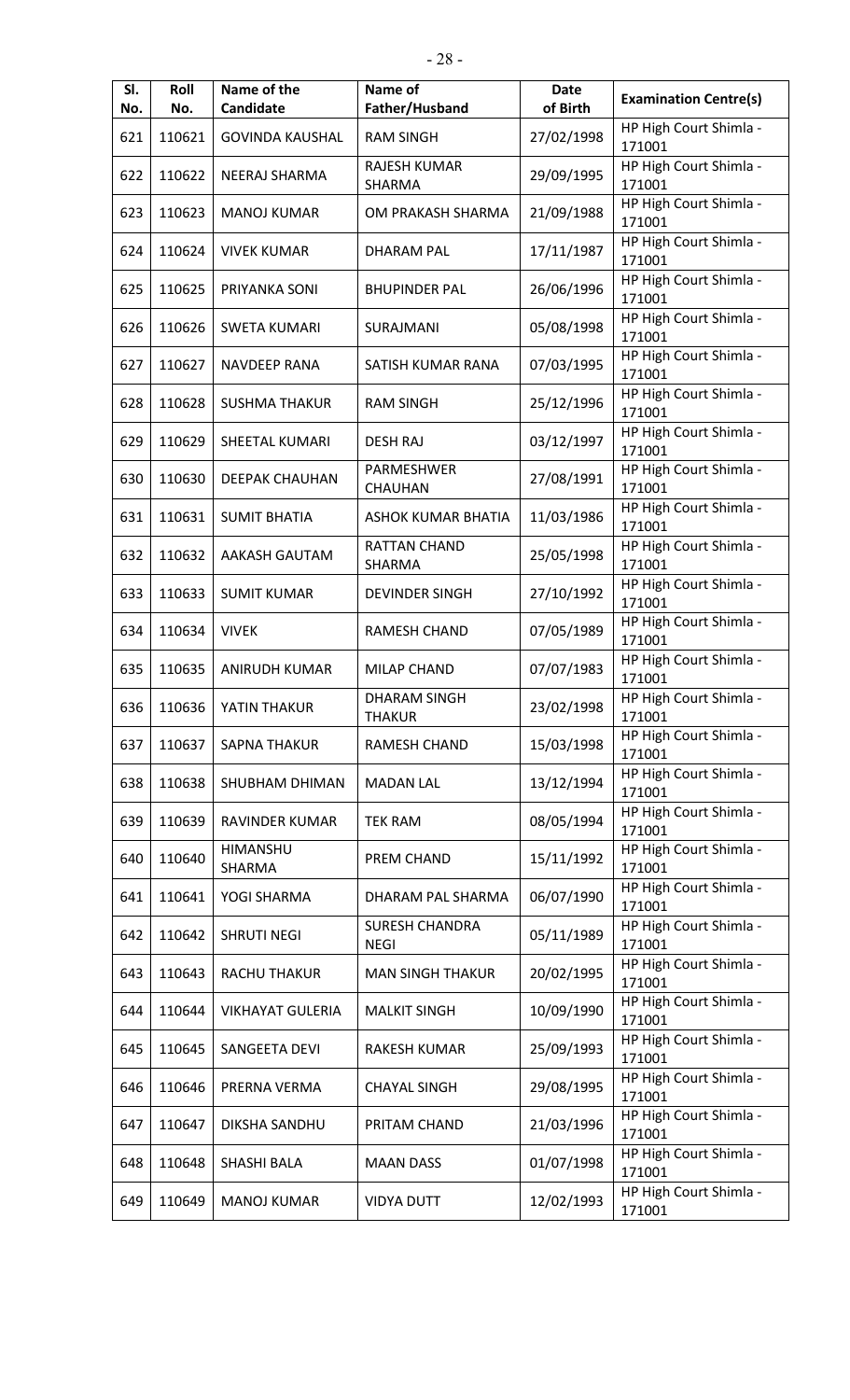| SI.<br>No. | Roll<br>No. | Name of the<br>Candidate              | Name of<br>Father/Husband | <b>Date</b><br>of Birth | <b>Examination Centre(s)</b>     |
|------------|-------------|---------------------------------------|---------------------------|-------------------------|----------------------------------|
| 650        | 110650      | NIKHILSHARMA                          | <b>JP SHARMA</b>          | 18/08/1991              | HP High Court Shimla -<br>171001 |
| 651        | 110651      | <b>ANKIT KUMAR</b>                    | <b>BRIJ LAL BHARDWAJ</b>  | 24/07/1993              | HP High Court Shimla -<br>171001 |
| 652        | 110652      | <b>SANTOSH KUMARI</b>                 | <b>VIVEK SHARMA</b>       | 19/12/1990              | HP High Court Shimla -<br>171001 |
| 653        | 110653      | <b>JATIN GUPTA</b>                    | <b>SUDHIR GUPTA</b>       | 16/12/1994              | HP High Court Shimla -<br>171001 |
| 654        | 110654      | <b>VISHAL SAHNI</b>                   | KASTURI LAL SAHNI         | 22/07/1981              | HP High Court Shimla -<br>171001 |
| 655        | 110655      | <b>SAURAV VERMA</b>                   | SOHAN LAL VERMA           | 01/04/1995              | HP High Court Shimla -<br>171001 |
| 656        | 110656      | SHIWANI VASHIST                       | <b>ANIL KUMAR</b>         | 26/01/1994              | HP High Court Shimla -<br>171001 |
| 657        | 110657      | PRIYANKA                              | YASH PAUL                 | 20/12/1991              | HP High Court Shimla -<br>171001 |
| 658        | 110658      | <b>HEMANT SHARMA</b>                  | CHET RAM SHARMA           | 29/10/1986              | HP High Court Shimla -<br>171001 |
| 659        | 110659      | <b>NISHA KUMARI</b>                   | <b>RAJINDER SINGH</b>     | 26/09/1992              | HP High Court Shimla -<br>171001 |
| 660        | 110660      | <b>KAPIL RAJ</b>                      | <b>KAMAL RAJ</b>          | 20/12/1987              | HP High Court Shimla -<br>171001 |
| 661        | 110661      | ANJALI                                | <b>DHYAN CHAND</b>        | 25/03/1995              | HP High Court Shimla -<br>171001 |
| 662        | 110662      | SHILPA KUMARI                         | <b>DHARAM PAL</b>         | 23/10/1994              | HP High Court Shimla -<br>171001 |
| 663        | 110663      | <b>SHRUTI SAMAL</b>                   | RAJENDER KUMAR<br>SAMAL   | 10/05/1992              | HP High Court Shimla -<br>171001 |
| 664        | 110664      | <b>DINESH THAKUR</b>                  | AMAR SINGH THAKUR         | 01/09/1988              | HP High Court Shimla -<br>171001 |
| 665        | 110665      | <b>AMAN KUMAR</b>                     | <b>LAL SINGH</b>          | 12/05/1996              | HP High Court Shimla -<br>171001 |
| 666        | 110666      | <b>SURAJ JUBLANI</b>                  | RAM NATH JUBLANI          | 12/11/1987              | HP High Court Shimla -<br>171001 |
| 667        | 110667      | SONALI CHANKROLA                      | PARDEEP KUMAR             | 11/03/1995              | HP High Court Shimla -<br>171001 |
| 668        | 110668      | <b>PARVEEN THAKUR</b>                 | <b>MAHENDER SINGH</b>     | 09/02/1993              | HP High Court Shimla -<br>171001 |
| 669        | 110669      | <b>HEMANT KUMAR</b>                   | PARAS RAM                 | 07/03/1998              | HP High Court Shimla -<br>171001 |
| 670        | 110670      | MUKESH KUMAR                          | <b>ACHHAR SINGH</b>       | 02/02/1983              | HP High Court Shimla -<br>171001 |
| 671        | 110671      | <b>KUMARI DEEPIKA</b>                 | <b>SANT RAM</b>           | 03/01/1990              | HP High Court Shimla -<br>171001 |
| 672        | 110672      | <b>BHANU KUMARI</b><br><b>MEHTA</b>   | RAMA NAND MEHTA           | 02/10/1994              | HP High Court Shimla -<br>171001 |
| 673        | 110673      | <b>ARUN SHARMA</b>                    | PREM LAL SHARMA           | 09/05/1997              | HP High Court Shimla -<br>171001 |
| 674        | 110674      | <b>DINESH KUMAR</b>                   | <b>CHOWDHRI MAL</b>       | 21/11/1987              | HP High Court Shimla -<br>171001 |
| 675        | 110675      | <b>RAJ KUMAR</b>                      | <b>SULA RAM</b>           | 30/11/1990              | HP High Court Shimla -<br>171001 |
| 676        | 110676      | <b>DEVENDER KUMAR</b><br>SHARMA       | LOKNATH SHARMA            | 16/10/1988              | HP High Court Shimla -<br>171001 |
| 677        | 110677      | <b>SAGAR SUSHANT</b><br><b>SHUKLA</b> | DURGA DEV SHUKLA          | 02/04/1992              | HP High Court Shimla -<br>171001 |
| 678        | 110678      | <b>MUNISH</b>                         | <b>SH VIJAY KUMAR</b>     | 08/12/1988              | HP High Court Shimla -<br>171001 |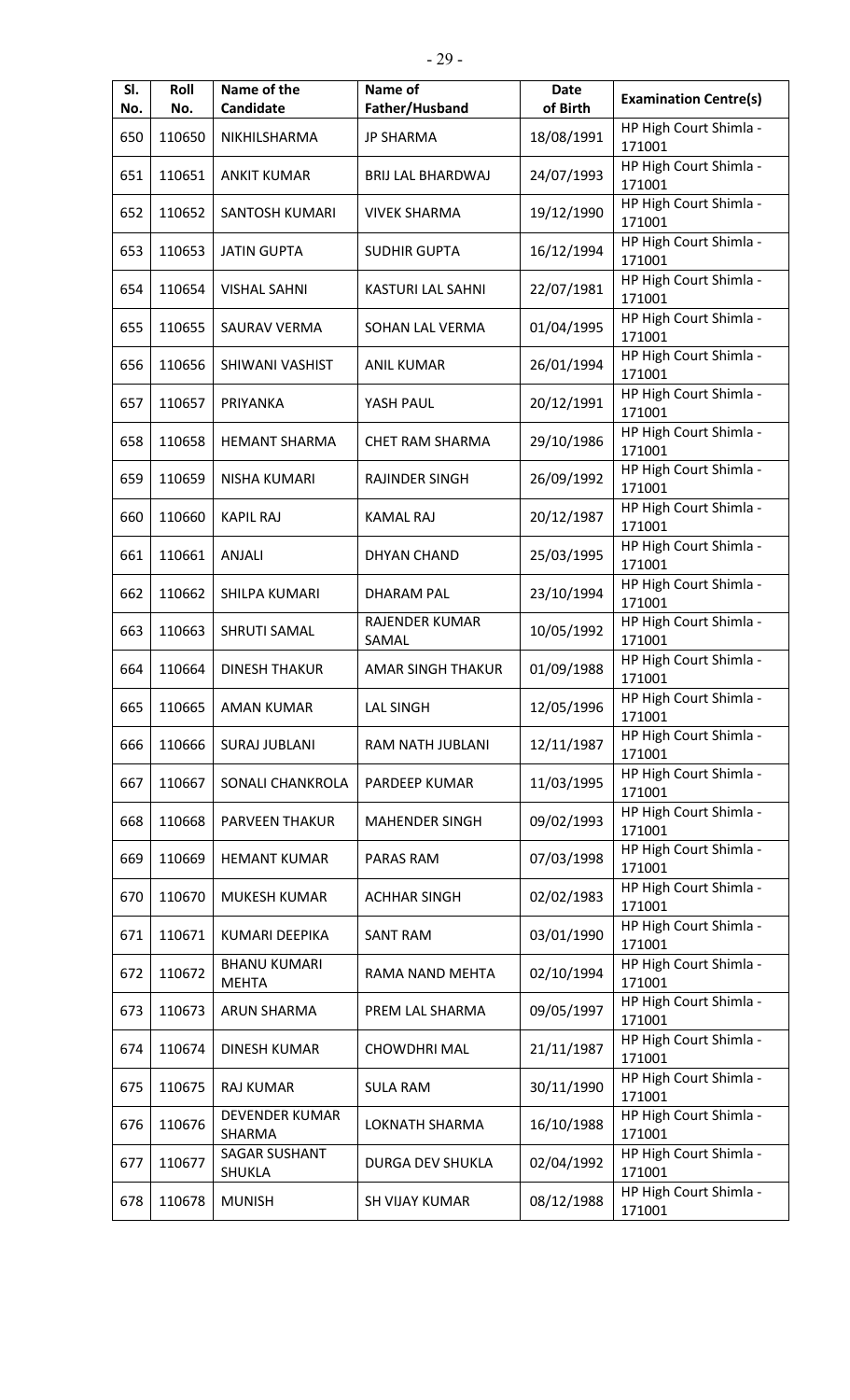| SI.<br>No. | Roll<br>No. | Name of the<br>Candidate      | Name of<br>Father/Husband              | <b>Date</b><br>of Birth | <b>Examination Centre(s)</b>     |
|------------|-------------|-------------------------------|----------------------------------------|-------------------------|----------------------------------|
|            |             |                               | <b>LAXMAN KUMAR</b>                    |                         | HP High Court Shimla -           |
| 679        | 110679      | PRERNA SHARMA                 | SHARMA                                 | 22/07/1988              | 171001                           |
| 680        | 110680      | <b>ANKUSH CHANDEL</b>         | <b>NAVINDER CHANDEL</b>                | 04/03/1991              | HP High Court Shimla -<br>171001 |
| 681        | 110681      | <b>AJAY KUMAR</b>             | <b>MATLABI RAM</b>                     | 19/05/1989              | HP High Court Shimla -<br>171001 |
| 682        | 110682      | <b>ANKUSH JISHTU</b>          | <b>BALBIR SINGH JISHTU</b>             | 10/09/1990              | HP High Court Shimla -<br>171001 |
| 683        | 110683      | <b>NAGESH JAITAK</b>          | <b>NARINDER KUMAR</b><br><b>JAITAK</b> | 29/04/1988              | HP High Court Shimla -<br>171001 |
| 684        | 110684      | <b>VIPIN SHARMA</b>           | <b>MOHINDER KUMAR</b><br>SHARMA        | 30/11/1993              | HP High Court Shimla -<br>171001 |
| 685        | 110685      | <b>MADAN LAL</b>              | <b>PURAN CHAND</b>                     | 02/10/1990              | HP High Court Shimla -<br>171001 |
| 686        | 110686      | <b>ASHWANI KALTA</b>          | MOLAK RAM KALTA                        | 02/12/1986              | HP High Court Shimla -<br>171001 |
| 687        | 110687      | <b>MANSI</b>                  | PURSHOTAM RAM                          | 21/03/1997              | HP High Court Shimla -<br>171001 |
| 688        | 110688      | SHEETAL SHARMA                | <b>SALIG RAM</b>                       | 18/12/1990              | HP High Court Shimla -<br>171001 |
| 689        | 110689      | <b>SANDEEP KAUR</b>           | <b>ASHISH SAINI</b>                    | 11/10/1991              | HP High Court Shimla -<br>171001 |
| 690        | 110690      | HITESH KUMAR                  | <b>TARU RAM</b>                        | 02/04/1993              | HP High Court Shimla -<br>171001 |
| 691        | 110691      | <b>ALKA SHARMA</b>            | <b>SUNDER LAL</b>                      | 14/01/1992              | HP High Court Shimla -<br>171001 |
| 692        | 110692      | <b>MANOJ KUMAR</b>            | <b>KHEM CHAND</b>                      | 15/08/1989              | HP High Court Shimla -<br>171001 |
| 693        | 110693      | <b>ARVIND KATOCH</b>          | <b>UTTAM CHAND</b><br><b>KATOCH</b>    | 15/03/1975              | HP High Court Shimla -<br>171001 |
| 694        | 110694      | <b>GAURAV THAKUR</b>          | RAM SINGH                              | 25/10/1998              | HP High Court Shimla -<br>171001 |
| 695        | 110695      | <b>ARUN KUMAR</b>             | <b>DHARM SINGH</b>                     | 27/11/1994              | HP High Court Shimla -<br>171001 |
| 696        | 110696      | <b>KIRAN THAKUR</b>           | SANT RAM THAKUR                        | 11/03/1997              | HP High Court Shimla -<br>171001 |
| 697        | 110697      | ASHWANI KUMAR                 | <b>JAGDISH SHARMA</b>                  | 13/11/1992              | HP High Court Shimla -<br>171001 |
| 698        | 110698      | <b>TARUN</b>                  | DEVENDER KUMAR                         | 17/01/1993              | HP High Court Shimla -<br>171001 |
| 699        | 110699      | ADISH                         | <b>MANMOHAN</b>                        | 08/01/1993              | HP High Court Shimla -<br>171001 |
| 700        | 110700      | <b>NEHA GULERIA</b>           | NARESH KUMAR                           | 01/08/1999              | HP High Court Shimla -<br>171001 |
| 701        | 110701      | <b>DIKSHA THAKUR</b>          | RAJINDER KUMAR                         | 23/04/1994              | HP High Court Shimla -<br>171001 |
| 702        | 110702      | <b>RAJAN NEGI</b>             | <b>GOPAL CHAND NEGI</b>                | 05/01/1987              | HP High Court Shimla -<br>171001 |
| 703        | 110703      | <b>VISHAL</b>                 | PRAKASH CHAND                          | 06/04/1989              | HP High Court Shimla -<br>171001 |
| 704        | 110704      | <b>ROHIT KUMAR</b><br>JAISWAL | LOKNATH JAISWAL                        | 06/03/1984              | HP High Court Shimla -<br>171001 |
| 705        | 110705      | <b>ASHISH THAKUR</b>          | TARA CHAND THAKUR                      | 16/06/1990              | HP High Court Shimla -<br>171001 |
| 706        | 110706      | <b>BODH RAJ THAKUR</b>        | PURAN CHAND<br><b>THAKUR</b>           | 15/05/1992              | HP High Court Shimla -<br>171001 |
| 707        | 110707      | <b>JYOTI SHARMA</b>           | <b>BAL KRISHAN SHARMA</b>              | 11/04/1996              | HP High Court Shimla -<br>171001 |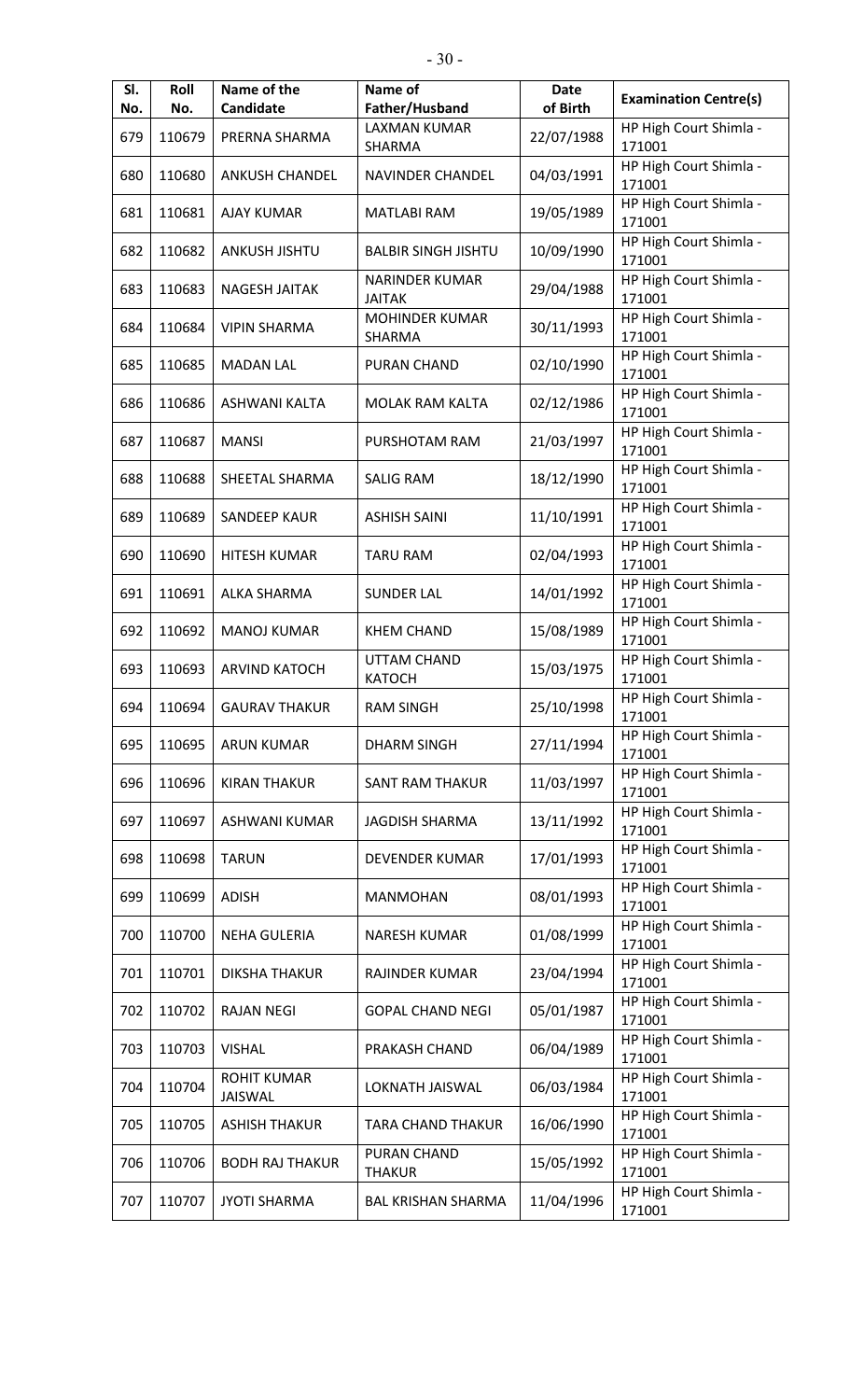| SI.<br>No. | Roll<br>No. | Name of the<br>Candidate          | Name of<br>Father/Husband               | <b>Date</b><br>of Birth | <b>Examination Centre(s)</b>     |
|------------|-------------|-----------------------------------|-----------------------------------------|-------------------------|----------------------------------|
| 708        | 110708      | MEERA SHARMA                      | SHRI RAJINDER PRASAD<br><b>BHARDWAJ</b> | 20/06/1979              | HP High Court Shimla -<br>171001 |
| 709        | 110709      | <b>ANKITA</b>                     | <b>BHOOP SONGH</b>                      | 18/04/1991              | HP High Court Shimla -<br>171001 |
| 710        | 110710      | <b>SONAM VERMA</b>                | <b>JAI SINGH</b>                        | 08/06/1996              | HP High Court Shimla -<br>171001 |
| 711        | 110711      | <b>CHANDER SHEKHAR</b><br>CHANDEL | <b>AJMER SINGH</b><br>CHANDEL           | 31/01/1990              | HP High Court Shimla -<br>171001 |
| 712        | 110712      | <b>RAJAT SHANDIL</b>              | <b>KESAR DASS</b>                       | 27/01/1990              | HP High Court Shimla -<br>171001 |
| 713        | 110713      | PANKAJ ROHAN                      | DHARAM CHAND                            | 23/08/1990              | HP High Court Shimla -<br>171001 |
| 714        | 110714      | <b>KIRAN BALA</b>                 | SH MED RAM SHARMA                       | 27/07/1984              | HP High Court Shimla -<br>171001 |
| 715        | 110715      | <b>VARUN KUMAR</b>                | <b>BANSI LAL CHOUDHARY</b>              | 16/04/1989              | HP High Court Shimla -<br>171001 |
| 716        | 110716      | <b>ROBIN KUMAR</b>                | RAMESH KUMAR                            | 22/11/1984              | HP High Court Shimla -<br>171001 |
| 717        | 110717      | <b>PANKAJ</b>                     | <b>OMPAL SINGH</b>                      | 31/07/1996              | HP High Court Shimla -<br>171001 |
| 718        | 110718      | MANISHA SHARMA                    | PARVEEN KUMAR                           | 25/07/1996              | HP High Court Shimla -<br>171001 |
| 719        | 110719      | <b>MANOJ KUMAR</b>                | <b>SUBHSH CHAND</b>                     | 26/02/1999              | HP High Court Shimla -<br>171001 |
| 720        | 110720      | <b>ASHU NEGI</b>                  | <b>ASHU NEGI</b>                        | 11/10/1993              | HP High Court Shimla -<br>171001 |
| 721        | 110721      | <b>LALIT MOHAN</b>                | <b>JAI DUTT SHARMA</b>                  | 31/03/1985              | HP High Court Shimla -<br>171001 |
| 722        | 110722      | <b>KULDEEP KUMAR</b>              | <b>NAND LAL</b>                         | 27/07/1992              | HP High Court Shimla -<br>171001 |
| 723        | 110723      | <b>HARISH SHARMA</b>              | <b>ANANT RAM</b>                        | 19/05/1991              | HP High Court Shimla -<br>171001 |
| 724        | 110724      | <b>SWATI THAKUR</b>               | YOGRAJ THAKUR                           | 25/10/1989              | HP High Court Shimla -<br>171001 |
| 725        | 110725      | MUKESH KUMAR                      | KHEM RAJ                                | 22/04/1994              | HP High Court Shimla -<br>171001 |
| 726        | 110726      | <b>RITESH KUMAR</b>               | RAMESH CHAND                            | 24/02/1992              | HP High Court Shimla -<br>171001 |
| 727        | 110727      | <b>OM PRAKASH</b>                 | <b>KANSHI RAM</b>                       | 05/10/1996              | HP High Court Shimla -<br>171001 |
| 728        | 110728      | <b>TARA DEVI</b>                  | <b>MITTER SEN</b>                       | 08/02/1992              | HP High Court Shimla -<br>171001 |
| 729        | 110729      | MEENAKSHI GUPTA                   | <b>BHUPENDER GUPTA</b>                  | 21/10/1992              | HP High Court Shimla -<br>171001 |
| 730        | 110730      | <b>BHUPENDER</b><br><b>KUMAR</b>  | <b>BHADAR SINGH</b>                     | 01/07/1996              | HP High Court Shimla -<br>171001 |
| 731        | 110731      | <b>BHAWNA VERMA</b>               | SH HEMCHAND VERMA                       | 31/03/1997              | HP High Court Shimla -<br>171001 |
| 732        | 110732      | <b>CHOPAL KUMAR</b>               | <b>JASSA RAM</b>                        | 20/03/1993              | HP High Court Shimla -<br>171001 |
| 733        | 110733      | CHANDRIKA                         | DEVKI NANDAN                            | 26/05/1995              | HP High Court Shimla -<br>171001 |
| 734        | 110734      | <b>SURAJ BHATIA</b>               | MADAN LAL BHATIA                        | 23/11/1991              | HP High Court Shimla -<br>171001 |
| 735        | 110735      | URVASHI KASHYAP                   | SANJEEV KUMAR                           | 11/07/1996              | HP High Court Shimla -<br>171001 |
| 736        | 110736      | <b>ARUN KUMAR</b>                 | YOGENDER SHARMA                         | 10/07/1996              | HP High Court Shimla -<br>171001 |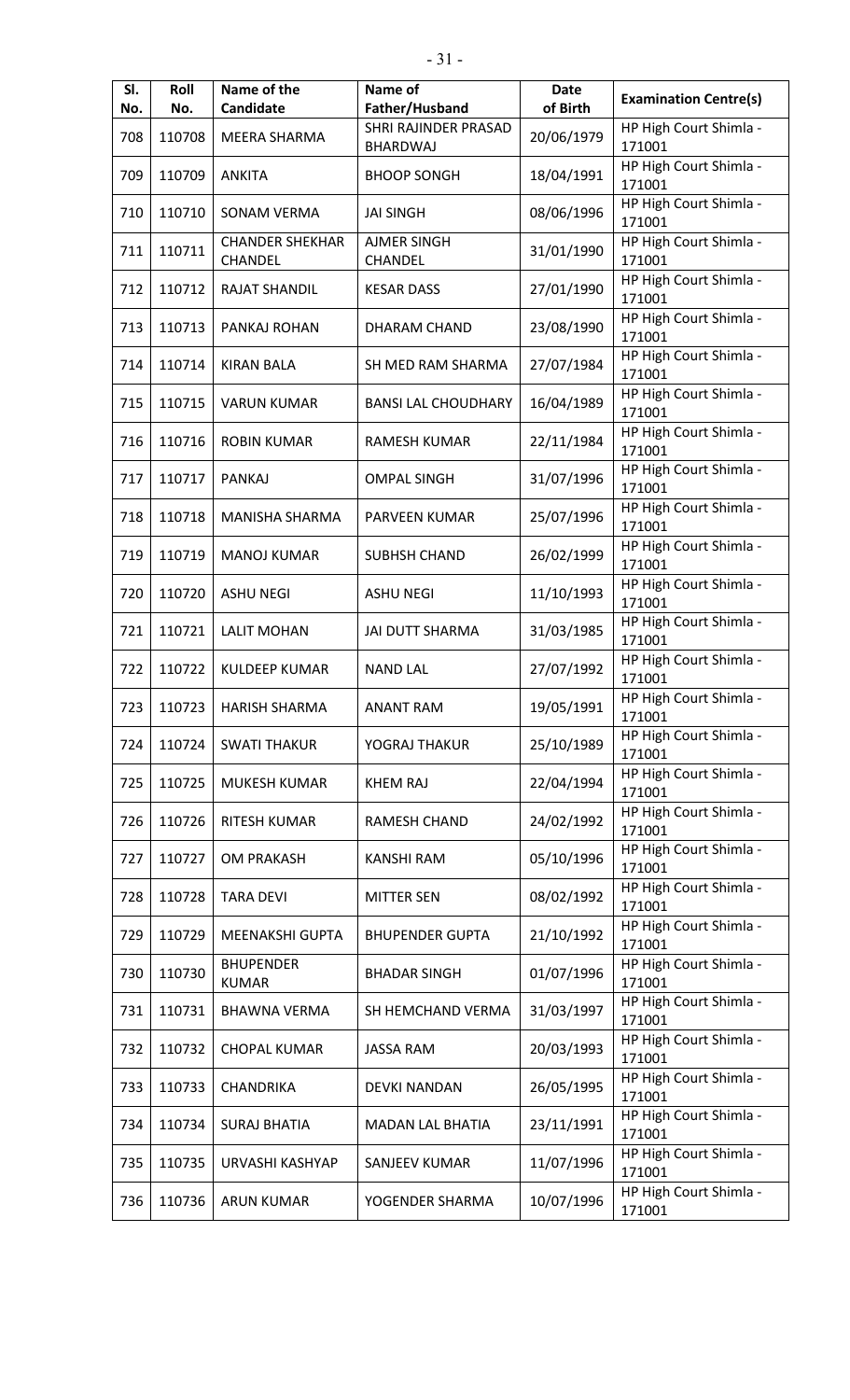| SI.<br>No. | Roll<br>No. | Name of the<br>Candidate            | Name of<br>Father/Husband             | <b>Date</b><br>of Birth | <b>Examination Centre(s)</b>     |
|------------|-------------|-------------------------------------|---------------------------------------|-------------------------|----------------------------------|
| 737        | 110737      | PRIYANKA CHANDEL                    | <b>VIJENDER SINGH</b>                 | 28/12/1989              | HP High Court Shimla -<br>171001 |
| 738        | 110738      | <b>ASHISH KUMAR</b>                 | <b>VIJAY KUMAR</b>                    | 03/01/1995              | HP High Court Shimla -<br>171001 |
| 739        | 110739      | <b>RISHABH MUDGIL</b>               | <b>VISHESH KUMAR</b><br><b>MUDGIL</b> | 10/04/1995              | HP High Court Shimla -<br>171001 |
| 740        | 110740      | <b>RINKI</b>                        | <b>KESAR SINGH</b>                    | 10/09/1989              | HP High Court Shimla -<br>171001 |
| 741        | 110741      | <b>PAWAN</b>                        | PRASHOTAM                             | 26/03/1994              | HP High Court Shimla -<br>171001 |
| 742        | 110742      | <b>SWATI KAUSHAL</b>                | AJEET KAUSHAL                         | 14/07/1997              | HP High Court Shimla -<br>171001 |
| 743        | 110743      | MOHIT CHANDEL                       | <b>DEVRAJ CHANDEL</b>                 | 15/08/1996              | HP High Court Shimla -<br>171001 |
| 744        | 110744      | <b>AAKASH DEEP</b><br><b>SINGH</b>  | <b>SATNAM SINGH</b>                   | 12/11/1997              | HP High Court Shimla -<br>171001 |
| 745        | 110745      | <b>UDIT VERMA</b>                   | KAMAL KUMAR                           | 20/12/1991              | HP High Court Shimla -<br>171001 |
| 746        | 110746      | SANJEEV KUMAR                       | PRITHI CHAND                          | 12/03/1990              | HP High Court Shimla -<br>171001 |
| 747        | 110747      | HIMANSHU<br>CHANDEL                 | HARI RAM CHANDEL                      | 16/10/1995              | HP High Court Shimla -<br>171001 |
| 748        | 110748      | <b>ABHISHEK NADDA</b>               | PREM LAL NADDA                        | 09/08/1991              | HP High Court Shimla -<br>171001 |
| 749        | 110749      | SHIVANI KASHYAP                     | <b>MINE RAM</b>                       | 03/11/1991              | HP High Court Shimla -<br>171001 |
| 750        | 110750      | APRAJITA SHARMA                     | <b>HEMANT SHARMA</b>                  | 12/02/1989              | HP High Court Shimla -<br>171001 |
| 751        | 110751      | <b>RAJESH KUMAR</b>                 | <b>OM PRAKASH</b>                     | 20/05/1988              | HP High Court Shimla -<br>171001 |
| 752        | 110752      | ANIL KUMAR                          | <b>HEERA SINGH</b>                    | 02/03/1994              | HP High Court Shimla -<br>171001 |
| 753        | 110753      | <b>ROHIT THAKUR</b>                 | <b>MOHAN SINGH</b><br><b>THAKUR</b>   | 22/12/1993              | HP High Court Shimla -<br>171001 |
| 754        | 110754      | ROHIT SHARMA                        | <b>SHAKTI RAM</b>                     | 29/03/1992              | HP High Court Shimla -<br>171001 |
| 755        | 110755      | <b>TARUN SHARMA</b>                 | <b>SITA RAM</b>                       | 11/07/1984              | HP High Court Shimla -<br>171001 |
| 756        | 110756      | CHIRAG KASHYAP                      | <b>VIJAY KASHYAP</b>                  | 15/02/1994              | HP High Court Shimla -<br>171001 |
| 757        | 110757      | <b>AVINASH THAKUR</b>               | <b>SUNIL KUMAR</b>                    | 11/09/1997              | HP High Court Shimla -<br>171001 |
| 758        | 110758      | <b>JITENDER KUMAR</b>               | <b>BODH RAJ</b>                       | 18/06/1992              | HP High Court Shimla -<br>171001 |
| 759        | 110759      | RAHUL NADDA                         | <b>SURESH KUMAR</b>                   | 31/10/1996              | HP High Court Shimla -<br>171001 |
| 760        | 110760      | YADVINDER KUMAR                     | <b>BHUP SINGH</b>                     | 10/04/1988              | HP High Court Shimla -<br>171001 |
| 761        | 110761      | <b>TRINETER</b><br><b>CHOUDHARY</b> | <b>SURINDER KUMAR</b>                 | 05/06/1995              | HP High Court Shimla -<br>171001 |
| 762        | 110762      | <b>ASHISH RANA</b>                  | <b>ONKAR RANA</b>                     | 29/07/1993              | HP High Court Shimla -<br>171001 |
| 763        | 110763      | <b>VIJENDER THAKUR</b>              | <b>MURAT RAM THAKUR</b>               | 30/07/1988              | HP High Court Shimla -<br>171001 |
| 764        | 110764      | <b>ASHISH KUAMR</b>                 | LAIQ RAM                              | 26/06/1996              | HP High Court Shimla -<br>171001 |
| 765        | 110765      | <b>MOHIT RANA</b>                   | SANTOSH KUMAR<br><b>RANA</b>          | 31/12/1997              | HP High Court Shimla -<br>171001 |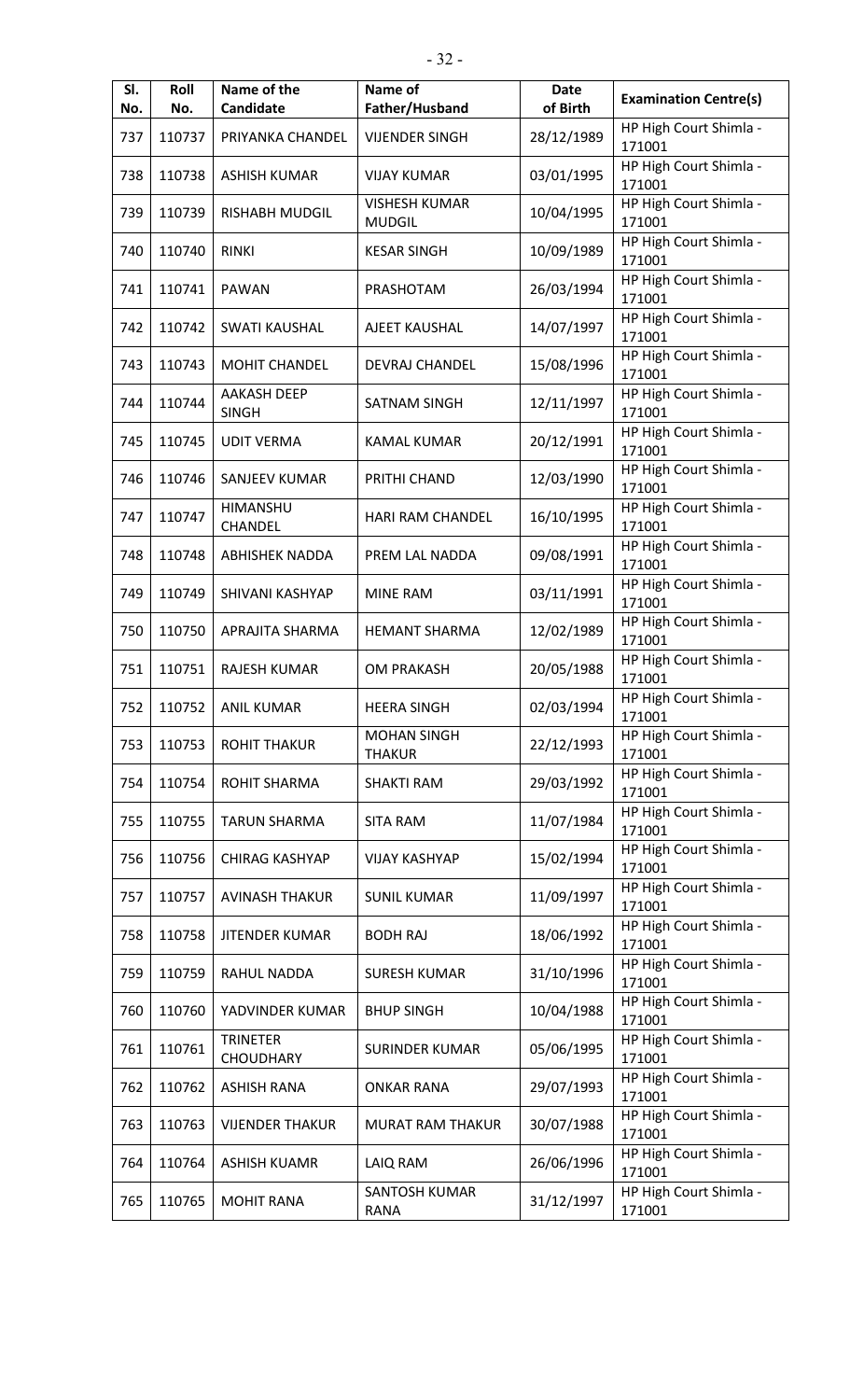| SI. | Roll   | Name of the                          | Name of                             | <b>Date</b> | <b>Examination Centre(s)</b>     |
|-----|--------|--------------------------------------|-------------------------------------|-------------|----------------------------------|
| No. | No.    | Candidate                            | Father/Husband                      | of Birth    |                                  |
| 766 | 110766 | <b>AVNISH MEHTA</b>                  | <b>DHARAM SINGH</b><br><b>MEHTA</b> | 04/09/1991  | HP High Court Shimla -<br>171001 |
| 767 | 110767 | <b>ROHIT RATTAN</b>                  | SAMAIL CHAND                        | 11/07/1993  | HP High Court Shimla -<br>171001 |
| 768 | 110768 | <b>ANITA KUMARI</b>                  | <b>SHASHI KANT</b>                  | 14/04/1988  | HP High Court Shimla -<br>171001 |
| 769 | 110769 | TIRUMALAPURI<br><b>RAVI KUMAR</b>    | TIRUMALAPURI<br>SATYANARAYANA       | 07/07/1978  | HP High Court Shimla -<br>171001 |
| 770 | 110770 | <b>RAMAN KUMAR</b><br>SANURIA        | HANS RAJ SANURIA                    | 01/04/1991  | HP High Court Shimla -<br>171001 |
| 771 | 110771 | MINAKSHI KANWAR                      | <b>CHATTAR SINGH</b>                | 08/11/1995  | HP High Court Shimla -<br>171001 |
| 772 | 110772 | <b>BHAWNA CHANDEL</b>                | <b>JAGAT RAM CHANDEL</b>            | 28/02/1992  | HP High Court Shimla -<br>171001 |
| 773 | 110773 | <b>ANUPRIYA THAKUR</b>               | <b>BALDEV RAJ THAKUR</b>            | 26/01/1997  | HP High Court Shimla -<br>171001 |
| 774 | 110774 | <b>NEENA RANI</b>                    | <b>GURBACHAN</b>                    | 24/04/1983  | HP High Court Shimla -<br>171001 |
| 775 | 110775 | <b>RAJESH MOUDGIL</b>                | <b>ANIL MOUDGIL</b>                 | 25/10/1994  | HP High Court Shimla -<br>171001 |
| 776 | 110776 | <b>VIKAS CHAUDHARY</b>               | <b>HANSRAJ</b>                      | 02/12/1992  | HP High Court Shimla -<br>171001 |
| 777 | 110777 | <b>BHEEM SINGH</b>                   | <b>NARESH KUMAR</b>                 | 27/11/1992  | HP High Court Shimla -<br>171001 |
| 778 | 110778 | <b>ASHISH KUMAR</b><br><b>THAKUR</b> | <b>VARINDER KUMAR</b>               | 06/08/1998  | HP High Court Shimla -<br>171001 |
| 779 | 110779 | <b>ABHIVEK SHARMA</b>                | <b>KUSHAL KUMAR</b><br>SHARMA       | 25/09/1994  | HP High Court Shimla -<br>171001 |
| 780 | 110780 | <b>NEHA KANWAR</b>                   | SH YOGINDER SINGH<br><b>KANWAR</b>  | 22/02/1995  | HP High Court Shimla -<br>171001 |
| 781 | 110781 | <b>MANISH KUMAR</b>                  | <b>ROOP SINGH</b>                   | 30/10/1995  | HP High Court Shimla -<br>171001 |
| 782 | 110782 | <b>KAMAL KISHORE</b>                 | <b>KISHORI LAL</b>                  | 18/01/1992  | HP High Court Shimla -<br>171001 |
| 783 | 110783 | <b>SUNNY KUMAR</b>                   | <b>SHYAM LAL</b>                    | 24/08/1994  | HP High Court Shimla -<br>171001 |
| 784 | 110784 | <b>BABITA</b>                        | <b>GURCHARAN SINGH</b>              | 27/07/1999  | HP High Court Shimla -<br>171001 |
| 785 | 110785 | SATYAWAN SINGH                       | <b>RAM DHARI</b>                    | 08/07/1985  | HP High Court Shimla -<br>171001 |
| 786 | 110786 | <b>VINAY KUMAR</b>                   | <b>AVNISH KUMAR</b>                 | 18/11/1994  | HP High Court Shimla -<br>171001 |
| 787 | 110787 | <b>ANIL KUMAR</b>                    | <b>RUP CHAND</b>                    | 27/03/1993  | HP High Court Shimla -<br>171001 |
| 788 | 110788 | POOJA PUN                            | <b>TEJU PUN</b>                     | 16/04/1991  | HP High Court Shimla -<br>171001 |
| 789 | 110789 | RUDRA SHARMA                         | PANKAJ KUMAR                        | 08/07/1992  | HP High Court Shimla -<br>171001 |
| 790 | 110790 | <b>NITIN KUMAR</b>                   | <b>MURLI DHAR</b>                   | 01/11/1989  | HP High Court Shimla -<br>171001 |
| 791 | 110791 | SHASHI VERMA                         | <b>BIRBAL VERMA</b>                 | 28/02/1993  | HP High Court Shimla -<br>171001 |
| 792 | 110792 | <b>RAJEEV THAKUR</b>                 | KHUB RAM THAKUR                     | 11/05/1988  | HP High Court Shimla -<br>171001 |
| 793 | 110793 | TEJASWINI SHARMA                     | LEKH RAJ SHARMA                     | 13/02/1994  | HP High Court Shimla -<br>171001 |
| 794 | 110794 | PRITI RATHORE                        | <b>GAJINDER</b>                     | 27/04/1996  | HP High Court Shimla -<br>171001 |